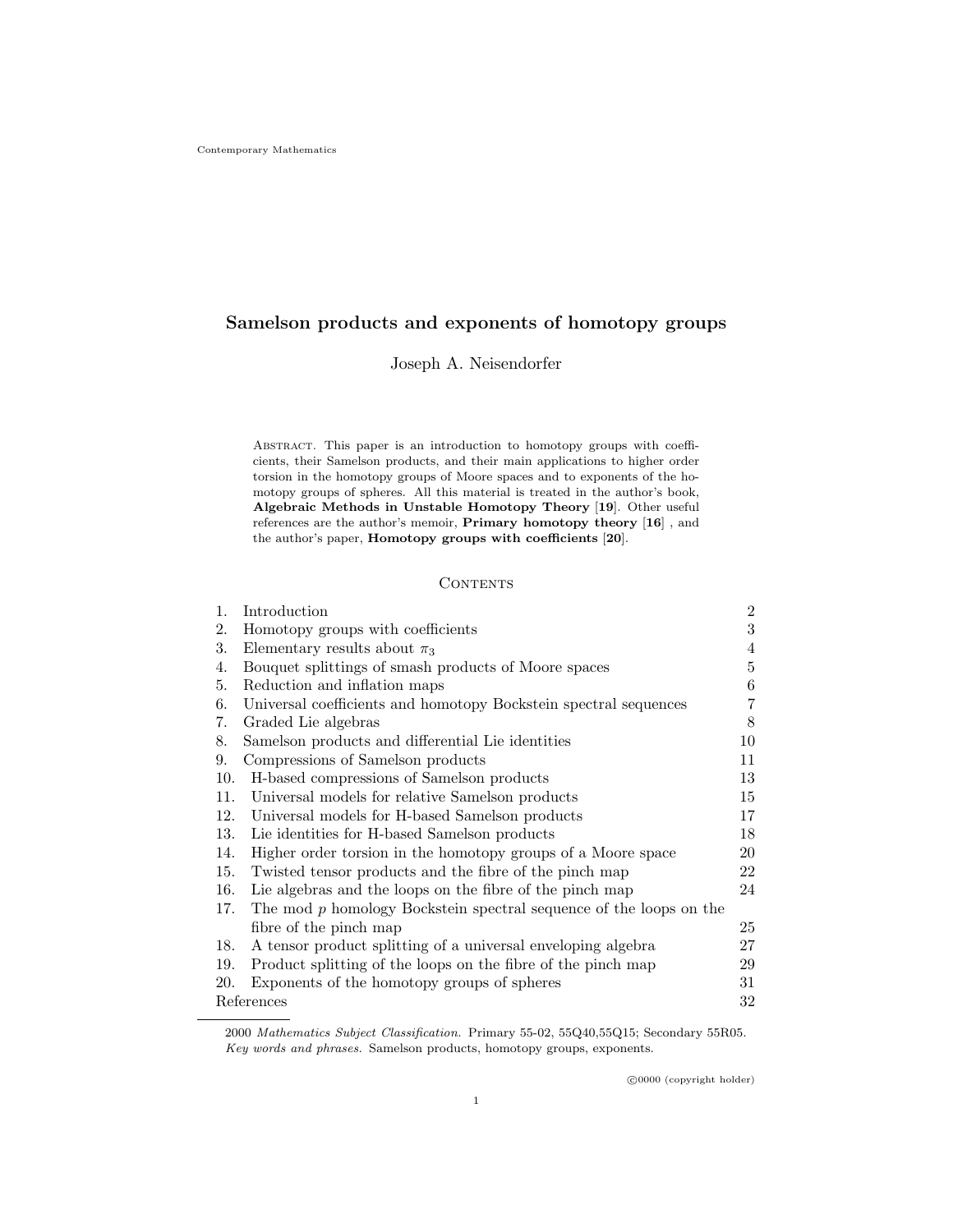#### 2 JOSEPH A. NEISENDORFER

#### 1. Introduction

Homotopy groups with coefficients were introduced by Frank Peterson in his thesis. This survey presents the basic properties of these groups and their more advanced theory of Samelson products, including the theories of relative Samelson products and H-based Samelson products in fibration sequences. These latter theories were new even in the classical case of integral homotopy groups.

It is elementary that relative and H-based Samelson products both factor through the fibre in the loops on fibrations sequences. What requires care is that the Lie identities of anti-commutativity and the Jacobi identity are valid.

Here is a personal note. I have never had much doubt that the Lie identities were valid for relative Samelson products. But I have feared that the Lie identities could fail for H-based Samelson products. These latter products depend on the base of the fibration sequence being the loops on an H-space. When I wrote my book, I wrote the section on H-based products with a neurotic obsession on verification of the Lie identities. Over time, Brayton Gray has provided a valuable interrogation of the validity of this work. It has survived this rigorous test. But in the process, I have learned that, in my search for certainty, I did not present the theory of Hbased Samelson products in the clearest possible way. I hope this paper remedies that.

My worries have been much diminished by a revelation that I had while walking on a Lake Erie beach. I realized that Quillen's Lie algebra model category for rational homotopy theory yields undeniable proofs of the Lie identities for both relative and H-based Samelson products in rational homotopy theory. Of course, rational homotopy theory is not sufficient for the main applications but it is a comfort.

In my opinion, it has not been stressed enough that the nonexistence of elements of Hopf invariant one and of mod p Hopf invariant one are the obstacles to Lie identities for Samelson products in classical integral homotopy groups unless the primes 2 and 3 are inverted. In order to embed a graded Lie algebra in a universal enveloping algebra, there must be a squaring operation for odd dimensional classes. The existence of this squaring operation is automatic if the prime 2 is inverted. But, if 2 is not inverted, Hopf invariant one forbids the general existence of this squaring operation.

Samelson products in homotopy groups with coefficients have profound difficulties when the coefficients are cyclic groups of orders a power of 2 or 3. With mod 2 coefficients these products do not even exist. With 2 primary coefficients mod 4 or greater they exist but the Lie identities may not be valid. It would be a good thing to clarify the 2 primary situation. With 3 primary coefficients the problem is that the Jacobi identity and a certain triple vanishing condition both fail. The first fact was pointed out to me by Toda when I was writing my thesis.

Accordingly, we have for the most part ignored the primes 2 and 3 in this paper. With hard technical work, the problems of the exponents of the homotopy groups of Moore spaces and of spheres have both been solved at the prime 3. Although Selick has improved Toda's upper bound for the 2 primary components of the homotopy group of odd dimensional spheres, there is no proof of the Barratt-Mahowald conjecture and the best possible exponent is still unsolved in this case. To my knowledge, no one is working on it anymore.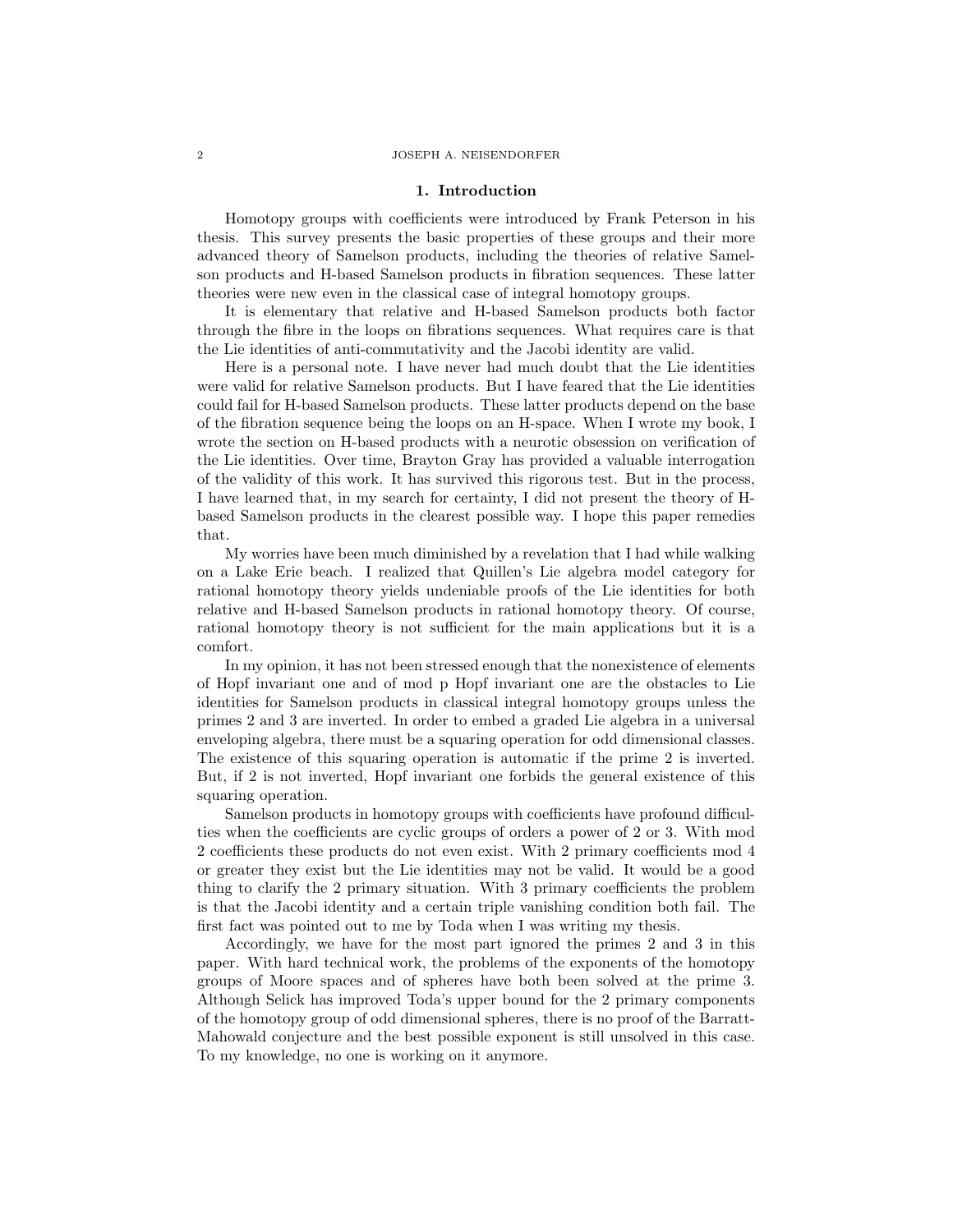We close by giving the two principle applications of Samelson products in fibration sequences. First, the relative products are used to show the existence of higher order torsion in the integral homotopy groups of odd primary Moore spaces. An odd primary mod  $p^r$  Moore space has infinitely many elements of order  $p^{r+1}$  in its integral homotopy groups. Second, the H-based products are used to prove the exponent theorem for the odd primary components of the homotopy groups of odd dimensional spheres. A  $2n + 1$  dimensional sphere has all odd primary torsion in its homotopy groups annihilated by  $p<sup>n</sup>$ . For simplicity, we restrict the presentation here to primes greater than 3.

Properties of graded Lie algebras are central to these two applications. For example, subalgebras of free algebras are free. Techniques are given for determining generators for these subalgebras. We have described these results but we have not proved them here. The same is true for the Eilenberg-Moore results on the homology of fibrations of both spaces and of differential coalgebras. Perhaps it is true that we achieve a greater clarity and flow by omitting these proofs. Certainly, we tire the reader less. Nonetheless, these algebraic techniques are worth study.

The homotopy theoretic fibre of the pinch map from a mod  $p<sup>r</sup>$  Moore space to a sphere plays a central role in both the higher order homotopy torsion result for odd primary Moore spaces and in the odd primary exponent theorem for the homotopy groups of spheres. First, we show the surprising result that the homology of this fibre is torsion free. Then we show via a twisted tensor product that the homology of the fibre is weakly equivalent as a differential coalgebra to the chains on the fibre.

This result is used to show that the homology of the loops on the fibre can be computed via the cobar construction on the homology of the fibre. If we compare this cobar construction with the cobar construction which computes the homology of the double loops on a sphere, we get that the homology of the loops on the fibre has p torsion of order less than or equal to  $p^{r+1}$ . The  $r-th$  Bockstein differential allows the mod p homology of the loops on a Moore space to be be regarded as an acyclic twisted tensor product. Combined with the previous upper bound on the order of the torsion, this gives the computation of the mod  $p$  homology Bockstein spectral sequence of the loops on the fibre.

The mod  $p$  homology Bockstein spectral sequence of the loop space of the fibre determines the order of the torsion in the homotopy of odd primary Moore spaces. This spectral sequence leads to an algebraic tensor product decomposition of the homology of this loop space which has a geometric realization by a product decomposition of the localized loop space. This product decomposition yields the odd primary exponent theorem for spheres.

#### 2. Homotopy groups with coefficients

DEFINITION 2.1. The Moore spaces (or as he called them, Peterson spaces), with one nontrivial cohomology group isomorphic to  $Z/kZ$  in dimension n, are the domains of the mod  $k$  homotopy groups,

$$
P^n(k) = S^{n-1} \cup_k e^n,
$$

These are suspensions if  $n \geq 3$  and double suspensions if  $n \geq 4$ . That is,

$$
\pi_n(X; Z/kZ) = [P^n(k), X]_* = \text{ group if } n \ge 3, \text{ abelian group if } n \ge 4
$$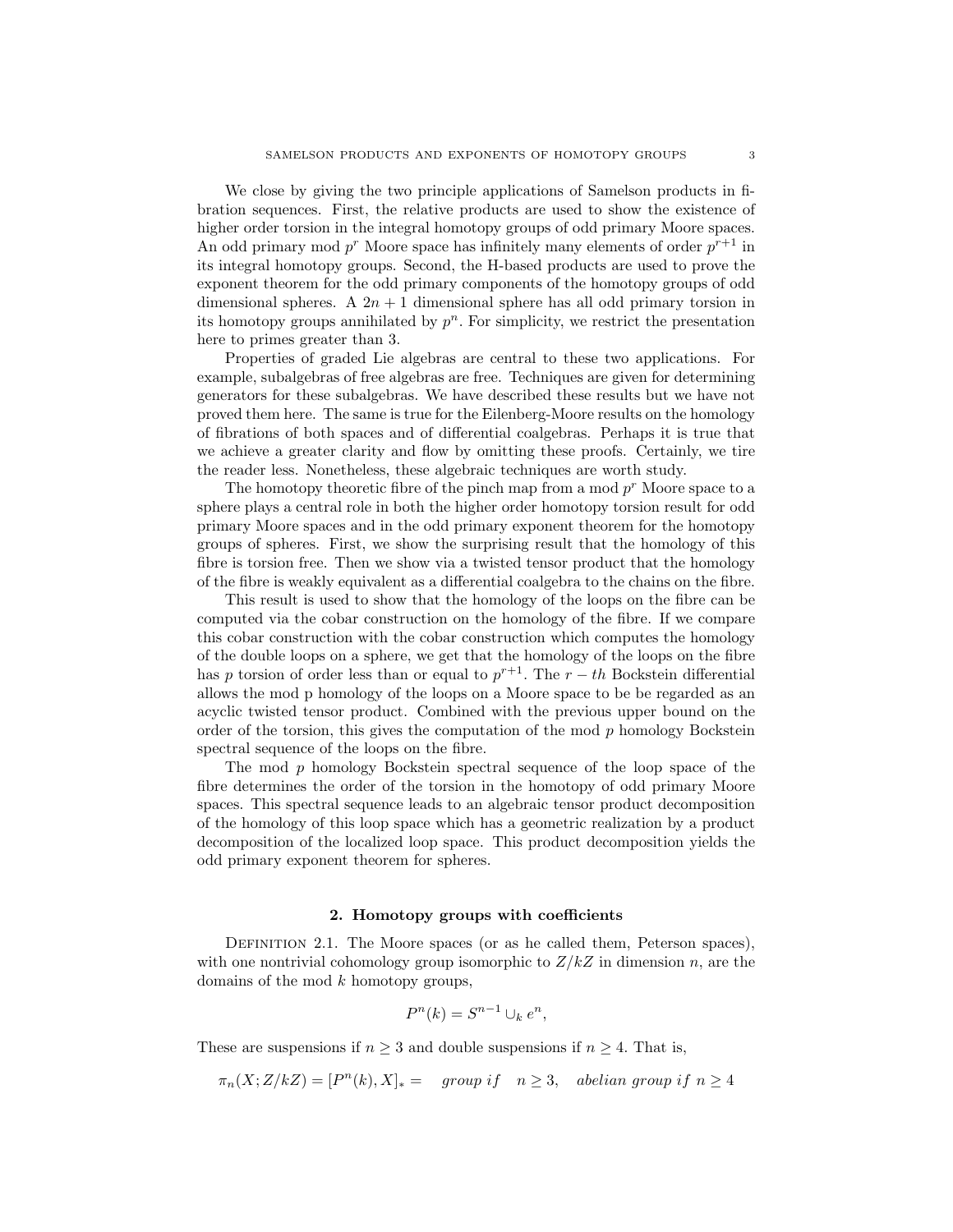and classically

 $\pi_n(X; Z) = \pi_n(X) = [S^n, X]_* = \text{ group if } n \geq 1, \text{ abelian group if } n \geq 2.$ 

In the next section we show

THEOREM 2.2.  $\pi_n(X; Z/kZ), n \geq 3$  is an abelian group if k is odd and it is annihilated by  $k$  if  $k$  is odd or divisible by  $4$ .

REMARK 2.3. But  $\pi_3(X, Z/2^r Z)$  need not be abelian and  $\pi_3(X; Z/2Z)$  may have elements of order 4.

Recall

$$
H_{n-1}(P^n(k); Z) = Z/kZ, \quad H^n(P^n(k); Z) = Z/kZ,
$$
  

$$
H_{\ell}(P^n(k); Z/kZ) = Z/kZ, \quad H^{\ell}(P^n(k); Z/kZ) = Z/kZ, \ell = n - 1, n.
$$

We will often indicate generators of these groups by using the notation  $e_n$  where the n represents the dimension of this generator.

DEFINITION 2.4. The mod  $k$  Hurewicz map

 $\phi: \pi_n(X; Z/kZ) \to H_n(X; Z/kZ), \quad n \geq 2$ 

is the natural transformation defined by  $\phi[f] = f_*e_n$  where  $e_n$  is a canonical generator of  $H_n(P^n(k); Z/kZ) = Z/kZ$ .

We have a Hurewicz theorem [16, 19]

THEOREM 2.5. If X is simply connected,  $n \geq 2$ , and  $\pi_k(X; Z/kZ) = 0$  for all  $k \leq n-1$ , then  $\phi : \pi_n(X; Z/kZ) \to H_n(X; Z/kZ)$  is a bijection.

### 3. Elementary results about  $\pi_3$

The abelian group and exponent results below are true for all  $\pi_n$ ,  $n \geq 3$  but dimension 3 is the crucial case. The abelian condition is automatic in the higher dimensions and the exponent result follows by suspension of the domain.

LEMMA 3.1. If k is an odd prime, then  $\pi_3(X;Z/kZ)$  is an abelian group and it is annihilated by  $k$  if  $k$  is odd or divisible by  $4$ .

PROOF. We prove this by using the following result which can be found in Steenrod and Epstein. [25]

LEMMA 3.2. The reduced diagonal  $\Delta : P^2(k) \to P^2(k) \wedge P^2(k)$  induces  $\Delta_*(e_2) =$  $k(k-1)$  $\frac{(-1)}{2}e_1\otimes e_1$  in mod k homology.

Thus, the mod  $k$  Hurewicz theorem implies that it is null homotopic if  $k$  is odd. Hence, the composition

$$
P^2(k) \xrightarrow{\Delta} P^2(k) \wedge P^2(k) \xrightarrow{f \wedge g} G \wedge G \xrightarrow{[ , \quad ]} G
$$

is null homotopic for all grouplike spaces G where  $[x, y] = x^{-1}y^{-1}xy$  is the commutator map.

If  $G = \Omega X$ , then  $\pi_2(G; Z/kZ) = \pi_3(X; Z/kZ)$  is abelian whenever k is odd.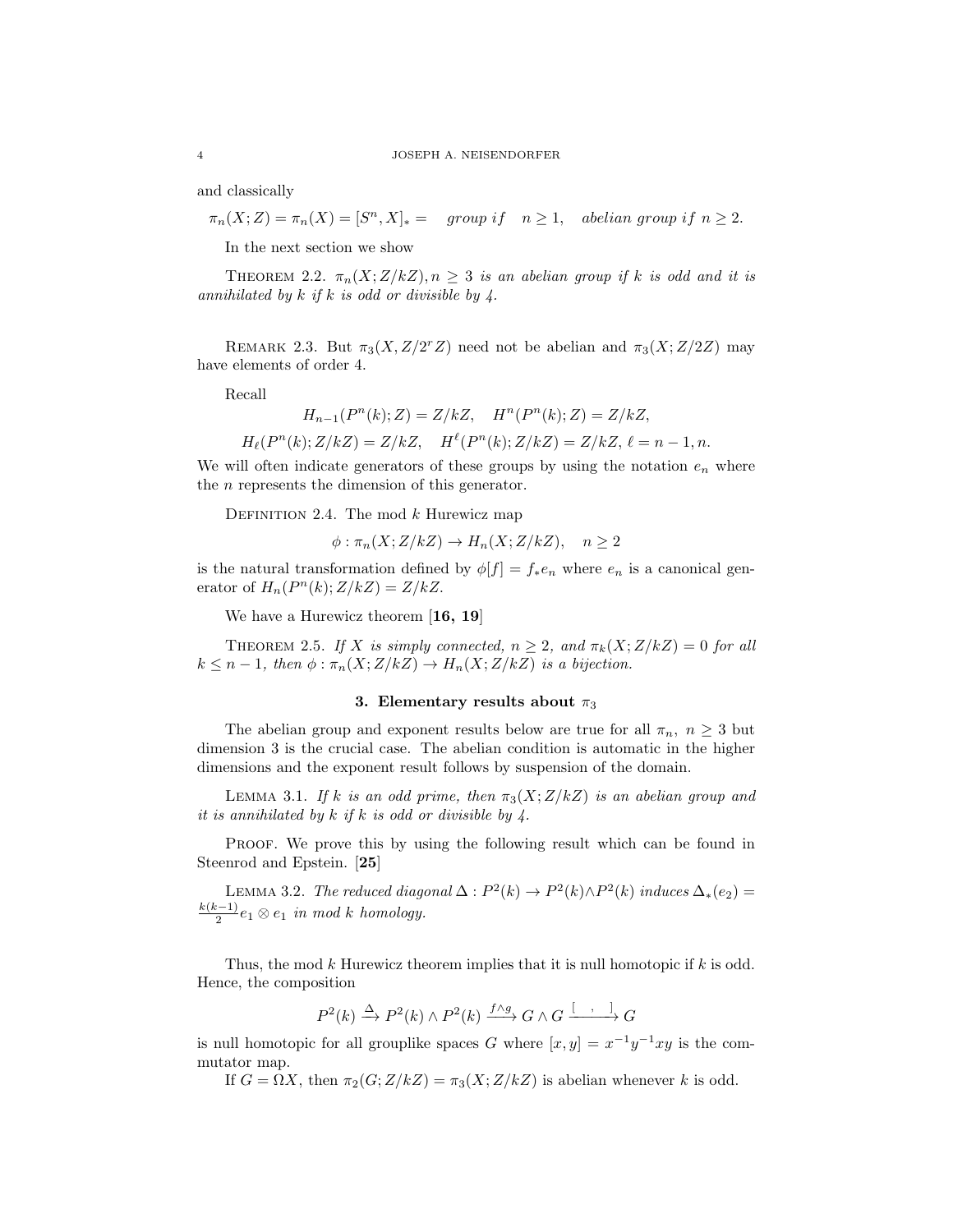Recall the classical Hopf invariant [8, 25] of a map  $\alpha : S^3 \to S^2$ :

$$
e_2 \cup e_2 = H(\alpha)e_4
$$

in the integral cohomology of the mapping cone

$$
S^2\cup_\alpha e^4
$$

THEOREM 3.3 (Hopf).  $H : \pi_3(S^2) \to Z$  is an isomorphism.

Suppose  $\alpha$ :  $P^3(k) \to P^3(k)$  is a map which induces 0 in mod k homology. There is a mod  $k$  Hopf invariant [19]

$$
e_2 \cup e_2 = H(\alpha)e_4
$$

in the mod  $k$  cohomology of the mapping cone

$$
P^3(k) \cup_{\alpha} CP^3(k)
$$

THEOREM 3.4.  $H : \overline{\pi_3}(P^3(k), Z/kZ) \to Z/kZ$  is an isomorphism where  $\overline{\pi_3}(P^3(k); Z/kZ)$ is the subgroup of all homotopy classes which induce  $\theta$  on mod k homology.

Consider the map  $k: S^1 \to S^1$  and the cofibration sequence

$$
S^1 \wedge P^2(k) \xrightarrow{k=k \wedge 1} S^1 \wedge P^2(k) \to P^2(k) \wedge P^2(k)
$$

Since  $(e_1 \otimes e_1)^2 = -(\frac{k(k-1)}{2})$  $(\frac{k-1}{2})^2(e_2\otimes e_2)$ , the mod k Hopf invariant is

$$
H(k) = -(\frac{k(k-1)}{2})^2
$$

which is 0 in  $Z/kZ$  if k is odd or divisible by 4.

Hence, k is 0 in  $\pi_3(P^3(k); Z/kZ)$  and by naturality multiplication by k is 0 in all  $\pi_3(X;Z/kZ)$ .

 $\Box$ 

REMARK 3.5. By suspension k is zero in all  $\pi_n(P^n(k); Z/kZ)$  for  $n \geq 3$ . It follows from naturality that multiplication by k is 0 in all  $\pi_n(X;Z/kZ)$  if  $n \geq 3$ .

#### 4. Bouquet splittings of smash products of Moore spaces

The exponent theorems in the previous section lead immediately to the decompositions of smash products of Moore spaces. These decompositions are essential for defining a Samelson product in homotopy groups with coefficients.

THEOREM 4.1. If k is odd or divisible by 4 and  $n, m \geq 2$ , then there is a homotopy equivalence

$$
P^{n+m}(k)\vee P^{n+m-1}(k)\xrightarrow{\Delta\vee\iota} P^n(k)\wedge P^m(k).
$$

PROOF. In the cofibration sequence

$$
S^{n-1} \wedge P^{m}(k) \xrightarrow{k=k \wedge 1} S^{n-1} \wedge P^{m}(k) \xrightarrow{\iota} P^{n}(k) \wedge P^{m}(k) \xrightarrow{j} S^{n} \wedge P^{m}(k) \xrightarrow{k} S^{n} \wedge P^{m}(k) \rightarrow \dots
$$

the two maps k are null homotopic. (Here,  $\iota$  is the map which appears in the statement of the theorem.) Hence there is a map  $\Delta : S^n \wedge P^m(k) = P^{n+m}(k) \rightarrow$  $P^{n}(k) \wedge P^{m}(k)$  which is a section, that is,  $j \cdot \Delta = 1$ . Since  $\iota \vee \Delta : P^{n+m-1}(k) \vee P^{n-k}$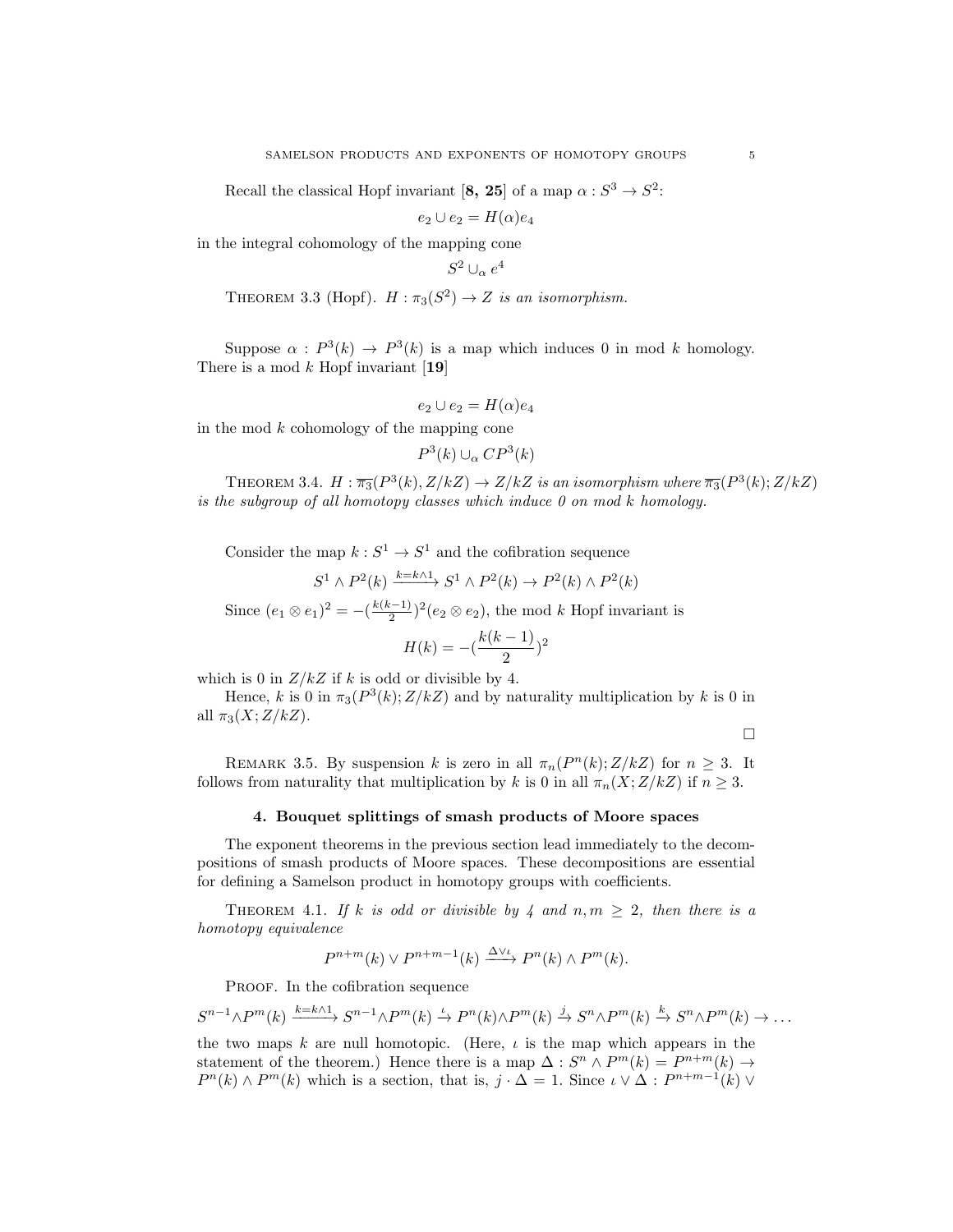$P^{n+m}(k) \to P^{n}(k) \wedge P^{m}(k)$  is a homology equivalence of simply connected spaces, it is a homotopy equivalence.

Let  $p$  be an odd prime and let

$$
T: P^n(p^r) \wedge P^m(p^r) \to P^m(p^r) \wedge P^n(p^r), \quad T(x \wedge y) = y \wedge x
$$

be the twist map. Consider the diagrams

$$
P^{n+m} \xrightarrow{\Delta} P^n(p^r) \wedge P^m(p^r)
$$
  
\n
$$
\downarrow (-1)^{nm} \xrightarrow{\Delta} P^m(p^r) \wedge P^n(p^r)
$$
  
\n
$$
P^{n+m+q}(p^r) \xrightarrow{\Delta} P^n(p^r) \wedge P^{m+q}(p^r)
$$
  
\n
$$
\downarrow \Delta \qquad \qquad \downarrow 1 \wedge \Delta
$$
  
\n
$$
P^{n+m}(p^r) \wedge P^q(p^r) \xrightarrow{\Delta \wedge 1} P^n(p^r) \wedge P^m(p^r) \wedge P^q(p^r)
$$

We assert without proof [19] that the maps  $\Delta: P^{n+m}(p^r) \to P^n(p^r) \wedge P^m(p^r)$ are cocommutative and, if  $p$  is greater than 3, coassociative in the sense that the above diagrams are homotopy commutative, except for the addition of some compositions with Whitehead products for small values of  $n, m, q$ .

If  $p$  is greater than 3, it follows that these diagrams become homotopy commutative in all cases if they are augmented by a map of the lower right hand corners into an H space.

### 5. Reduction and inflation maps

We shall see that so-called reduction maps and inflation maps play a role in subsequent applications to exponent theorems for Moore spaces and spheres. These maps are the duals of the following.

The coinflation maps  $\bar{\eta}$  and the coreduction maps  $\bar{\rho}$  are defined by the maps of horizontal cofibration sequences below

| $S^{n-1}$         |  | $\stackrel{k\ell}{\longrightarrow} S^{n-1} \stackrel{\iota}{\rightarrow} P^n(k\ell) \stackrel{q}{\rightarrow} S^n$                                 |                   |
|-------------------|--|----------------------------------------------------------------------------------------------------------------------------------------------------|-------------------|
| $\downarrow \ell$ |  | $\downarrow 1$ $\downarrow \overline{\eta}$                                                                                                        | $\downarrow \ell$ |
| $S^{n-1}$         |  | $\stackrel{k}{\rightarrow}$ $S^{n-1}$ $\stackrel{\iota}{\rightarrow}$ $P^n(k)$ $\stackrel{q}{\rightarrow}$ $S^n$                                   |                   |
|                   |  | $S^{n-1} \quad \stackrel{k}{\rightarrow} \quad S^{n-1} \quad \stackrel{\iota}{\rightarrow} \quad P^n(k) \quad \stackrel{q}{\rightarrow} \quad S^n$ |                   |
|                   |  | $\downarrow 1$ $\downarrow \ell$ $\downarrow \overline{\rho}$                                                                                      | $\downarrow$ 1    |
|                   |  | $S^{n-1} \quad \xrightarrow{k\ell} \quad S^{n-1} \quad \xrightarrow{\iota} \quad P^n(k\ell) \quad \xrightarrow{q} \quad S^n$                       |                   |

Thus, the coinflation maps are degree 1 on the bottom cell and degree  $\ell$  on the top cell. The coreduction maps are degree  $\ell$  on the bottom cell and degree 1 on the top cell.

DEFINITION 5.1. The dual of the coreduction map is the reduction map  $\rho$ :  $\pi_*(X;Z/k\ell Z)\to \pi_*(X;Z/kZ)$  and the Bocksteins  $\beta:\pi_*(X;Z/kZ)\to \pi_{*-1}(X)$ are related by  $\ell \cdot \beta = \beta \cdot \rho : \pi_*(X; Z/k\ell Z) \to \pi_{*-1}(X)$ . The dual of the coinflation map is the inflation map  $\eta : \pi_*(X; Z/kZ) \to \pi_*(X; Z/k\ell Z)$  and the Bocksteins  $\beta: \pi_*(X;Z/kZ) \to \pi_{*-1}(X)$  are related by  $\beta = \beta \cdot \eta : \pi_*(X;Z/k\ell Z) \to \pi_{*-1}(X)$ .

 $\Box$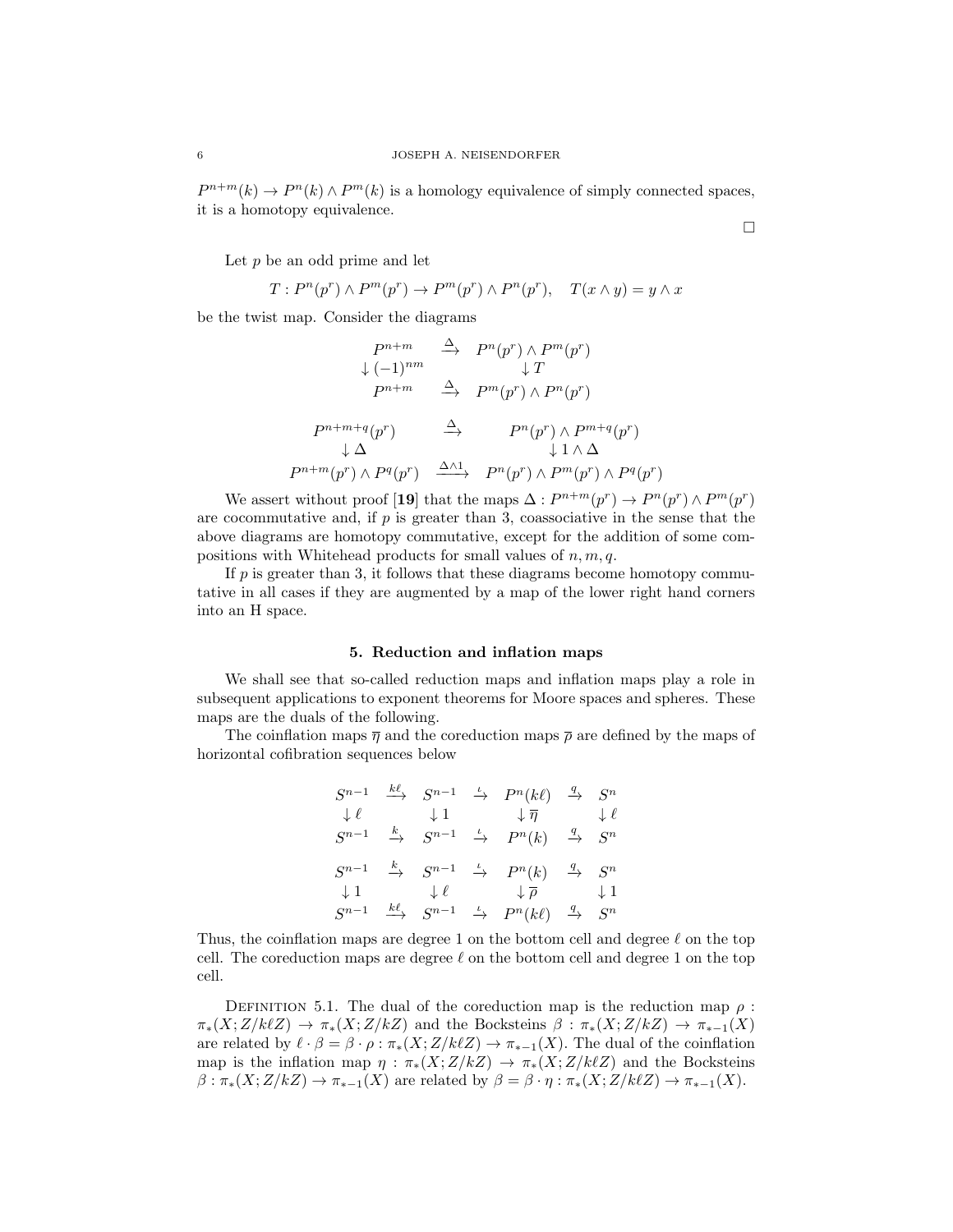Theorem 5.2. The coreduction and coinflation maps combine to give a long cofibration sequence

$$
P^2(k\ell) \xrightarrow{\overline{\eta}} P^2(\ell) \xrightarrow{\overline{\beta}} P^3(k) \xrightarrow{\overline{\eta}} P^3(k\ell) \xrightarrow{\overline{\rho}} P^3(\ell) \xrightarrow{\overline{\beta}} P^4(k) \xrightarrow{\overline{\eta}} \dots
$$

The above dualizes in the pointed homotopy category to the long exact sequence of homotopy groups with coefficients.

#### 6. Universal coefficients and homotopy Bockstein spectral sequences

Bocksteins, universal coefficient theorems, and Bockstein spectral sequences take the same form for homotopy groups with coefficients as they do for homology groups with coefficients. Furthermore, the Hurewicz maps map the homotopy versions to the homology versions.

The mod  $p<sup>r</sup>$  homotopy Bockstein exact sequence is the dual of the cofibration sequence

$$
S^1 \xrightarrow{p^r} S^1 \xrightarrow{\iota} P^2(p^r) \xrightarrow{q} S^2 \xrightarrow{p^r} S^2 \to \dots
$$

that is

$$
\pi_1(X) \stackrel{p^r}{\longleftarrow} \pi_1(X) \stackrel{\beta}{\longleftarrow} \pi_2(X; Z/p^r Z) \stackrel{\rho}{\longleftarrow} \pi_2(X) \stackrel{p^r}{\longleftarrow} \pi_2(X) \longleftarrow \ldots
$$

This gives the homotopy version of the mod  $p<sup>r</sup>$  homology universal coefficient exact sequence

THEOREM 6.1 (Universal coefficient exact sequence). There is a natural exact sequence

$$
0 \to \pi_n(X) \otimes Z/p^r Z \to \pi_n(X; Z/p^r Z) \to Tor(\pi_{n-1}(X), Z/p^r Z) \to 0
$$

REMARK 6.2. The Hurewicz map gives a map of universal coefficient sequences.

DEFINITION 6.3. Setting  $r = 1$  in the mod  $p^r$  homotopy Bockstein exact sequence gives an exact couple  $[12, 13, 11]$  and hence a mod p Bockstein spectral sequence with  $E^1 = \pi_*(X; Z/pZ)$  and differentials  $\beta^r : E^r \to E^r$  given by the relation  $\beta^r[f] = f \cdot \iota \cdot p^{1-r} \cdot q$ , that is, the relation

$$
P^{n-1}(p) \xrightarrow{q} S^{n-1} \xleftarrow{p^{r-1}} S^{n-1} \xrightarrow{\iota} P^n(p) \xrightarrow{f} X.
$$

Thus a class  $[f] : P<sup>n</sup>(p) \to X$  in  $\pi_n(X; Z/pZ)$  survives to  $E<sup>r</sup>$  if its restriction  $f \cdot \iota$  to  $S^{n-1}$  is divisible by  $p^{r-1}$ ,  $f \cdot \iota = g \cdot p^{r-1}$ , and then  $\beta^r[f]$  is represented by the composition

$$
g \cdot q : P^{n-1}(p) \to S^{n-1} \to X.
$$

In order to further describe the differentials in the mod  $p$  homotopy Bockstein spectral sequence we recall the coreduction maps  $\bar{\eta}: P^n(p^r) \to P^n(p^{r+s})$  which are degree  $p^s$  on the bottom spheres  $S^{n-1}$  and degree one on the top cells  $e^n$ . It follows that

THEOREM 6.4. If x generates a summand in  $\pi_n(X)$  localized at p, then x will correspond in the mod p homotopy Bockstein spectral sequence to

a) if x has infinite order, there is an n-dimensional class  $y = x \cdot q \in E^1$  $\pi_n(X; Z/pZ)$  which is an infinite cycle, that is,  $\beta^r y = 0$  for all  $r \ge 1$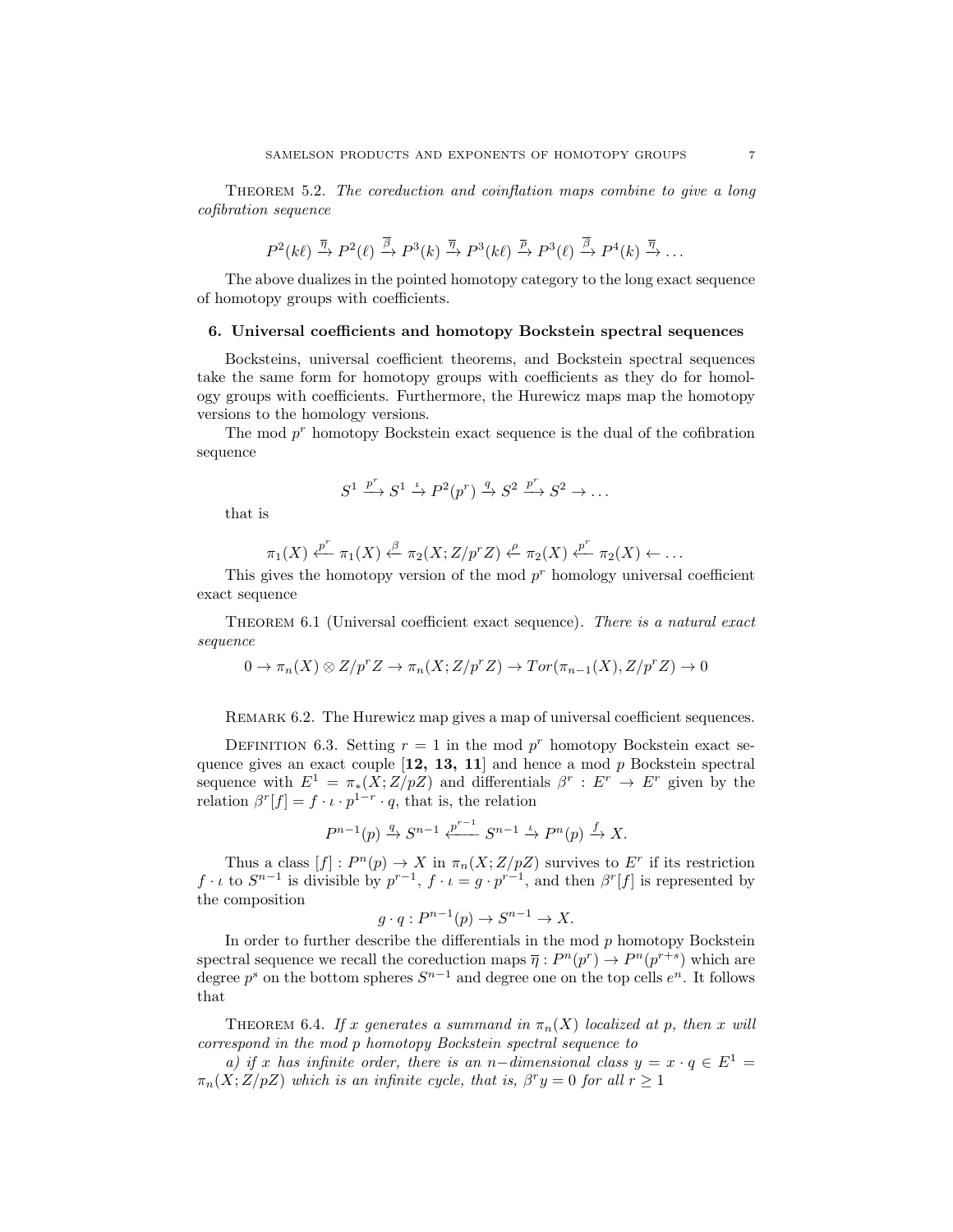b) if x has order  $p^r$ , then it extends to an  $n+1$  dimensional class

$$
z: P^{n+1}(p^r) \to X, \quad z \cdot \iota = x
$$

and thus there are two classes

$$
y = x \cdot q : P^n(p) \to S^n \to X
$$

in  $E^1 = \pi_n(X; Z/pZ)$  in dimension n and

$$
w = z \cdot \overline{\rho} : P^{n+1}(p) \xrightarrow{\overline{\rho}} P^{n+1}(p^r) \xrightarrow{z} X
$$

in  $E^1 = \pi_{n+1}(X; Z/pZ)$  in dimension  $n+1$ . Both y and w survive to  $E^r$  with  $\beta^r w = y.$ 

In summary, in dimension  $n$  of integral homotopy, summands of infinite order are represented by  $n$  dimensional infinite cycles and summands of order  $p^r$  are detected by a nonzero  $r - th$  Bockstein differential sending an  $n + 1$  dimensional class to an  $n$  dimensional class.

Remark 6.5. The long exact homology sequences associated to the short exact coefficient sequences  $0 \to Z \xrightarrow{p^r} Z \to Z/p^r Z \to 0$  yield long exact mod  $p^r$  homology Bockstein sequences. The Hurewicz maps yield commutative diagrams which send the homotopy Bockstein exact sequences to the homology Bockstein exact sequences. Setting  $r = 1$  yields the mod p homology Bockstein exact couple and the mod  $p$  homology Bockstein spectral sequence. The Hurewicz maps yield morphisms of Bockstein exact couples and hence of Bockstein spectral sequences. The differentials in the homology Bockstein spectral sequence have a similar description to those in the homotopy Bockstein spectral sequence. [2]

REMARK 6.6. Using the methods of [3], the  $r - th$  term of the mod p homotopy Bockstein spectral sequence can be explicitly identified  $E^r = image \ p^{r-1}$ :  $\pi_*(X;Z/p^rZ) \to \pi_*(X;Z/p^rZ).$ 

# 7. Graded Lie algebras

The definition of a graded Lie algebra has a complication when 2 is not a unit in the ground ring. It is necessary to add another operation to the usual bilinear Lie bracket operation. Namely, one must add a quadratic operation  $x \mapsto x^2$  which is defined on odd degree classes. If 2 is a unit in the ground ring, then this squaring operation may be omitted since  $x^2 = \frac{1}{2}[x, x]$  for odd degree x. More precisely,

DEFINITION 7.1. A graded Lie algebra  $L$  is a graded  $R$  module together with two operations:

(1) bilinear pairings called Lie brackets

$$
[ , ]: L_m \otimes L_n \to L_{m+n}, x \otimes y \mapsto [x, y]
$$

(2) and a quadratic operation called squaring defined on odd degree classes

$$
(\ )^2: L_k \to L_{2k}, \ x \mapsto x^2
$$

with  $k$  odd. The quadratic requirement is expressed in the identities

 $(ax)^2 = a^2x^2$ ,  $(x + y)^2 = x^2 + y^2 + [x, y]$  for all scalars a and all  $x$  and  $y$  of equal odd degree.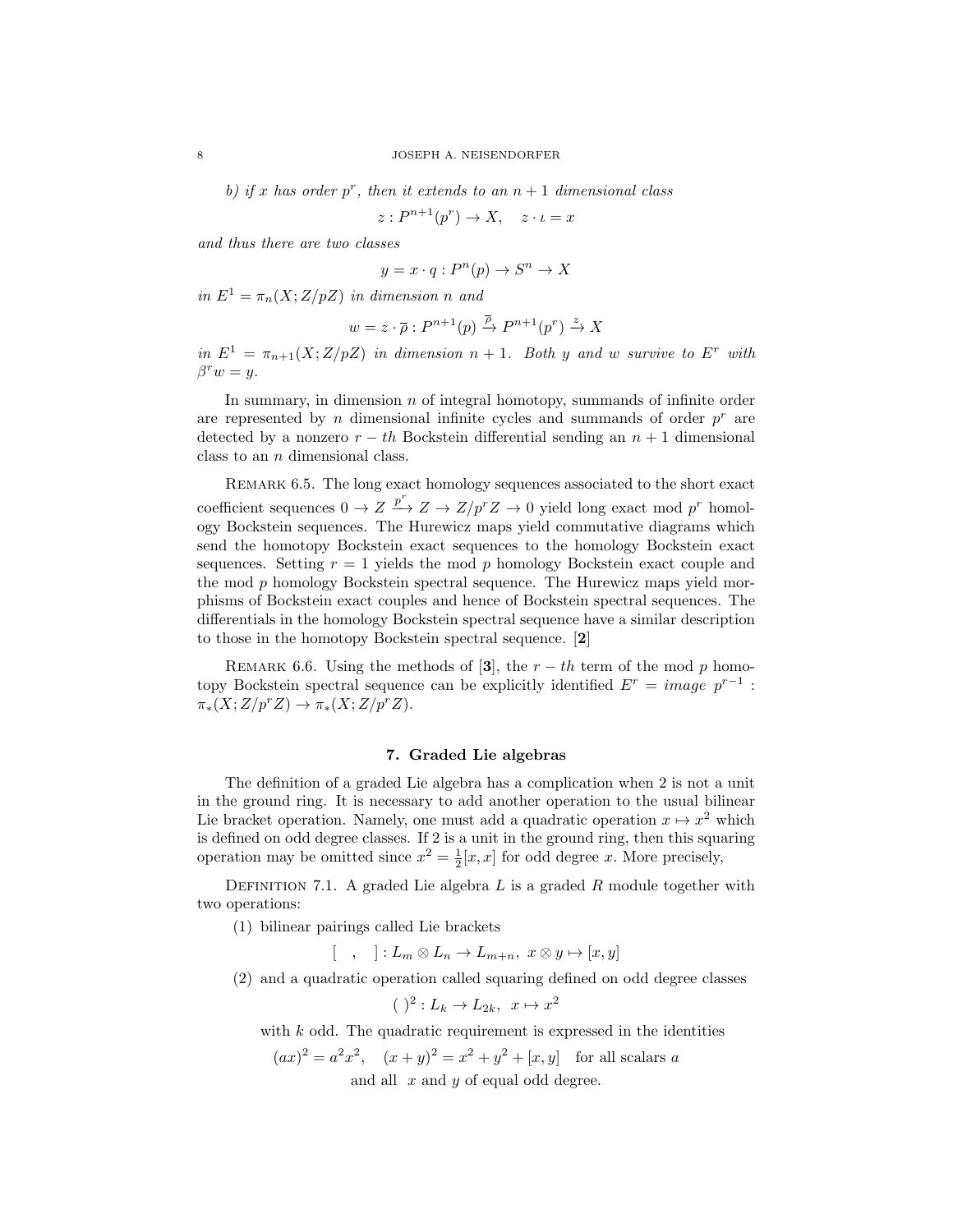These operations must satisfy the identities

(1) anti-commutativity:

$$
[x, y] = -(-1)^{\deg(x)\deg(y)}[y, x]
$$
 for all  $x, y$ ,

(2) Jacobi identity:

$$
[x,[y,z]] = [[x,y],z] + (-1)^{\deg(x)\deg(y)}[y,[x,z]]
$$
 for all  $x, y, z$ ,

(3) double vanishing:

 $[x, x] = 0$  for all x of even degree,

(4) divisibility and triple vanishing:

$$
2x^2 = [x, x], \quad [x, x^2] = 0 \quad \text{ for all } x \text{ of odd degree.}
$$

(5)

$$
[y, x^2] = [[y, x], x]
$$

for all  $y$  and for all  $x$  of odd degree.

Remark 7.2. The first example of a graded Lie algebra is a graded associative algebra A with the Lie bracket

$$
[a, b] = ab - (-1)^{\deg(a)\deg(b)}ba
$$

and the squaring operation  $c^2$  for c of odd degree. The above identities are all valid. If a graded Lie algebra is to embed in its universal enveloping algebra as a split summand, we must have all of the above identities and the squaring operation.

DEFINITION 7.3. If a graded Lie algebra  $L$  as above has a linear degree -1 map  $d: L \to L$  such that

- (1) it has square 0,  $d^2 = 0$ ,
- (2) it is a derivation,  $d[x, y] = [dx, y] + (-1)^{deg(x)}[x, dy], d(z^2) = [dz, z]$  if z has odd degree,

then it is called a differential Lie algebra.

Of course, morphisms of graded Lie algebras are required to preserve the product and squaring structures. Morphisms of differential graded Lie algebras must also preserve the differential.

Remark 7.4. If 2 is a unit in the ground ring, then the squaring operation may be defined in terms of the Lie bracket, that is,  $x^2 = \frac{1}{2}[x, x]$  for x of odd degree. In the axioms for a graded Lie algebra, we may omit all reference to the squaring operation and add the requirement that  $[x,[x,x]] = 0$  for all x of odd degree.

If x has even degree, then anti-commutativity yields  $2[x, x] = 0$ . If x has odd degree, the Jacobi identity yields that  $3[x, [x, x]] = 0$ . Thus, if 2 and 3 are units in the ground ring, we may omit all reference to the vanishing conditions on double and triple products.

Let  $G$  be a grouplike space. If we invert the primes 2 and 3, the Samelson product

$$
[ , ] : \pi_*(G) \otimes \pi_*(G) \to \pi_*(G)
$$

makes the integral homotopy groups into a graded Lie algebra. But, if we do not invert 2, the nonexistence of elements of Hopf invariant one [1] prevents both the existence of a squaring operation and the double vanishing condition.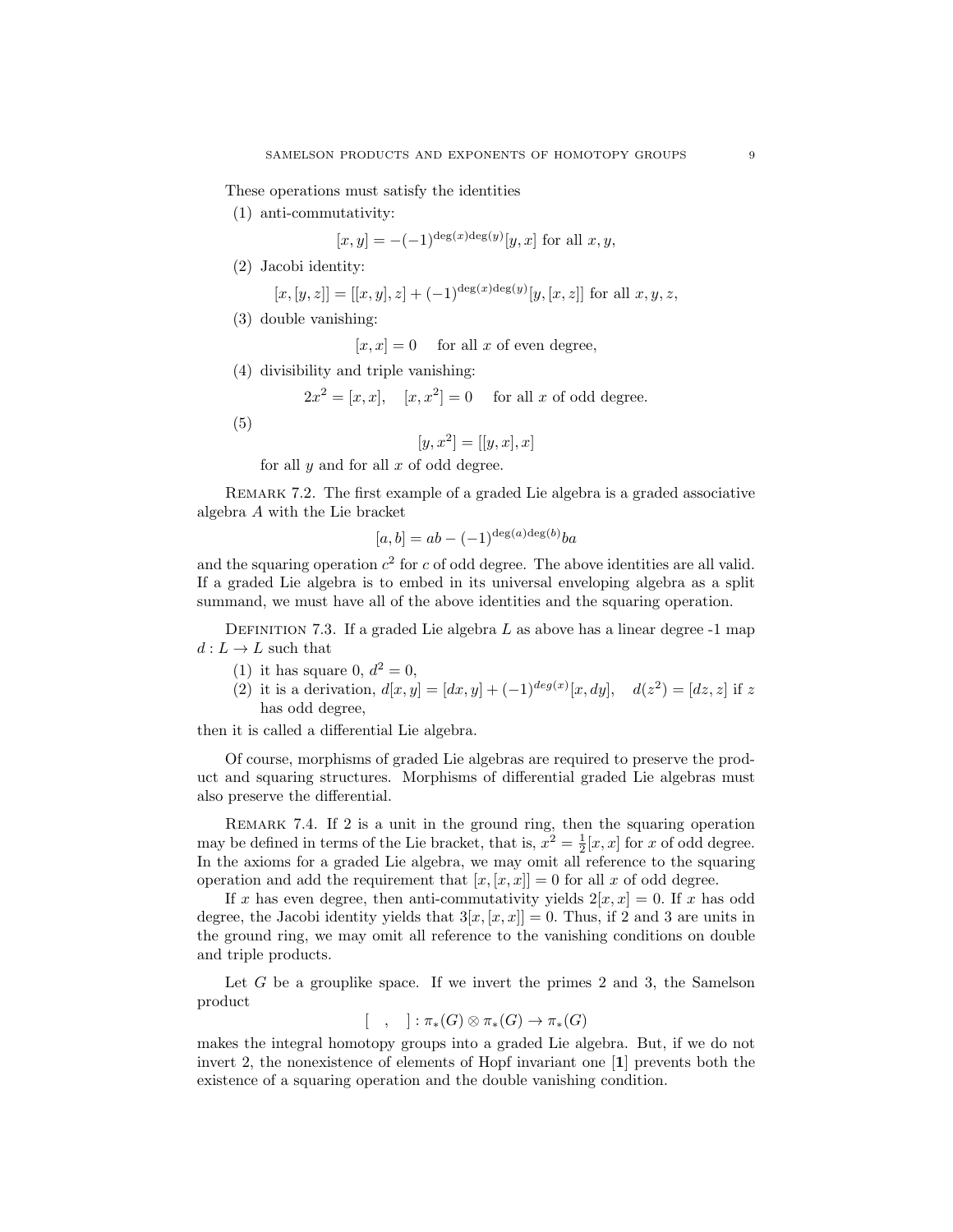That is, if there existed a homotopy squaring operation such that  $2x^2 = [x, x]$ for odd dimensional x, then the class  $\iota_{2n+1}^2 \in H_*(\Omega S^{2n+2}; Z)$  would be spherical and Serre's proof would show that there is a homotopy equivalence

$$
S^{2n+1} \times \Omega S^{4n+3} \xrightarrow{\simeq} \Omega S^{2n+2}
$$

and, without any localization away from 2,  $S^{2n+1}$  would be an H-space. But this is impossible unless  $n = 0, 1, or 3$ .

If  $[x, x] = 0$  were always valid for even dimensional x, then the adjoint Whitehead product  $[z, z]_w = 0$  would vanish for odd dimensional z. If  $\iota_{2n+1} : S^{2n+1} \to$  $S^{2n+1}$  is the identity map, then the Whitehead product  $[\iota_{2n+1}, \iota_{2n+1}]_w = 0$  and again  $S^{2n+1}$  would be an H-space.

If we do not invert 3, then the nonexistence of elements of odd Hopf invariant one [10, 24] prevents the triple vanishing condition. That is, if  $[x,[x,x]] = 0$  for all odd dimensional x, the vanishing Whitehead products  $[\iota_{2n}, [\iota_{2n}, \iota_{2n}]_w]_w = 0$  would contradict mod 3 Hopf invariant one unless  $n = 1$ .

In a different way, the primes 2 and 3 cause problems with the Samelson products in homotopy groups with 2 primary or 3 primary coefficients. We cannot even define the Samelson products in mod 2 homotopy, much less the squaring maps. In mod  $2^r$  homotopy with  $r \geq 2$  we can define the Samelson products but probably not the squaring operations. More important, the Lie identities may fail.

In mod 3 homotopy, the Jacobi identity may fail. But the Bockstein spectral sequence, from the second term onwards, restores the Jacobi identity and, from the third term onwards, the triple vanishing condition is restored. In dimensions  $\geq 3$ , the Jacobi identity is valid in mod 3<sup>r</sup> homotopy for  $r > 2$ . It is not known if the triple vanishing condition is valid in mod 3<sup>r</sup> homotopy when  $r \geq 3$ .

In this paper we will focus entirely on Samelson products in homotopy groups with coefficients and leave the classical products in integral homotopy as an easier case to be worked out by the reader.

### 8. Samelson products and differential Lie identities

Samelson products in the homotopy groups of grouplike spaces are graded Lie structures for which the Hurewicz map is a representation into the Lie structure of the Pontrjagin ring.

Let G be a grouplike space and let  $\left[\right]$ ,  $\left[\right]$ :  $G \times G \rightarrow G$  be the commutator map  $[x, y] = xyx^{-1}y^{-1}$ . This factors uniquely up to homotopy as

$$
G \times G \to G \wedge G \xrightarrow{\left[ \quad , \quad \right]} G.
$$

Let p be a prime and suppose  $p^r > 2$ .

DEFINITION 8.1. If  $f: P^n(p^r) \to G$  and  $g: P^m(p^r) \to G$  are two homotopy classes, then the internal Samelson product  $[f, g]$  is represented by the composition

$$
P^{n+m}(p^r) \xrightarrow{\Delta} P^n(p^r) \wedge P^m(p^r) \xrightarrow{f \wedge g} G \wedge G \xrightarrow{\leftarrow} G.
$$

Note: At odd primes, the choice of  $\Delta$  is unique up to homotopy. If  $p = 2$ , the choice is not unique but at least we can choose one to make a definition.

THEOREM 8.2. The Samelson product defines bilinear pairings

$$
[\quad,\quad]: \pi_n(G:Z/p^rZ)\otimes \pi_m(G;Z/p^rZ)\to \pi_{m+n}(G;Z/p^rZ)
$$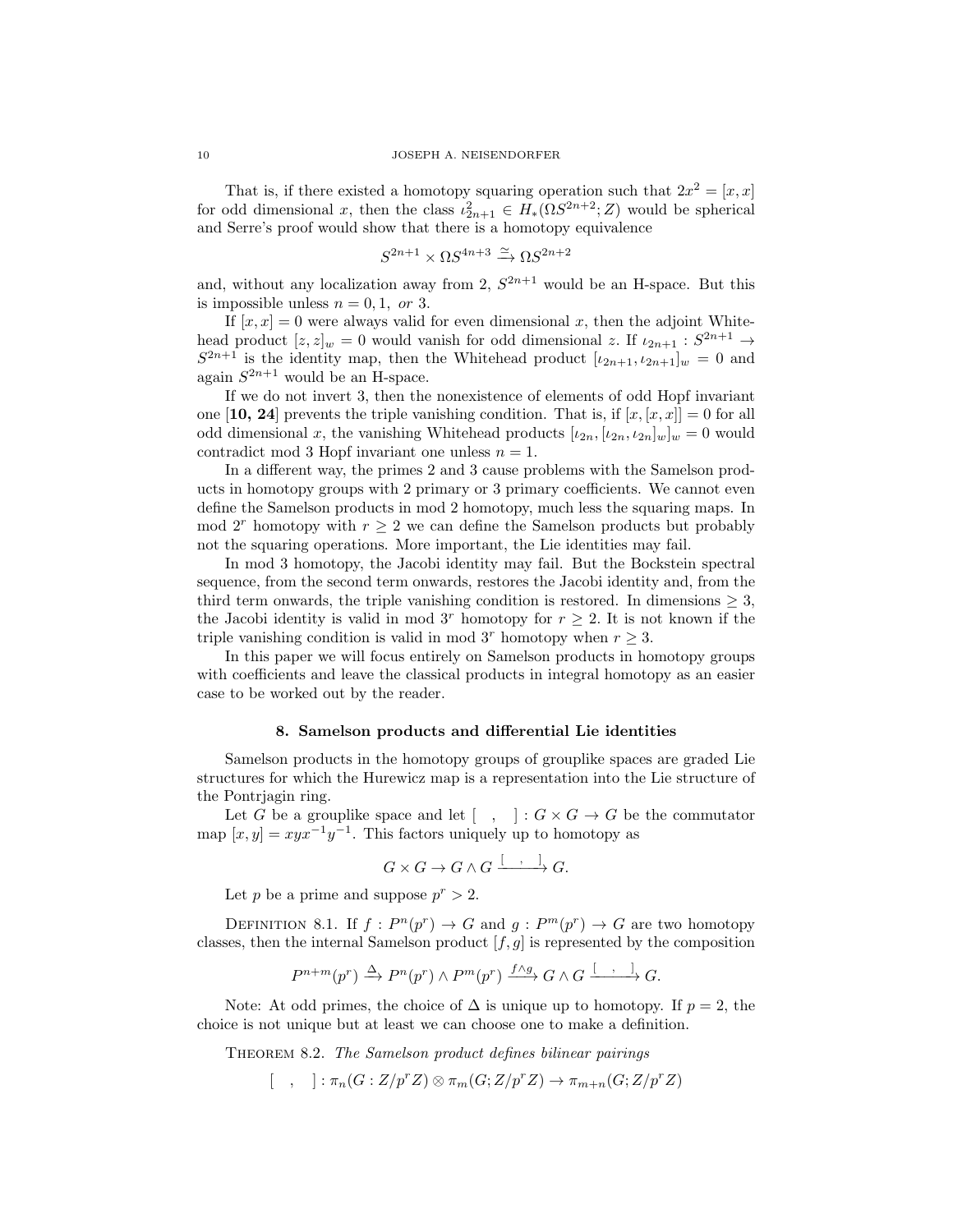which are natural with respect to H maps and which give the structure of a graded Lie algebra if  $p > 3$ , that is,

a) if p is odd, it is bilinear,  $[f+g,h] = [f,h] + [g,h]$  and anti-commutative,  $[f, h] = -(-1)^{deg(f)deg(h)}[h, f].$ 

b) if  $p > 3$ , the Jacobi identity is valid,  $[f, [g, h]] = [[f, g], h] + (-1)^{deg(f)deg(g)}[g, [f, h]].$ 

Remark 8.3. The Lie identities for Samelson products are consequences of the so-called Lie identities for elements in groups [27, 28, 23]. The failure of the Jacobi identity when  $p = 3$  is a consequence of the failure of the coassociativity of the maps  $\Delta$ .

REMARK 8.4. If 2 is a unit, the Lie identities imply that  $[f, f] = 0$  for all even degree f but not for elements of odd degree. Thus, the free graded Lie algebra  $L(f)$ is the vector space  $\langle f \rangle$  if f has even degree. But  $L(f)$  is the rank two vector space  $\langle f, [f, f] \rangle$  if f has odd degree. If 3 is a unit, then  $[f, [f, f]] = 0$  for all odd degree  $f$  and hence for all  $f$ .

THEOREM 8.5. The Samelson product defines a bilinear pairing of homotopy Bockstein spectral sequences [ $, \cdot$ ] :  $E^r \otimes E^r \rightarrow E^r$ . In particular, the differentials β<sup>r</sup> are derivations,  $β<sup>r</sup>[f,g] = [β<sup>r</sup>f,g] + (-1)<sup>deg(f)</sup>[f, β<sup>r</sup>g]$ . Furthermore, the terms E<sup>r</sup> are differential graded Lie algebras whenever  $p > 3$  or  $p = 3, r \ge 3$ .

For proofs of the above theorems, see [16, 19]. In particular, the treatment of products in a spectral sequence requires the introduction of the spectral systems of Cartan-Eilenberg [3].

REMARK 8.6. The reduction maps  $\rho : \pi_*(G;Z/p^{r+s}Z) \to \pi_*(G;Z/p^r)$  are morphisms of Lie structures and the inflation maps  $\eta : \pi_*(G;Z/p^rZ) \to \pi_*(G;Z/p^{r+s}Z)$ are morphisms up to a factor, that is,  $\rho[f,g] = [\rho f, \rho g], \ p^s \eta[f,g] = [\eta f, \eta g].$ 

REMARK 8.7. The Hurewicz map  $\phi : \pi_*(G;Z/p^rZ) \to H_*(G;Z/p^rZ)$  is a morphism of Lie structures, that is,

$$
\phi[f, g] = [\phi f, \phi g] = (\phi f)(\phi g) - (-1)^{deg(f)deg(g)}(\phi g)(\phi f)
$$

whenever p is an odd prime. Similarly,  $\phi$  is a morphism of the differential graded Lie algebras in the mod p Bockstein spectral sequences.

#### 9. Compressions of Samelson products

In applications it is sometimes important to compress Samelson products into the fibres of loop maps. And it is vital that the Lie identities such as anticommutativity and the Jacobi identity are preserved.

In this section we consider Samelson product versions of the relative cup products

$$
H^{n}(X, A) \otimes H^{m}(X, B) \to H^{n+m}(X, A \cup B).
$$

In this case, explicit formulas with cochains show that

$$
x \in H^n(X, A), y \in H^m(X, B) \implies x \cup y \in H^{n+m}(X, A \cup B)
$$

and that the usual associative and commutative laws hold for these relative cup products. In the case of relative Samelson products we do not have the advantage of cochains and we must find other methods to verify the identitites for relative Samelson products.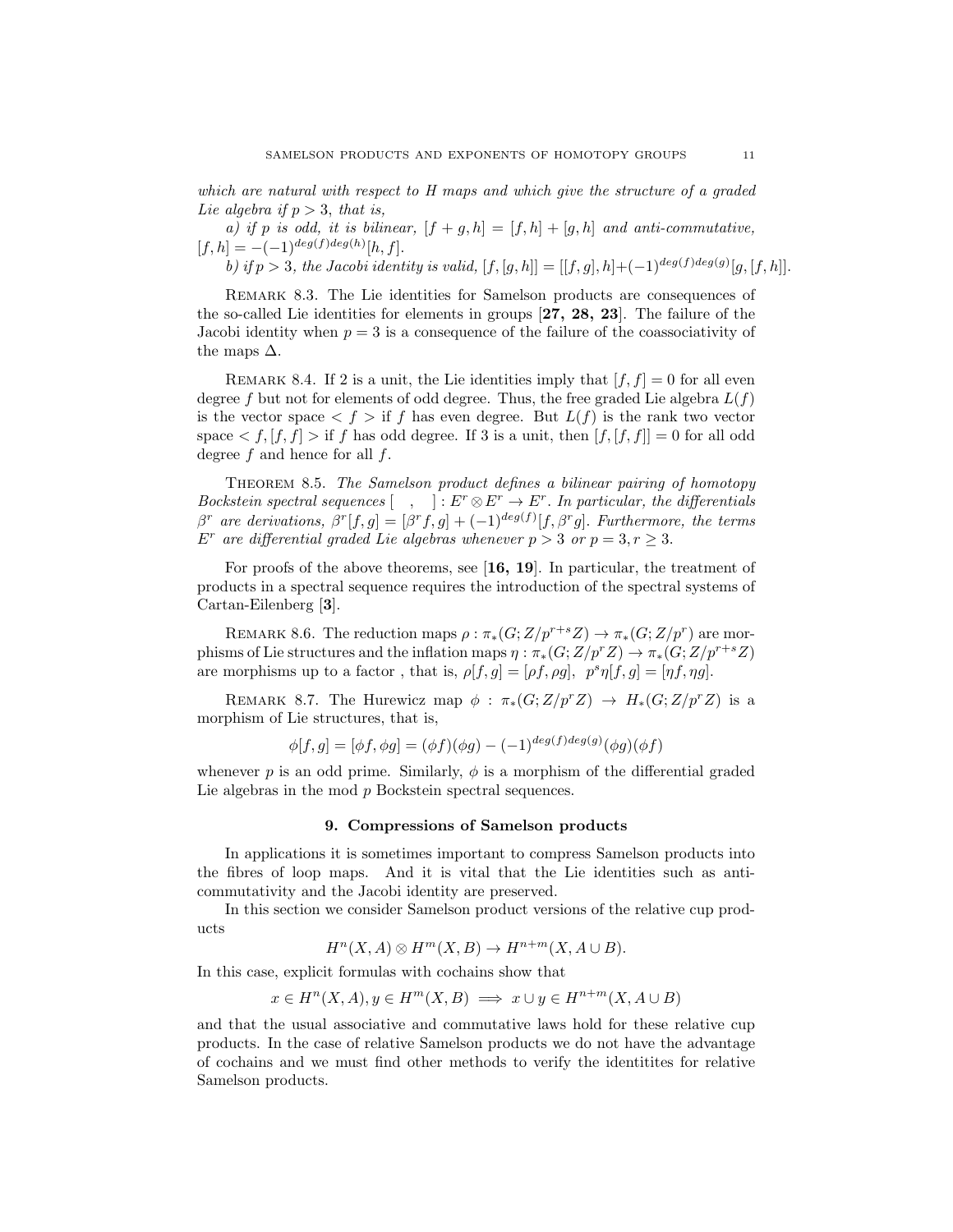One feature shared by relative Samelson products and relative cup products is that we often do not distinguish in the notation between the absolute and relative products.

If  $N$  is a normal subgroup of  $G$ , then the commutator factors as

 $[ , ] : N \times G \to N \subseteq G, \quad x \in N, y \in G \implies [x, y] = xyx^{-1}y^{-1} \in N.$ 

This has a Samelson product version. Let p be an odd prime and let  $F \stackrel{\iota}{\to} E \stackrel{q}{\to} B$ be a fibration sequence.

THEOREM 9.1. There are bilinear pairings

 $[\ ,\ ]_r = [\ ,\ ]: \pi_n(\Omega F; Z/p^r Z) \otimes \pi_m(\Omega E; Z/p^r Z) \rightarrow \pi_{n+m}(\Omega F; Z/p^r Z)$  $x \in \pi_n(\Omega F; Z/p^r), y \in \pi_m(\Omega E; Z/p^r Z) \implies [x, y] = [x, y]_r \in \pi_{n+m}(\Omega F; Z/p^r Z)$ called relative Samelson products. The product can also be done in the other order, that is,  $[y, x]_r$ .

a) The relative products are natural with respect to maps of fibration sequences

b) Samelson products and relative Samelson products are compatible, that is, the following diagrams commute

πn(ΩF;Z/prZ) ⊗ πm(ΩF;Z/prZ) [ , ] −−−−−→ πn+m(ΩF, Z/prZ) ↓ 1 ⊗ ι<sup>∗</sup> ↓ 1 πn(ΩF, Z/prZ) ⊗ πm(ΩE;Z/prZ) [ , ]<sup>r</sup> −−−−−→ <sup>π</sup>n+m(ΩF;Z/prZ) ↓ ι<sup>∗</sup> ⊗ 1 ↓ ι<sup>∗</sup> πn(ΩE;Z/prZ) ⊗ πm(ΩE;Z/prZ) [ , ] −−−−−→ πn+m(ΩE;Z/prZ)

c) The Lie identities hold, that is,

$$
[x, y] = -(-1)^{\deg(x)\deg(y)}[y, x]
$$

whenever x and y are in the union of  $\pi_*(\Omega F;Z/p^rZ)$  and  $\pi_*(\Omega E;Z/p^rZ)$ .

$$
[x,[y,z]] = [[x,y],z] + (-1)^{deg(x)deg(y)}[y,[x,z]]
$$

whenever  $p > 3$  and x, y, and z are in the union of  $\pi_*(\Omega F; Z/p^rZ)$  and  $\pi_*(\Omega E; Z/p^rZ)$ .

d) The relative Samelson products give pairings of the mod p homotopy Bockstein spectral sequences with the differentials being derivations,  $\beta^r[x, y] = [\beta^r x, y] +$  $(-1)^{deg(x)}[x,\beta^{r}y].$  The pairings of mod p homotopy Bockstein spectral sequences satisfy the Lie identities in c). Even if  $p = 3$ , the Jacobi identity is valid if  $r \geq 2$ and the triple vanishing condition is valid if  $r \geq 3$ .

It is trivial that the Samelson products factor through the homotopy of the loops on the fibre when one of the factors comes from the homotopy of the loops on the fibre. What is nontrivial is that the above Lie identities in c) and the derivation formulas in d) are valid.

REMARK 9.2. The above theorem can be proved with the use of Kan's simplicial group model K(X) [9, 14] for the loop space of X. Indeed, if  $K(q): K(E) \to K(B)$ is the surjective homomorphism of group models for  $\Omega q : \Omega E \to \Omega B$ , then the kernel K of  $K(q)$  is a normal subgroup which is a model for  $\Omega F$ . Hence, the appropriate commutators factor through K,  $[ , ] : K \times K(E) \rightarrow K$ . It follows that the group theoretic identities used for the Samelson product apply without change to give the Lie identities and the derivation formulas for the relative Samelson products.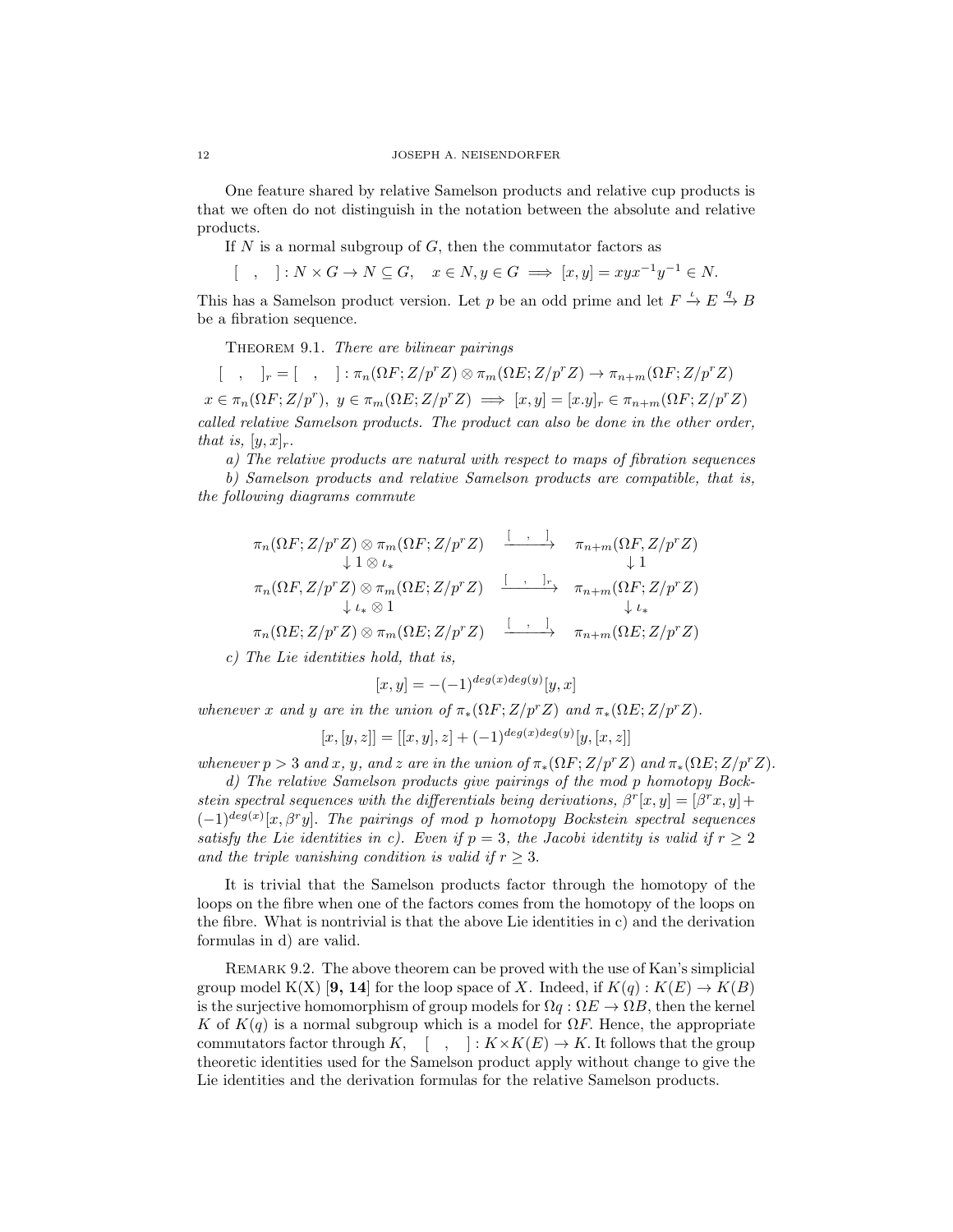When  $p > 3$ , the relative Samelson products give  $\pi_*(\Omega F; Z/p^r Z) \to \pi_*(\Omega E; Z/p^r Z)$ the structure of an extended Lie ideal.

DEFINITION 9.3. Let  $L' \to L$  be a morphism of graded Lie algebras. We call  $L'$  an extended ideal of  $L$  if there are two bilinear pairings (called Lie brackets):

$$
\begin{bmatrix} , & \vdots & L' \times L \to L' \\ \vdots & & \vdots & L \times L' \to L', \end{bmatrix}
$$

such that

(1) the diagram of Lie brackets commutes

$$
\begin{array}{ccc}\nL' \times L' & \xrightarrow{\begin{array}{ccc}\n\cdot & \cdot & \cdot & \cdot \\
\downarrow & & \downarrow & \\
L' \times L & \xrightarrow{\begin{array}{ccc}\n\cdot & \cdot & \cdot & \cdot \\
\downarrow & & \downarrow & \\
\downarrow & & \downarrow & \\
L \times L & \xrightarrow{\begin{array}{ccc}\n\cdot & \cdot & \cdot & \cdot \\
\cdot & \cdot & \cdot & \cdot \\
\end{array} & L.\n\end{array}
$$

(2) for all  $x, y$ , and  $z$  in the union of  $L'$  and  $L$ ,

$$
[x, y] = -(-1)^{\deg(x) \cdot \deg(y)} [y, x]
$$

$$
[x, [y, z]] = [[x, y], z] + (-1)^{\deg(x) \cdot \deg(y)} [y, [x, z]].
$$

(3) if x has odd degree and either x or y is in L', then  $[y, x^2] = [[y, x], x]$ .

DEFINITION 9.4. An extended differential ideal  $L' \to L$  is a morphism of differential graded Lie algebras which is an extended ideal and such that the differential d is a derivation in the sense that, for all x and y in the union of  $L'$  and  $L$ ,

$$
d[x, y] = [dx, y] + (-1)^{\deg(x)} [x, dy].
$$

#### 10. H-based compressions of Samelson products

If N is a normal subgroup of a group G with the quotient  $G/N$  abelian, then there is a factorization of the commutator

 $[ , ] : G \times G \to N \subseteq G, \quad x \in G, y \in G \implies [x, y] = xyx^{-1}y^{-1} \in N.$ 

The Samelson product version of this occurs for a fibration  $F \to E \to B$ when the base B is an H -space. In this case, the loop space  $\Omega$ B is homotopy commutative.

THEOREM 10.1. Let B be an H-space with multiplication  $\mu : B \times B \to B$ . There are bilinear pairings

$$
[\ ,\ ]_{\mu}=[\ ,\ ]:\pi_n(\Omega E;Z/p^rZ)\otimes \pi_m(\Omega E;Z/p^rZ)\to \pi_{n+m}(\Omega F;Z/p^rZ)
$$

 $x \in \pi_n(\Omega E; Z/p^r), y \in \pi_m(\Omega E; Z/p^r Z) \implies [x, y] = [x, y]_\mu \in \pi_{n+m}(\Omega F; Z/p^r Z).$ These are called H-based Samelson products.

a) The H-based products are natural with respect to maps of fibration sequences covering H-maps on the bases.

b) Samelson products, relative Samelson products, and H-based Samelson products are compatible, that is, the following diagrams commute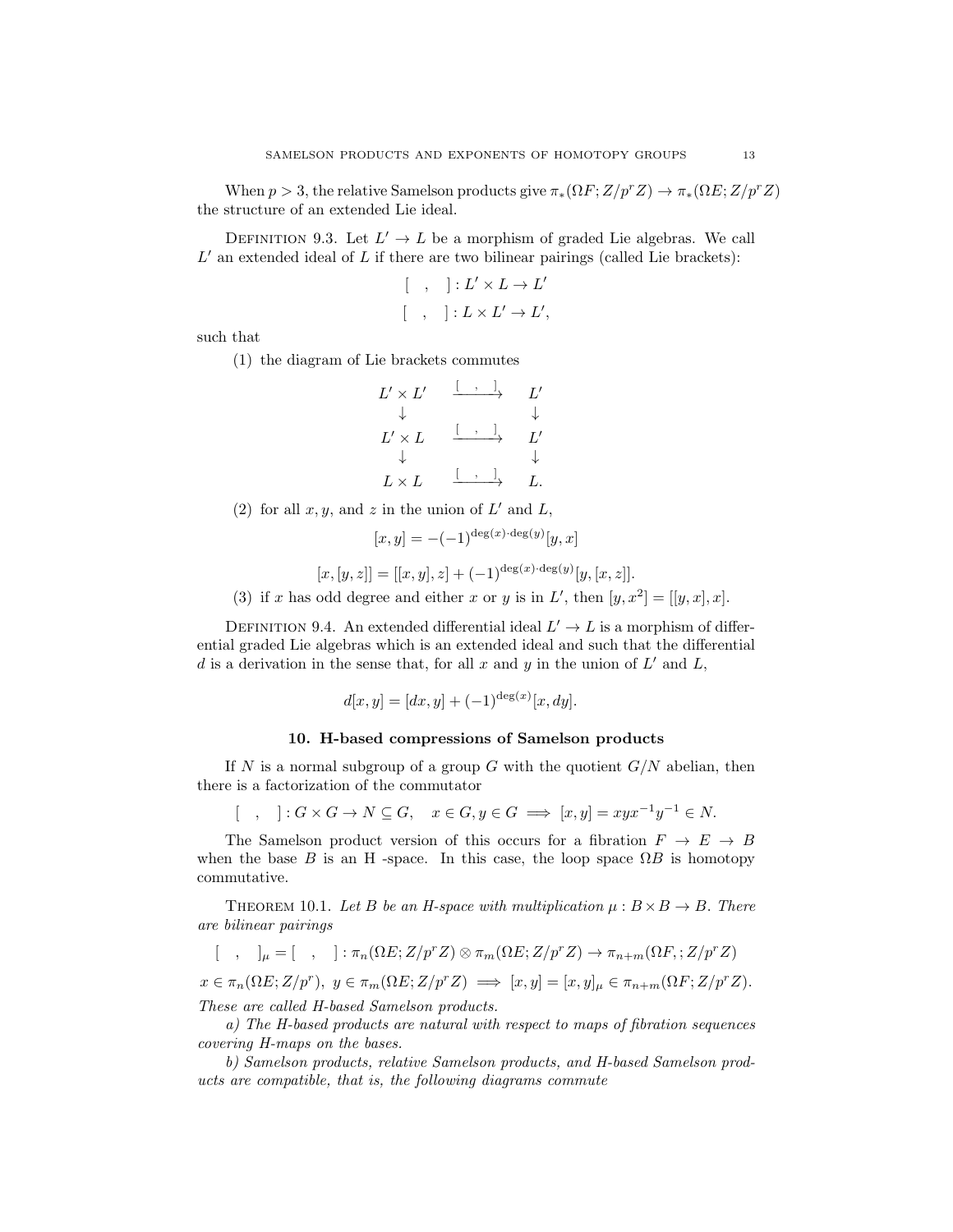$$
\pi_n(\Omega F; Z/p^r Z) \otimes \pi_m(\Omega F; Z/p^r Z) \xrightarrow{\begin{array}{c}\n\downarrow \quad 1 \\
\downarrow \quad 1 \otimes \iota_*\n\end{array}} \pi_{n+m}(\Omega F; Z/p^r Z) \xrightarrow{\begin{array}{c}\n\downarrow \quad 1 \\
\downarrow \quad 1\n\end{array}} \pi_{n+m}(\Omega F; Z/p^r Z) \xrightarrow{\begin{array}{c}\n\downarrow \quad 1 \\
\downarrow \quad 1\n\end{array}} \pi_n(\Omega F; Z/p^r Z) \otimes \pi_m(\Omega E; Z/p^r Z) \xrightarrow{\begin{array}{c}\n\downarrow \quad 1 \\
\downarrow \quad 1\n\end{array}} \pi_{n+m}(\Omega F; Z/p^r Z) \xrightarrow{\begin{array}{c}\n\downarrow \quad 1 \\
\downarrow \quad 1\n\end{array}} \pi_n(\Omega E; Z/p^r Z) \otimes \pi_m(\Omega E; Z/p^r Z) \xrightarrow{\begin{array}{c}\n\downarrow \quad 1 \\
\downarrow \quad 1\n\end{array}} \pi_{n+m}(\Omega E; Z/p^r Z) \otimes \pi_m(\Omega E; Z/p^r Z) \xrightarrow{\begin{array}{c}\n\downarrow \quad 1 \\
\downarrow \quad 1\n\end{array}} \pi_{n+m}(\Omega E; Z/p^r Z)
$$

c) The Lie identities hold, that is, if  $\mu \cdot T$  is the opposite multiplication to  $\mu$ ,  $\mu \cdot T(a, b) = \mu(b, a)$ , then

$$
[x,y]_{\mu} = -(-1)^{deg(x)deg(y)}[y,x]_{\mu \cdot T}
$$

whenever x and y are in the union of  $\pi_*(\Omega F;Z/p^rZ)$  and  $\pi_*(\Omega E;Z/p^rZ)$ .

$$
[x,[y,z]_\mu]_r = [[x,y]_\mu,z]_r + (-1)^{deg(x)deg(y)}[y,[x,z]_\mu]_r
$$

whenever  $p > 3$  and x, y, and z are in the union of  $\pi_*(\Omega F; Z/p^r Z)$  and  $\pi_*(\Omega E; Z/p^r Z)$ .

d) The H-based Samelson products give pairings of the mod p homotopy Bockstein spectral sequences with the differentials being derivations,  $\beta^{r}[x,y]_{\mu} = [\beta^{r}x, y]_{\mu} +$  $(-1)^{deg(x)}[x,\beta^{r}y]_{\mu}$ . The pairings of mod p homotopy Bockstein spectral sequences satisfy the Lie identities in c). Even if  $p = 3$ , the Jacobi identity is valid if  $r \geq 2$ and the triple vanishing condition is valid if  $r \geq 3$ .

REMARK 10.2. If B has a homotopy commutative multiplication, then  $[y, x]_{\mu}$ .  $[y, x]$  and we have the true Lie anti-commutativity in c) above.

REMARK 10.3. Since any strictly commutative topological group is a generalized Eilenberg-MacLane space [14], there is no possibility of using commutative group models to prove the Lie identities for general H-based Samelson products.

The H-based Samelson products are an example of strong extended ideals.

DEFINITION 10.4. Let  $L' \to L$  be a morphism of graded Lie algebras which is an extended ideal. We call  $L'$  a strong extended ideal of  $L$  if there is a bilinear pairing (called a Lie bracket):

$$
[ \quad,\quad]:L\times L\rightarrow L'
$$

and a squaring operation

$$
)^2: L_{2n+1} \to L'_{4n+2}
$$

such that

(1) the diagram of Lie brackets commutes

 $($ 

$$
\begin{array}{ccc}\nL' \times L' & \xrightarrow{\begin{array}{ccc}\n\begin{array}{ccc}\n\cdot & \cdot & \cdot \\
\downarrow & & \downarrow \\
\downarrow & & \downarrow \\
L \times L & & \xrightarrow{\begin{array}{ccc}\n\cdot & \cdot & \cdot \\
\downarrow & & \downarrow \\
\downarrow & & \downarrow \\
L \times L & & \xrightarrow{\begin{array}{ccc}\n\cdot & \cdot & \cdot \\
\cdot & \cdot & \downarrow \\
\downarrow & & \downarrow \\
L \end{array}\n\end{array}}\n\end{array}
$$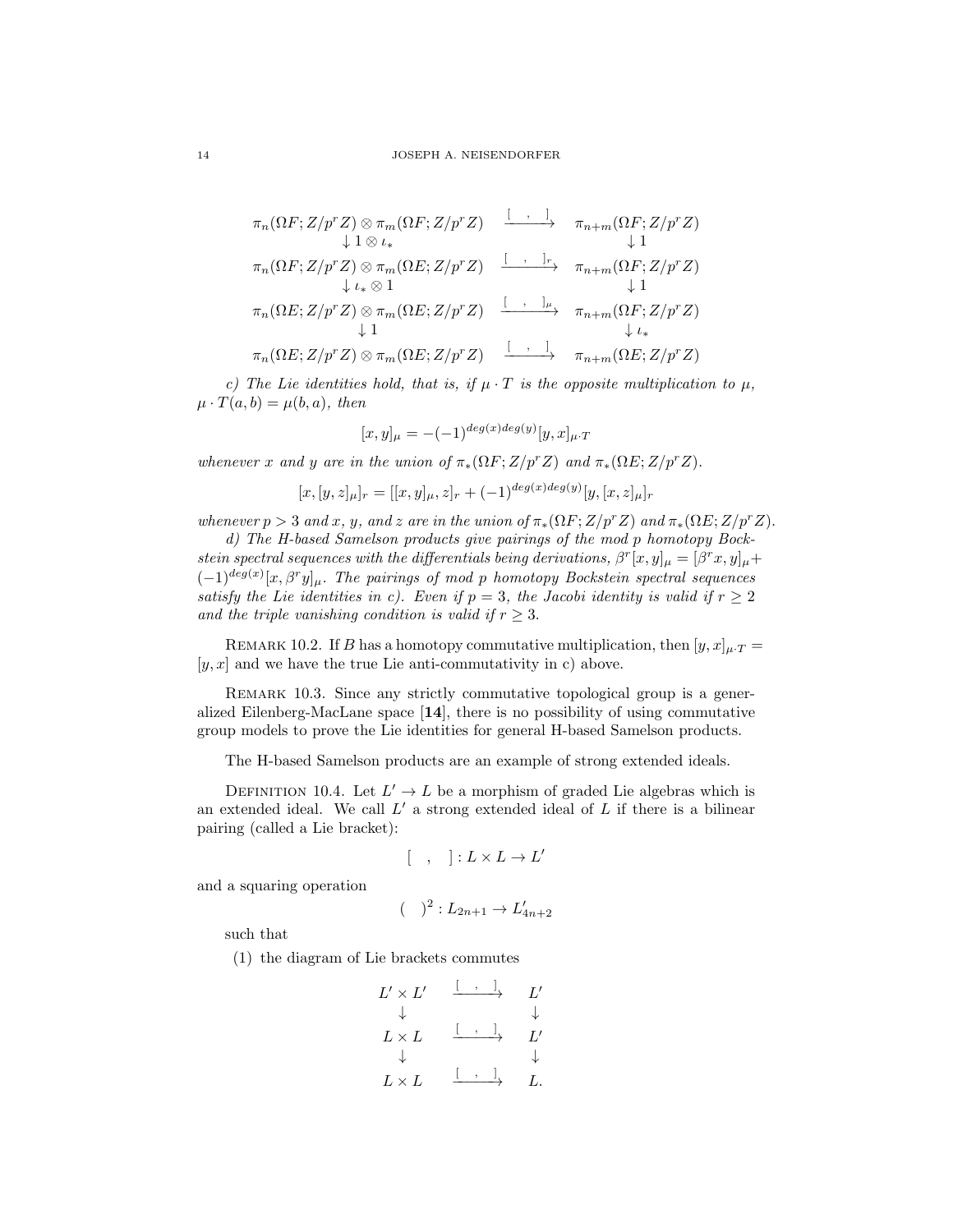(2) the diagram of squaring operations commutes

$$
\begin{array}{ccc}\nL'_{2n+1} & \stackrel{(-) ^2}{\longrightarrow} & L'_{4n+2} \\
\downarrow & & \downarrow \\
L_{2n+1} & \stackrel{(-) ^2}{\longrightarrow} & L'_{4n+2} \\
\downarrow & & \downarrow \\
L_{2n+1} & \stackrel{(-) ^2}{\longrightarrow} & L_{4n+2}.\n\end{array}
$$

(3) for all odd degree  $x$  in  $L$ ,

$$
2x^2 = [x, x] \in L', \quad [y, x^2] = [[y, x], x] \in L'
$$

(4) the squaring operation is quadratic, for all  $x$  and  $y$  of the same odd degree in  $L'$  and for all scalars  $a$ ,

$$
(ax)^2 = a^2x^2, \quad (x+y)^2 = x^2 + [x, y] + y^2.
$$

DEFINITION 10.5. A strong extended differential ideal is a differential ideal  $L' \to L$  such that the differential d satisfies  $d(x^2) = [dx, x] \in L'$  for all odd degree  $x$  in  $L$ .

# Exercises

- (1) If  $\iota: K \to L$  is the inclusion of a differential ideal, then  $\iota_*: HK \to HL$  is an extended ideal.
- (2) If, in addition,  $L/K$  is abelian, then  $\iota_* : HK \to HL$  is a strong extended ideal.
- (3) Connected differential graded Lie algebras form a model category for the rational homotopy theory of simply connected spaces [21]. In particular, if  $L_X$  is the Lie algebra model for X, then  $\pi_*(\Omega X)\otimes Q \simeq HL_X$  as graded Lie algebras. Show that exercises 1 and 2 prove the existence and Lie identities for relative Samelson products and for H-based Samelson products for rational homotopy theory.

### 11. Universal models for relative Samelson products

In this section and the next, we indicate how universal models show that the existence and the identities for a natural absolute Samelson product in  $\pi_*(\Omega E; Z/p^rZ)$ implies the existence and the identities for the relative Samelson products and the H-based Samelson products introduced in the previous section. The well defined existence and the identities are both consequences of the Hilton-Milnor theorem.

Recall the adjunction maps  $e : \Sigma \Omega X \to X$ ,  $e < t, \omega \geq \omega(t)$  and  $\Sigma : X \to Y$  $\Omega \Sigma X$ ,  $\Sigma(x)(t) = \langle t, x \rangle = \omega(t)$ ,  $\Sigma(x) = \omega = \langle , x \rangle$ .

DEFINITION 11.1. If  $f: Y \to \Omega X$  is a map, then

$$
\overline{f} : \Sigma Y \xrightarrow{\Sigma f} \Sigma \Omega X \xrightarrow{e} X
$$

is the adjoint and

$$
\Omega \overline{f} : \Omega \Sigma Y \to \Omega X
$$

is the multiplicative extension. The multiplicative extension is a loop map which extends f in the sense that the composition  $\Omega \overline{f} \cdot \Sigma : Y \xrightarrow{\Sigma} \Omega \Sigma Y \xrightarrow{\Omega f} \Omega X$  is f.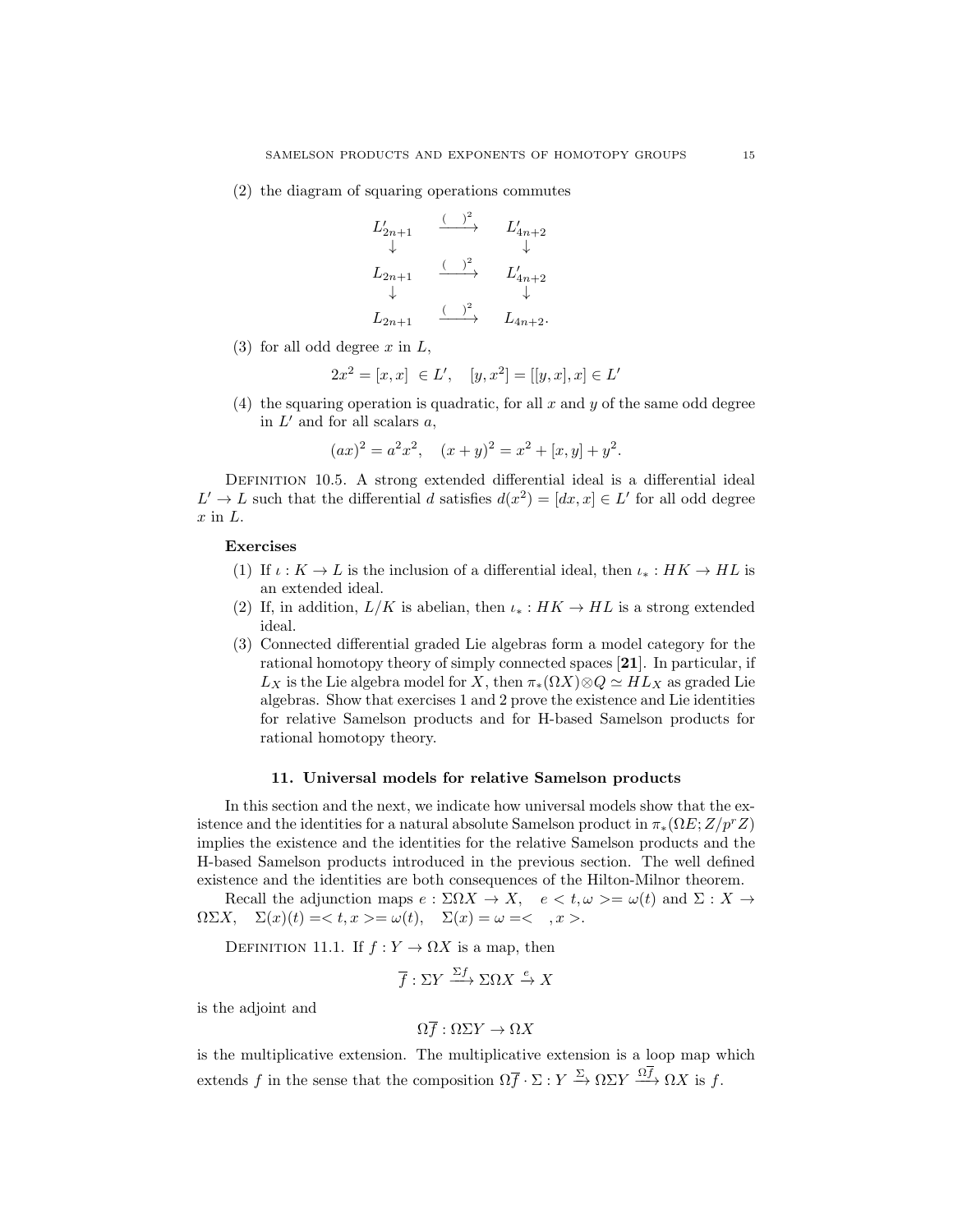The classical universal model for absolute Samelson products is given as follows: Suppose  $f: P^n(p^r) \to \Omega E$  and  $g: P^m(p^r) \to \Omega E$  are two maps. These define a map  $f \vee g : P^n(p^r) \vee P^m(p^r) \rightarrow \Omega E$  which has multiplicative extension  $\Phi : \Omega \Sigma (P^n(p^r) \vee P^m(p^r)) \longrightarrow \Omega E$ . Denote the standard maps by  $\iota_n : P^n(p^r) \longrightarrow$  $\Omega\Sigma(P^n(p^r) \vee P^m(p^r))$  and  $\iota_m : P^m(p^r) \to \Omega\Sigma(P^n(p^r) \vee P^m(p^r)).$ 

Hence,

$$
\Phi_{*}\iota_n = f, \quad \Phi_{*}\iota_m = g, \text{and} \quad \Phi_{*}([\iota_n, \iota_m]) = [f, g].
$$

Thus the Samelson product  $[\iota_n, \iota_m]$  in the universal model  $\Omega \Sigma (P^n(p^r) \vee P^m(p^r))$ determines the Samelson product in  $\Omega E$  and could be used to give a natural definition if we had not already done so.

Suppose now that  $\Omega F \stackrel{\Omega \iota}{\longrightarrow} \Omega E \stackrel{\Omega q}{\longrightarrow} \Omega B$  is the loops on a fibration sequence. If  $f: P^{n}(p^{r}) \to \Omega F$  and  $g: P^{m}(p^{r}) \to \Omega E$  are two maps, we construct a universal model for the relative Samelson product  $[f, g] : P^{n+m}(p^r) \to \Omega F$  as follows.

If  $h: X \to Y$  is any map, it can be replaced up to homotopy equivalence by a fibration. That is, there is a natural factorization

$$
h = \iota \cdot \tilde{h} : X \to \tilde{X} \to Y
$$

where  $\iota$  is a homotopy equivalence and a cofibration and  $\tilde{h}$  is a fibration.

Consider the projection map  $\pi : \Sigma(P^n(p^r) \vee P^m(p^r)) \to \Sigma P^m(p^r)$  and replace it by a fibration  $\tilde{\pi}$  as above:

$$
\Sigma(P^n(p^r) \vee P^m(p^r)) \xrightarrow{\iota} E^{n,m} \xrightarrow{\tilde{\pi}} \Sigma P^m(p^r).
$$

Let  $F^{n,m} \stackrel{\iota}{\to} E^{n,m} \stackrel{\tilde{\pi}}{\to} \Sigma P^m(p^r)$  be the fibration sequence. The adjoint maps define a map  $\overline{f} \vee \overline{g} : \Sigma(P^n(p^r) \vee P^m(p^r)) \rightarrow E$  with  $\overline{f} : \Sigma P^n(p^r) \rightarrow F$ . Up to fibre homotopy, there is a unique extension to a map  $\tilde{\Phi}: E^{n,m} \to E$ ,  $\tilde{\Phi} \cdot \iota = \overline{f} \vee \overline{g}$ , which makes the following diagram commutative

$$
\Sigma P^n(p^r) \xrightarrow{\iota} F^{n,m} \xrightarrow{\tilde{\Phi}} F
$$
  
\n
$$
\downarrow \iota \qquad \qquad \downarrow \iota \qquad \qquad \downarrow \iota
$$
  
\n
$$
\Sigma (P^n(p^r) \vee P^m(p^r)) \xrightarrow{\iota} E^{n,m} \xrightarrow{\tilde{\Phi}} E
$$
  
\n
$$
\downarrow \pi \qquad \qquad \downarrow \tilde{\pi} \qquad \qquad \downarrow q
$$
  
\n
$$
\Sigma P^m(p^r) \xrightarrow{\mathbf{1}} \Sigma P^m(p^r) \xrightarrow{q \cdot \overline{g}} B
$$

The Samelson product  $[\iota_n, \iota_m]$  in  $\Omega E^{n,m}$  actually lies in the homotopy of  $\Omega F^{n,m}$ . Denote this element by  $[\iota_n, \iota_m]_r$ ,

$$
\Omega_{\ell*}[\iota_n, \iota_m]_r = [\iota_n, \iota_m].
$$

The Hilton-Milnor theorem [28, 19],

$$
\Omega\Sigma(X \vee Y) \simeq \Omega\Sigma X \times \Omega(\Sigma \bigvee_{k \geq 0} X^k \wedge Y),
$$

implies that the fibration  $\Omega F^{n,m} \to \Omega E^{n,m} \xrightarrow{\Omega \pi} \Omega \Sigma P^m(p^r)$  has a section. Hence, there is a unique choice of  $[\iota_n, \iota_m]_r$  in  $\Omega F^{n,m}$  and, if  $\Phi = \Omega \tilde{\Phi}$ , then

$$
\Phi_*[\iota_n, \iota_m]_r = [f, g]_r
$$

is a well defined definition of the relative Samelson product in the homotopy of  $\Omega F$ .

The validity of bilinearity and the Lie identities in the homotopy of  $\Omega \Sigma (P^n(p^r) \vee$  $P^m(p^r)$  and  $\Omega\Sigma(P^n(p^r) \vee P^m(p^r) \vee P^q(p^r))$  imply the same validity for all relative Samelson products. With more work, the same is true for mod  $p$  homotopy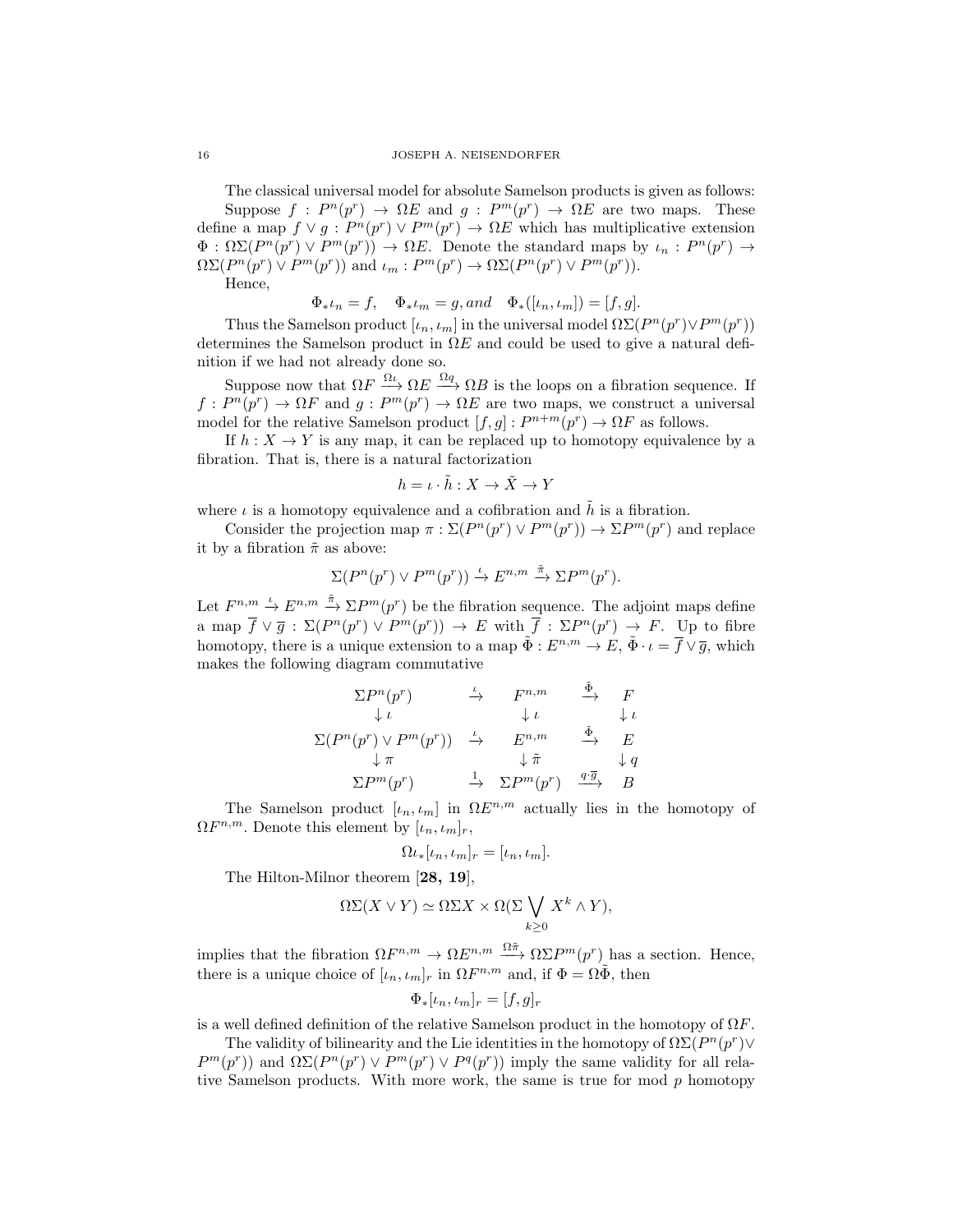Bockstein spectral sequences. These proofs are similar to and slightly simpler than those for the H-based Samelson products. We refer to [19] for details.

### 12. Universal models for H-based Samelson products

In this section we exhibit a universal model for H-based products. One complication is that, in the universal model for H-based products, the base is not the loops on an H-space. Nonetheless, the model works to give a well defined definition of H-based products and the Lie identities will be valid for primes greater than 3.

Suppose that  $\Omega F \stackrel{\Omega \iota}{\longrightarrow} \Omega E \stackrel{\Omega q}{\longrightarrow} \Omega B$  is the loops on a fibration sequence where B is an H-space with multiplication  $\mu : B \times B \to B$ . If  $f : P^{n}(p^{r}) \to \Omega E$  and  $g: P^m(p^r) \to \Omega E$  are two maps, we construct a universal model for the H-based Samelson product  $[f, g]_\mu : P^{n+m}(p^r) \to \Omega F$  as follows.

Replace the map  $\pi : \Sigma(P^n(p^r) \vee P^m(p^r)) \to \Sigma P^m(p^r) \times \Sigma P^m(p^r)$  by a homotopy equivalent fibration  $\tilde{\pi}$  as in the previous section, that is, factor the map into the composition of a cofibration homotopy equivalence followed by a fibration:

$$
\Sigma(P^n(p^r) \vee P^m(p^r)) \xrightarrow{\iota} \overline{E}^{n,m} \xrightarrow{\tilde{\pi}} \Sigma P^n(p^r) \times \Sigma P^m(p^r).
$$
  

$$
\overline{F}^{n,m} \xrightarrow{\iota} \overline{E}^{n,m} \xrightarrow{\tilde{\pi}} \Sigma P^n(p^r) \times \Sigma P^m(p^r)
$$

be the resulting fibration sequence.

Let

The adjoint maps define a map  $\overline{f} \vee \overline{g} : \Sigma(P^n(p^r) \vee P^m(p^r)) \to E$ . The multiplication  $\mu$  defines an extension  $\tilde{\mu}$  of the map  $q \cdot (\overline{f} \vee \overline{g}) : \Sigma P^n(p^r) \vee \Sigma P^m(p^r) \rightarrow E \rightarrow B$ to the product, that is,

$$
\tilde{\mu}: \Sigma P^{n}(p^{r}) \times \Sigma P^{m}(p^{r}) \xrightarrow{qf \times q\overline{g}} B \times B \xrightarrow{\mu} B.
$$

The diagram below commutes:

$$
\Sigma(P^n(p^r) \vee P^m(p^r)) \xrightarrow{f \vee \overline{g}} E
$$
  
\n
$$
\downarrow \pi \qquad \qquad \downarrow q
$$
  
\n
$$
\Sigma P^n(p^r) \times \Sigma P^m(p^r) \xrightarrow{\tilde{\mu}} B
$$

Up to fibre homotopy, there is a unique extension of  $\overline{f} \vee \overline{g}$  to a map  $\tilde{\Psi} : \underline{E}^{n,m} \to$  $E$  which makes the following diagram commute:

$$
\begin{array}{ccc}\n\overline{F}^{n,m} & \xrightarrow{\tilde{\Phi}} & F \\
\downarrow \iota & & \downarrow \iota \\
\Sigma(P^n(p^r) \vee P^m(p^r)) & \xrightarrow{\iota} & \overline{E}^{n,m} & \xrightarrow{\tilde{\Psi}} & E \\
\downarrow \pi & & \downarrow \tilde{\pi} & & \downarrow q \\
\Sigma P^n(p^r) \times \Sigma P^m(p^r) & \xrightarrow{\mathbf{1}} & \Sigma P^n(p^r) \times \Sigma P^m(p^r) & \xrightarrow{\tilde{\mu}} & B\n\end{array}
$$

The Samelson product  $[\iota_n, \iota_m]$  in  $\Omega \overline{E}^{n,m}$  actually lies in the homotopy of  $\Omega \overline{F}^{n,m}$ . Denote this element by  $[\iota_n, \iota_m]_\mu$ ,

$$
\Omega_{\ell*}[\iota_n, \iota_m]_\mu = [\iota_n, \iota_m].
$$

Iteration of the Hilton-Milnor theorem implies that the fibration  $\Omega \overline{F}^{n,m} \rightarrow$  $\Omega \overline{E}^{n,m} \stackrel{\Omega \tilde{\pi}}{\longrightarrow} \Omega \Sigma P^n(p^r) \times \Omega \Sigma P^m(p^r)$  has a section. Hence, there is a unique choice of  $[\iota_n, \iota_m]_\mu$  in  $\Omega \overline{F}^{n \times m}$  and, if  $\Psi = \Omega \widetilde{\Psi}$ , then

$$
\Psi_*[\iota_n, \iota_m]_\mu = [f, g]_\mu
$$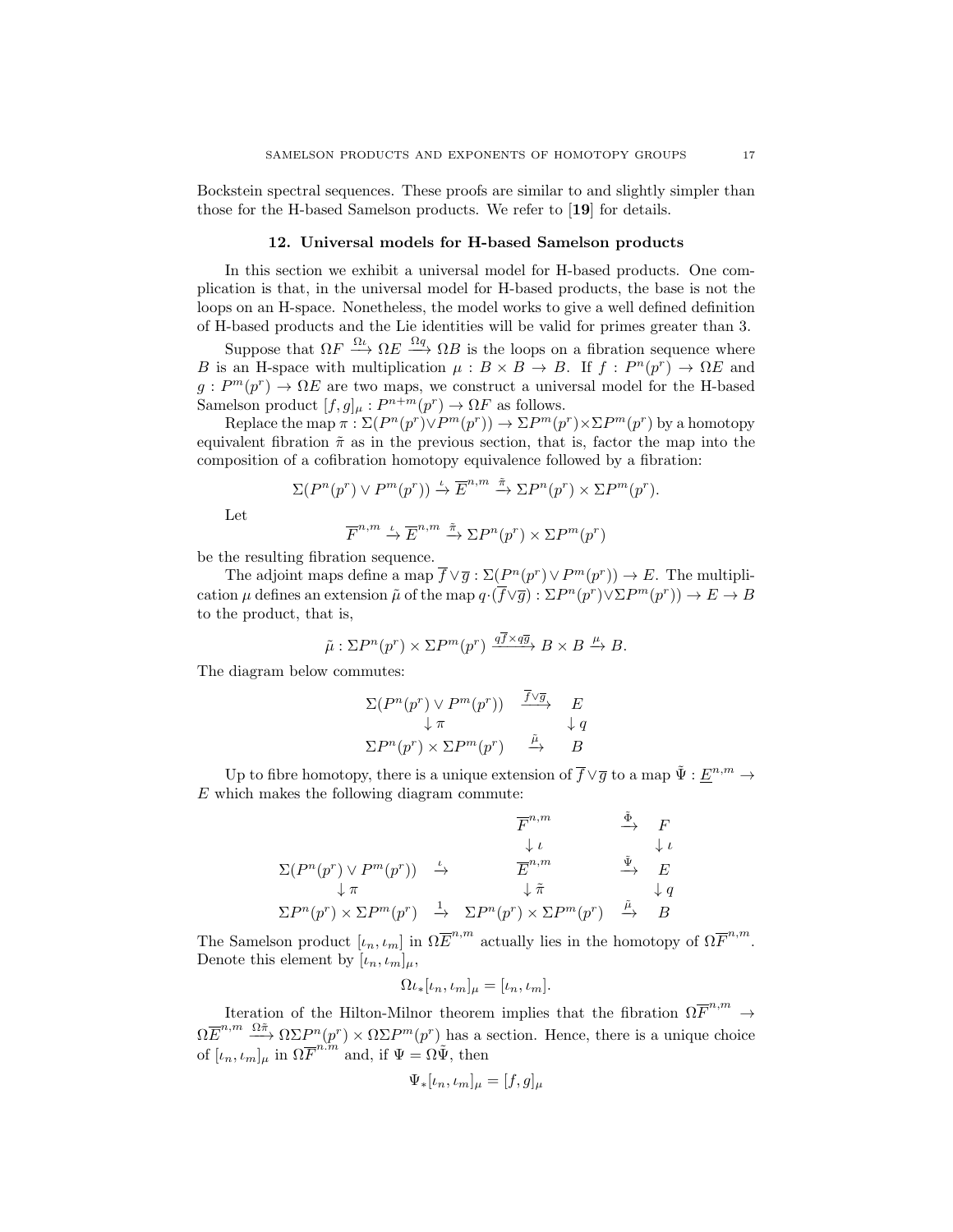is a well defined definition of the H-based Samelson product in the homotopy of  $\Omega$ F. Of course, it depends on the multiplication. It is natural with respect to those loop maps of fibration sequences where the map on the base loops is the loop of an H-map.

### Exercise

Show that the Samelson products, the relative products, and the H-based Samelson products are all compatible. That is, verify 9.1b) and 10.1b).

#### 13. Lie identities for H-based Samelson products

Here is the detailed verification of the Lie identities for the H-based Samelson products.

Let p be an odd prime and let  $F \stackrel{\iota}{\to} E \stackrel{q}{\to} B$  be a fibration sequence where B is an H-space with multiplication  $\mu : B \times B \to B$ .

Let  $\overline{\beta}$  be the composition  $P^{n-1}(p^r) \stackrel{q}{\to} S^{n-1} \stackrel{\iota}{\to} P^n(p^r)$  and let the Bockstein  $\beta: \pi_n(X; Z/p^r) \to \pi_{n-1}(X) \to \pi_{n-1}(X; Z/p^r Z)$  be the dual.

THEOREM 13.1. If  $w: P^n(p^r) \to \Omega F$ ,  $x: P^n(p^r) \to \Omega F$ ,  $y, y_1: P^m(p^r) \to$  $\Omega E$ ,  $z: P^q(p^r) \to \Omega E$  are maps, then a)  $[\iota_* w, y]_\mu = [w, y]_r$ b)  $[x, y + y_1]_\mu = [x, y]_\mu + [x, y_1]_\mu$ c)  $[x, y]_{\mu} = -(-1)^{nm} [y, x]_{\mu \cdot T}$ d) if  $p > 3$ , then  $[x, [y, z]_{\mu}]_r = [[x, y]_{\mu}, z]_r + (-1)^{nm} [y, [x, z]_{\mu}]_r$ 

e)  $\beta[x, y]_{\mu} = [\beta x, y]_{\mu} + (-1)^{n} [x, \beta y]_{\mu}.$ 

We shall see that the truth of the above formulas for the usual mod  $p<sup>r</sup>$  Samelson product forces the truth for the H-based products.

a) is proved with the loop of the diagram

$$
\begin{array}{ccc}\n\overline{F}^{n,m} & \to & F^{n,m} & \to & F \\
\downarrow \iota & & \downarrow \iota & & \downarrow \iota \\
\overline{E}^{n,m} & \to & E^{n,m} & \to & E \\
\downarrow \tilde{\pi} & & \downarrow \tilde{\pi} & & \downarrow q \\
\Sigma P^n(p^r) \times \Sigma P^m(p^r) & \to & \Sigma P^m(p^r) & \xrightarrow{q \cdot \overline{y}} & B\n\end{array}
$$

The Samelson products in the fibres map as  $[\iota_n, \iota_m]_\mu \mapsto [\iota_n, \iota_m]_r \mapsto [w, y]_r =$  $[\iota_*w, y]_\mu.$ 

c) is proved with the loop of the diagram

$$
\begin{array}{ccc}\n\overline{F}^{m,n} & \to & \overline{F}^{n,m} & \to & F \\
\downarrow \iota & & \downarrow \iota & & \downarrow \iota \\
\overline{E}^{m,n} & \to & \overline{E}^{n,m} & \to & E \\
\downarrow \tilde{\pi} & & \downarrow \tilde{\pi} & & \downarrow q \\
\Sigma P^m(p^r) \times \Sigma P^n(p^r) & \xrightarrow{T} & \Sigma P^n(p^r) \times \Sigma P^m(p^r) & \xrightarrow{q \cdot \overline{x} \times q \cdot \overline{y}} & B\n\end{array}
$$

In  $\Omega \overline{F}^{n,m}$  we have the equation  $[\iota_n, \iota_m] = -(-1)^{nm}[\iota_m, \iota_n]$ . The left hand side maps as  $[\iota_n, \iota_m] \mapsto [x, y]_\mu$  and the right hand side maps as  $-(-1)^{nm}[\iota_m, \iota_n] \mapsto$  $-(-1)^{nm}[\iota_m, \iota_n] \mapsto -(-1)^{nm}[y, x]_{\mu \cdot T}$ .

b) is proved with the loops of three diagrams. Consider the map  $\Sigma P^{n}(p^{r}) \times$  $\Sigma P^{m}(p^{r}) \times \Sigma P^{m}(p^{r}) \xrightarrow{q \cdot x \times q \cdot y \times q \cdot y_{1}} B \times B \times B \times B \xrightarrow{\mu \cdot (1 \times \mu)} B$  and use it to form the right hand part of the diagram below. The map  $\overline{E}^{n,m,m} \to E$  is the extension to a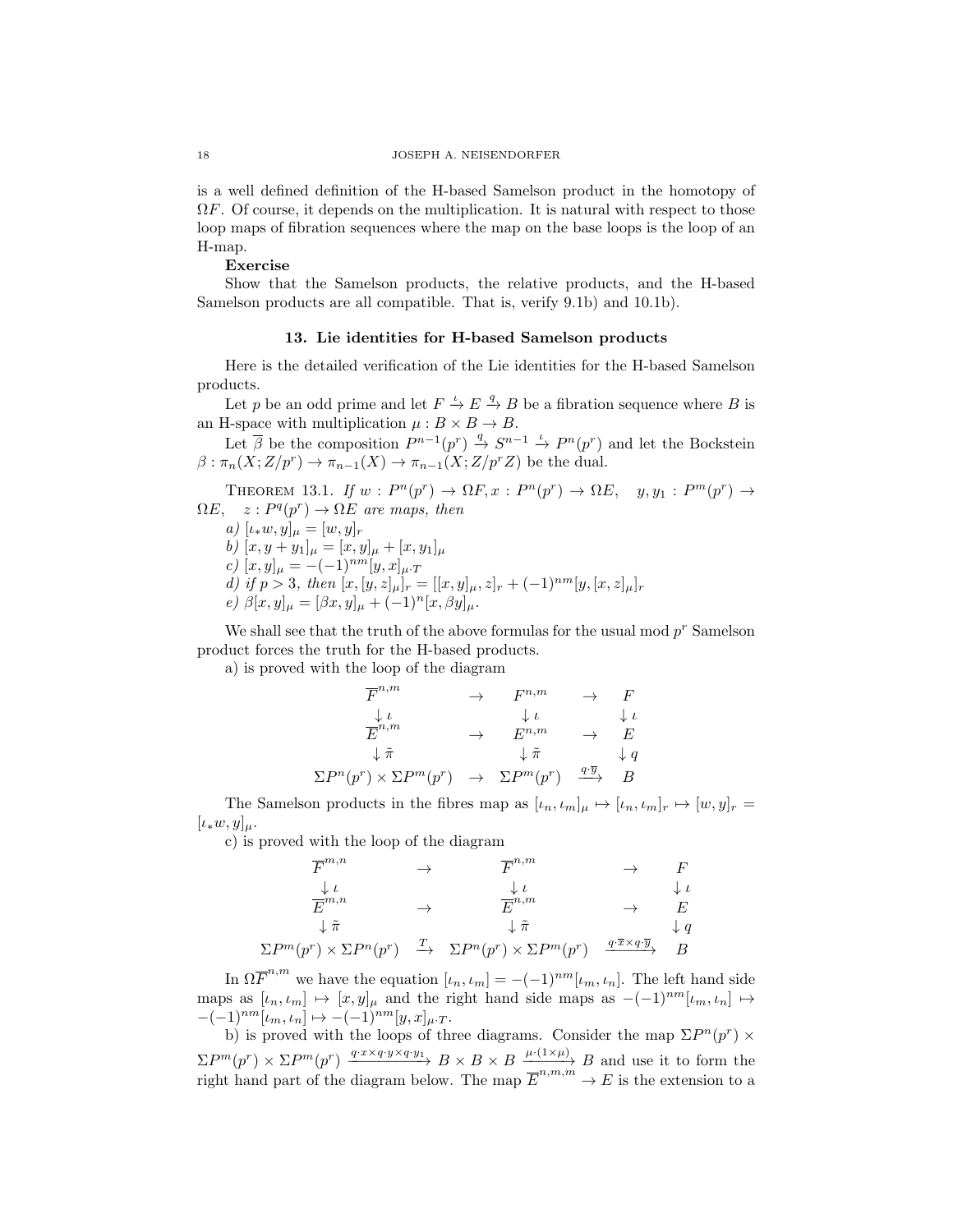homotopy equivalent fibre space of the map  $\Sigma P^{n}(p^r) \vee \Sigma P^{m}(p^r) \vee \Sigma P^{m}(p^r) \stackrel{\overline{x} \vee \overline{y} \vee \overline{y_1}}{\longrightarrow}$ E.

The left hand part represents three diagrams depending on whether the map  $P^{n}(p^{r}) \vee P^{m}(p^{r}) \vee P^{m}(p^{r}) \vee P^{m}(p^{r})$  is  $1 \vee \Delta, 1 \vee 1 \vee *$ , or  $1 \vee * \vee 1$ and whether the map  $\Sigma P^{n}(p^{r}) \times \Sigma P^{m}(p^{r}) \to \Sigma P^{n}(p^{r}) \times \Sigma P^{m}(p^{r}) \times \Sigma P^{m}(p^{r})$  is  $(a, b) \mapsto (a, b, b), (a, b) \mapsto (a, b, *)$ , or  $(a, b) \mapsto (a, *, b)$ .

$$
\begin{array}{ccc}\n\overline{F}^{n,m} & \rightarrow & \overline{F}^{n,m,m} & \rightarrow & F \\
\downarrow \iota & & \downarrow \iota & & \downarrow \iota \\
\overline{E}^{n,m} & \rightarrow & \overline{E}^{n,m,m} & \rightarrow & E \\
\downarrow \tilde{\pi} & & \downarrow \tilde{\pi} & \downarrow q \\
\Sigma P^n(p^r) \times \Sigma P^m(p^r) & \rightarrow & \Sigma P^n(p^r) \times \Sigma P^m(p^r) \times \Sigma P^m(p^r) & \rightarrow & B\n\end{array}
$$

In the homotopy of  $\Omega \overline{F}^{n,m,m}$  we have the equation  $[\iota_n, \iota_m + \iota'_m] = [\iota_n, \iota_m] +$  $[\iota_n,\iota_m'].$ 

If we choose the first left hand part, then  $[\iota_n, \iota_m] \mapsto [\iota_n, \iota_m + \iota'_m] \mapsto [x, y + y_1] \cdot \mu$ . The second choice yields  $[\iota_n, \iota_m] \mapsto [\iota_n, \iota_m] \mapsto [x, y]_\mu$  and the third choice yields  $[\iota_n, \iota_m] \mapsto [\iota_n, \iota'_m] \mapsto [x, y_1]_\mu.$ 

d) is proved by three diagrams. The first one is the loop of

$$
\begin{array}{ccc}\n\overline{F}^{n,m+q} & \to & \overline{F}^{n,m,q} & \to & \overline{F}^{n,m,q} \\
\downarrow \iota & & \downarrow \iota & & \downarrow \iota \\
\overline{E}^{n,m+q} & \to & \overline{E}^{n,m,q} & \to & E \\
\downarrow \tilde{\pi} & & \downarrow \tilde{\pi} & & \downarrow q \\
\Sigma P^n(p^r) & \to & \Sigma P^n(p^r) \times \Sigma P^m(p^r) \times \Sigma P^q(p^r) & \xrightarrow{(\mu(1 \times \mu))( \overline{x} \times \overline{y} \times \overline{z})} & B\n\end{array}
$$

In the second, the right hand column is replaced by the fibration sequence  $\overline{F}^{n+m,q} \to \overline{E}^{n+m,q} \to \Sigma P^q(p^r)$  and, in the third, by the fibration sequence  $\overline{F}^{m,n+q} \to$  $\overline{E}^{m.n+q} \stackrel{\tilde{\pi}}{\rightarrow} \Sigma P^m(p^r).$ 

In the homotopy of  $\Omega \overline{F}^{n,m,q}$  we have the equation

$$
[\iota_n,[\iota_m,\iota_q]] = [[\iota_n,\iota_m],\iota_q] + (-1)^{nm}[\iota_n,[\iota_n,\iota_q]].
$$

The first diagram yields  $[\iota_n, \iota_{m+q}] \mapsto [\iota_n, [\iota_m, \iota_q]] \mapsto [x, [y, z]_\mu]_r$ . The second yields  $[i_{n+m}, i_q] \mapsto [[i_n, i_m], i_q] \mapsto [[x, y]_\mu]_r, z]_r$  and the third yields  $[i_m, i_{n+q}] \mapsto$  $[\iota_m, [\iota_n], \iota_q]] \mapsto [y, [x, z]_{\mu}]_r.$ 

e) is proved by the loops of two diagrams

$$
\overline{F}^{n-1,m} \qquad \longrightarrow \qquad \overline{F}^{n,m} \qquad \longrightarrow \qquad F
$$

$$
\downarrow \iota \qquad \qquad \downarrow \iota \qquad \qquad \downarrow \iota
$$

$$
\overline{E}^{n-1,m} \qquad \longrightarrow \qquad \overline{E}^{n,m} \qquad \longrightarrow \qquad E
$$

$$
\downarrow \tilde{\pi} \qquad \qquad \downarrow \tilde{\pi} \qquad \qquad \downarrow q
$$
\n
$$
r \sim \text{DPR}(r) \qquad \overline{\beta} \times 1 \qquad \text{DPR}(r) \qquad \text{DPR}(r) \qquad \overline{q} \cdot \overline{x} \times q \cdot \overline{y} \qquad \overline{D}
$$

$$
\Sigma P^{n-1}(p^r) \times \Sigma P^m(p^r) \xrightarrow{\beta \times 1} \Sigma P^n(p^r) \times \Sigma P^m(p^r) \xrightarrow{q \cdot x \times q \cdot y} B
$$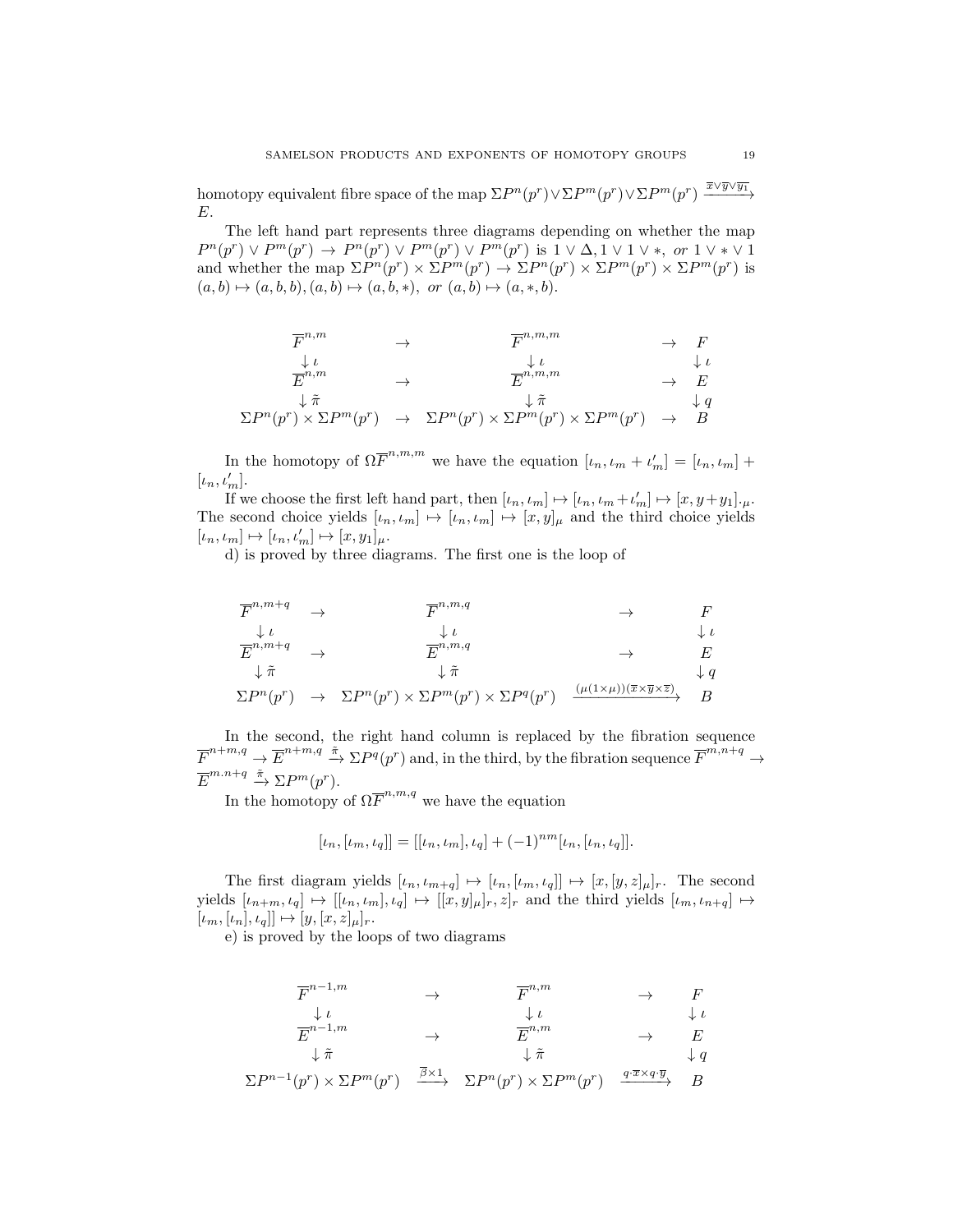| $\overline{F}^{n,m-1}$                             | $\longrightarrow$ | $\overline{F}^{n,m}$                     |                                                  |                    |
|----------------------------------------------------|-------------------|------------------------------------------|--------------------------------------------------|--------------------|
|                                                    |                   |                                          |                                                  | $\downarrow \iota$ |
| $\overline{E}^{n,m-1}$                             |                   | $\overline{E}^{n,m}$                     |                                                  | F.                 |
| $\downarrow \tilde{\pi}$                           |                   | $\downarrow \tilde{\pi}$                 |                                                  | $\downarrow q$     |
| $\Sigma P^{n}(p^{r}) \times \Sigma P^{m-1}(p^{r})$ | $1 \times \beta$  | $\Sigma P^n(p^r) \times \Sigma P^m(p^r)$ | $q\cdot \overline{x} \times q\cdot \overline{y}$ |                    |

In the homotopy of  $\Omega \overline{F}^{n,m}$ , we have the equation  $\beta[i_n, i_m] = [\beta i_n, i_m] +$  $(-1)^n[i_n, \beta i_m]$ . The naturality of the Bockstein yields  $\beta[i_n, i_m] \mapsto \beta[x, y]_\mu$ . The first diagram yields  $[\iota_{n-1}, \iota_m] \mapsto [\beta \iota_n, \iota_m] \mapsto [\beta x, y]_\mu$  and the second yields  $[\iota_n, \iota_{m-1}] \mapsto$  $[\iota_n, \beta \iota_m] \mapsto [x, \beta y]_\mu.$ 

This completes the verification of the Lie identities and the derivation formula for the Bockstein.

#### 14. Higher order torsion in the homotopy groups of a Moore space

In this section we show

THEOREM 14.1. Let  $n \geq 1$ . If  $p > 3$  or if  $p = 3, r \geq 3$ , then there exists a  $Z/p^{r+1}Z$  summand in the integral homotopy groups  $\pi_{2p^kn-1}(P^{2n+1}(p^r)), k \geq 1$ .

PROOF. We convert into a fibration the map  $q : P^{2n+1}(p^r) = S^{2n-2} \cup_{p^r}$  $e^{2n+1} \to S^{2n+1}$  which pinches the bottom cell to a point and consider the resulting fibration sequence up to homotopy

$$
F^{2n+1}\{p^r\} \xrightarrow{\iota} P^{2n+1}(p^r) \xrightarrow{q} S^{2n+1}.
$$

In  $\pi_*(\Omega P^{2n+1}(p^r);Z/pZ)$  we have a generator  $\nu$  in dimension  $2n$  and a generator  $\mu$  in dimension  $2n - 1$ . These two classes have respective mod p Hurewicz images v and u in  $H_*(\Omega P^{2n+1}(p^r); Z/pZ)$ . In the Bockstein spectral sequences we have  $\beta^s \nu = \beta^s \mu = 0$ ,  $\beta^s v = \beta^s u = 0$  for all  $s < r$  and

$$
\beta^r \nu = \mu, \quad \beta^r v = u.
$$

Recall the standard alternate notation for a bracket in any graded Lie algebra,  $ad(x)(y) = [x, y].$ 

THEOREM 14.2 ( $[19, 5]$ ). Suppose the ground ring is a field of characteristic  $p > 2$ . If x is any even degree element of degree 2n in a differential graded Lie algebra, let

$$
\tau_k(x) = ad(x)^{p^k - 1}(dx), \quad \sigma_k(x) = \frac{1}{2} \sum_{j=1}^{p^k - 1} \frac{(j, p^k - j)}{p} [ad(x)^{j-1}(dx), ad(x)^{p^k - j - 1}(dx)].
$$

These elements have respective degrees of  $2p^kn-1$  and  $2p^kn-2$ . In the universal enveloping algebra,

$$
d(x^{p^k}) = \tau_k(x), \quad d(\tau_k(x)) = 0, \quad d(\sigma_k(x)) = 0.
$$

REMARK 14.3. In the differential graded Lie algebra over  $Z_{(p)}$ ,  $d(\tau_k(x))$  is divisible by p and  $\sigma_k(x) = \frac{1}{p} d(\tau_k(x))$ . And, since the above formulas are universally true, they are consequences of the differential Lie identities and hence valid for the relative and H-based Samelson products (if  $p > 3$  or  $p = 3, r \geq 3$  and if the base multiplication is homotopy commutative).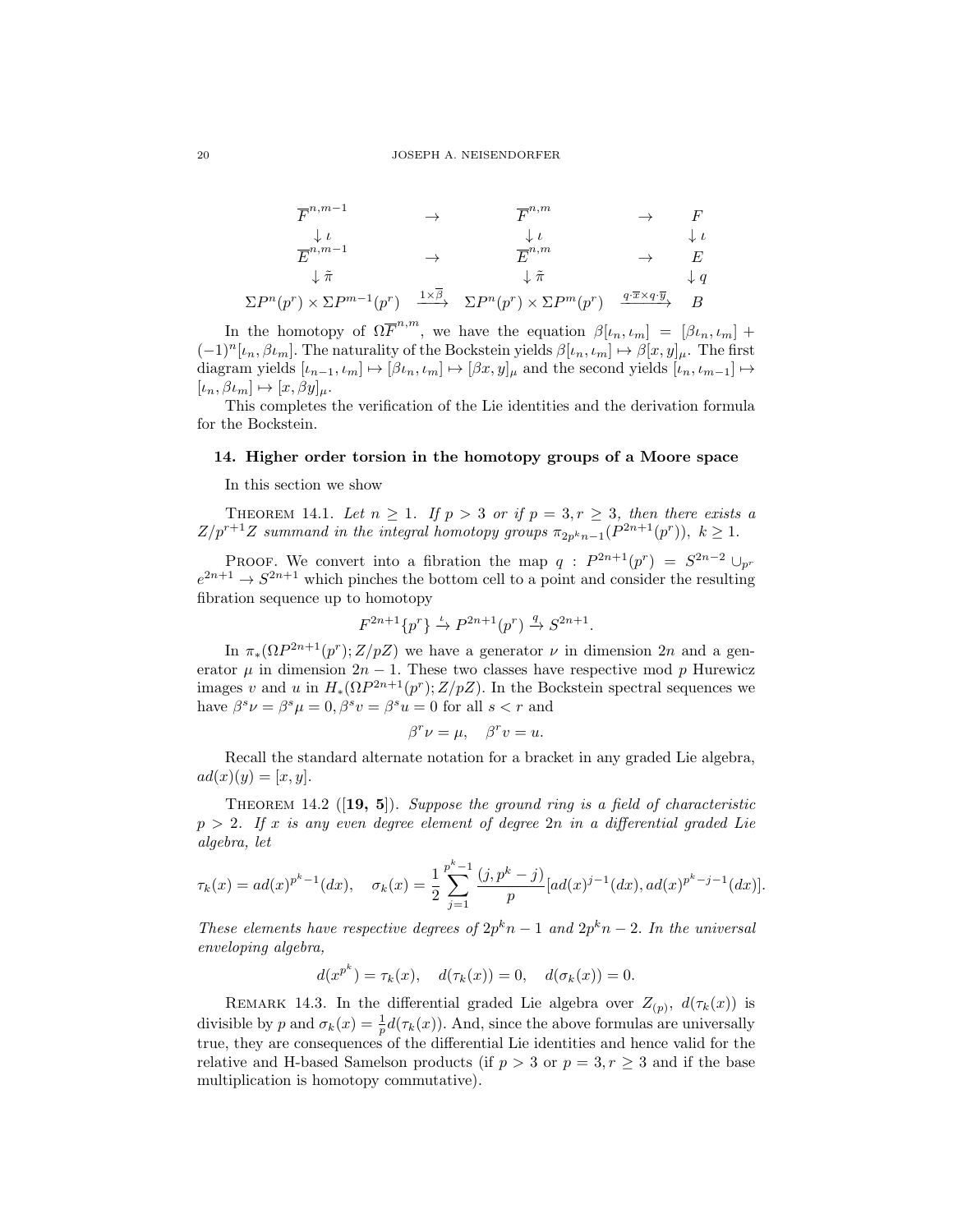The formulas in the above theorem are proved in general by induction. That is left as an exercise. We verify them here only in the simplest case,  $p = 3, k = 1$ . Then

$$
d(x^3) = (dx)x^2 + x(dx)x + x^2(dx),
$$
  
\n
$$
\tau_1(x) = [x, [x, dx]] = x[x, dx] - [x, dx]x
$$
  
\n
$$
= x(x(dx) - (dx)x) - (x(dx) - (dx)x)x
$$
  
\n
$$
= x^2(dx) - 2x(dx)x + (dx)x^2
$$
  
\n
$$
= x^2(dx) + x(dx)x + (dx)x^2,
$$
  
\n
$$
d(\tau_1(x)) = d([x, [x, dx]])
$$
  
\n
$$
= [dx, [x, dx]] + [x, d[x, dx]]
$$
  
\n
$$
= [dx, [x, dx]] + [[x, dx], dx] + [dx, [x, dx]]
$$
  
\n
$$
= 3[dx, [x, dx]]
$$
  
\n
$$
= 3\sigma_1(x),
$$
  
\n
$$
d(\sigma_1(x)) = d([dx, [x, dx]])
$$
  
\n
$$
= -[dx, [dx, dx]]
$$
  
\n
$$
= 0.
$$

If we return to the general case of  $k > 1$ , but with  $p > 3$  or  $p = 3, r > 3$ , we have in the  $r - th$  term of the mod p Bockstein spectral sequences of  $\Omega P^{2n+1}(p^r)$ 

a) in homotopy the  $\beta^r$  cycles  $\tau_k(\nu)$  and  $\sigma_k(\nu)$ .

b) in homology their mod p Hurewicz images  $\beta^r$  cycles  $\tau_k(v)$  and  $\sigma_k(v)$ .

c) in homology we have the equation  $\beta^r v^{p^k} = \tau_k(v)$ . But one of the forms of mod p Hopf invariant one [10, 24, 19] says that  $v^{p^k}$  cannot be in the mod p Hurewicz image unless  $k = 1$ . It follows that, unless  $k = 1$ , the element  $\sigma_k(\nu)$  cannot be killed by  $\beta^r$  and hence represents a nontrivial class in the  $r + 1 - st$  term of the homotopy Bockstein spectral sequence  $E^{r+1}$ . Hence we have shown that  $\sigma_k(\nu)$ represents torsion in  $\pi_*(\Omega P^{2n+1}(p^r))$  of order  $\geq p^{r+1}$  in either dimension  $2p^kn-2$ or  $2p^kn-3$ .

Since  $H(\Omega P^{2n+1}; Z/pZ) = E^r = T(u, v)$  is an acyclic tensor algebra, it follows that  $E^{r+1} = H(T(u, v), \beta^r) = Z/pZ$  and we can see nothing further in this homology Bockstein spectral sequence. We look to the homology Bockstein spectral sequence of  $\Omega F^{2n+1}{p^r}$  for further information. The relative Samelson products enable us to regard  $\tau_k(\nu)$  and  $\sigma_k(\nu)$  as cycles in the homotopy Bockstein spectral sequence of  $\Omega F^{2n+1}\{p^r\}$ . The absence of powers in the homology of this space makes the representation by the mod  $p$  Hurewicz map very strong.

We will prove the next two theorems in later sections.

THEOREM 14.4. The mod p homology of the fibration sequence

$$
\Omega F^{2n+1}\{p^r\} \xrightarrow{\Omega \iota} \Omega P^{2n+1}(p^r) \xrightarrow{\Omega q} \Omega S^{2n+1}
$$

is the sequence

$$
T(ad(v)^{k-1}(u))_{k\geq 1}\xrightarrow{\subseteq} T(u,v)\xrightarrow{v\mapsto \iota, u\mapsto 0} T(\iota).
$$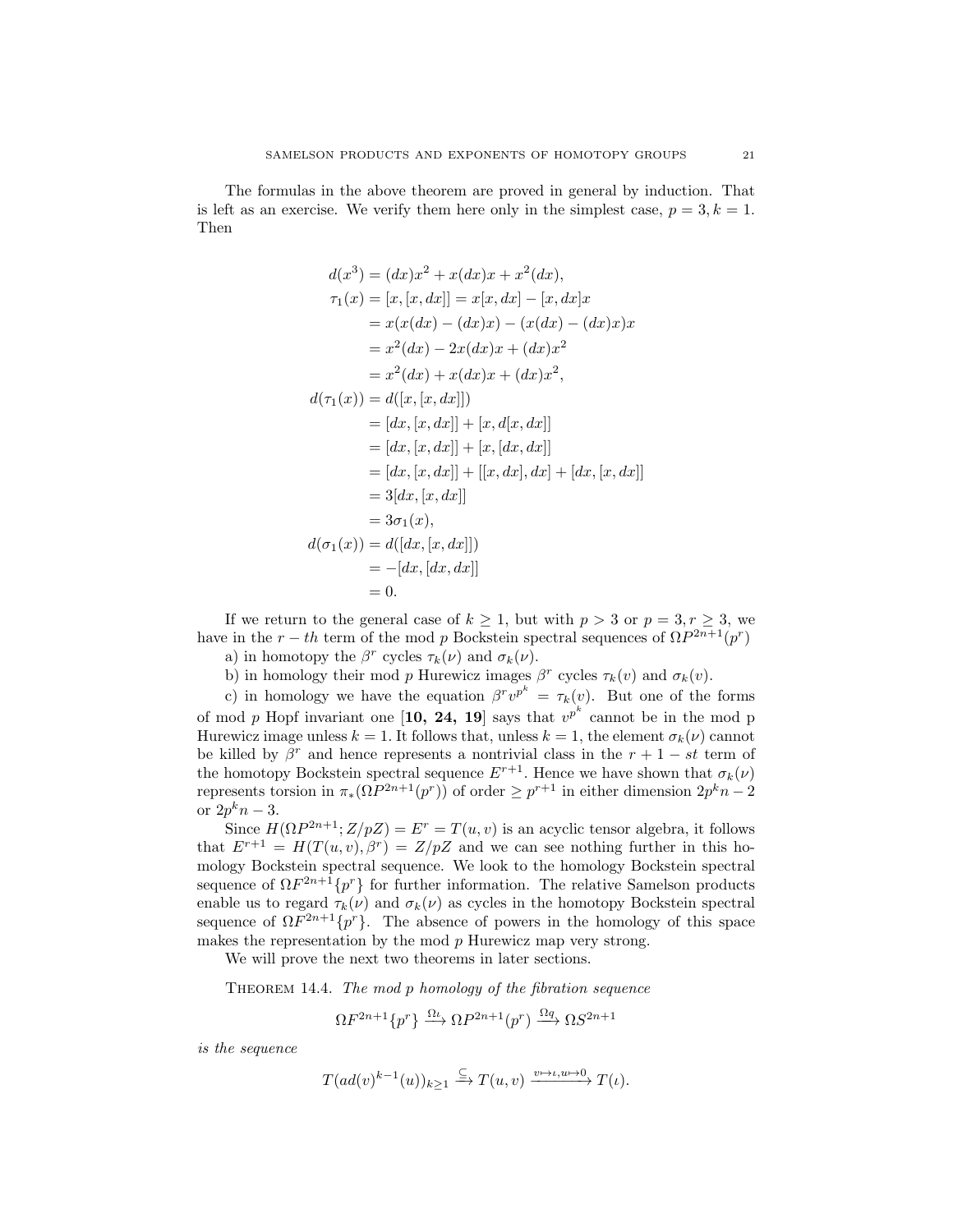The next theorem on the homology Bockstein spectral sequence of the loop space is the mainsail of the work on both of higher torsion in Moore spaces and the exponents of odd dimensional spheres.

THEOREM 14.5. The mod p homology Bockstein spectral sequence of  $\Omega F^{2n+1}\{p^r\}$ is

a)  $E^1 = \cdots = E^r = T(ad(v)^{k-1}(u))_{k \geq 1}$ ,

b)  $E^{r+1} = S(u, \sigma_k(v), \tau_k(v))_{k>1} = E(u, \tau_k(v))_{k>1} \otimes P(\sigma_k(v))_{k>1} =$  the tensor product of an exterior algebra on elements of odd degree and a polynomial algebra on elements of even degree.

c) Up to a unit multiple,  $\beta^{r+1}\tau_k(v) = \sigma_k(v)$ ,  $\beta^{r+1}u = 0$  and hence,  $Z/pZ =$  $E^{r+2} = \cdots = E^{\infty}$ .

It follows that in the homotopy Bockstein spectral sequence of  $\Omega F^{2n+1}{p^r},$ we have  $\beta^{r+1}\tau_k(\nu) \equiv \sigma_k(\nu)$  modulo the kernel of the Hurewicz map. Consider the factorization of the Hurewicz map

$$
\pi_*(\Omega P^{2n+1}(p^r); Z/pZ) = E^r \to P \subseteq H_*(\Omega P^{2n+1}(p^r); Z/pZ) = E^r
$$

where  $P$  is the submodule of primitives. Recall that  $P$  is generated by the Lie algebra generated by  $u$  and  $v$  together with the  $p$  primary powers of the even degree Lie elements. Hence,  $\sigma_k(v)$  is not a  $\beta^{r+1}$  boundary in P.

Therefore, the image of  $\beta^{r+1} \tau_k(\nu)$  is nonzero under the map

$$
E^{r+1} \to HP.
$$

The nontriviality of  $\beta^{r+1}$  in the homotopy Bockstein spectral sequence of  $\Omega P^{2n+1}(p^r)$ implies the existence of a  $Z/p^{r+1}Z$  summand in  $\pi_{2p^kn-2}(\Omega P^{2n+1}(p^r)) = \pi_{2p^kn-1}(P^{2n+1}(p^r)).$  $\Box$ 

REMARK 14.6. In fact, if p is an odd prime and  $n \geq 3$ , then  $\pi_*(P^n(p^r))$  is annihilated by multiplication by  $p^{r+1}$ . [18] And Theorem 14.1 is true for all odd primes p and all  $r \geq 1$ . [17]

### 15. Twisted tensor products and the fibre of the pinch map

Let  $p$  be a prime. The next theorem is perhaps the most surprising in this work on exponents.

THEOREM 15.1. a) With Z coefficients  $H(F^{2n+1}\{p^r\})$  is torsion free with a basis  $\{1, q_1, \ldots, q_k, \ldots\}$  where  $q_k$  has degree  $2nk$ . The coproduct is given by

$$
\Delta(g_k) = g_k \otimes 1 + 1 \otimes g_k + \sum_{j=1}^{k-1} p^r(j, k-j)g_i \otimes g_{k-j}
$$

and the action of  $H(\Omega S^{2n+1}) = T(\iota)$  is given by

 $\iota^j g_k = g_{k+j}.$ 

b) The map  $\partial : \Omega S^{2n+1} \to F^{2n+1}{p^r}$  induces  $\partial_* \iota^j = p^r g_k$  in homology.

PROOF. Localize at q where q is a prime different from p. Then  $P^{2n+1}(p^r) \simeq *$ and  $F^{2n+1}{p^r} \simeq \Omega S^{2n+1}$ . Hence, the integral homology of  $F^{2n+1}{p^r}$  has no q torsion.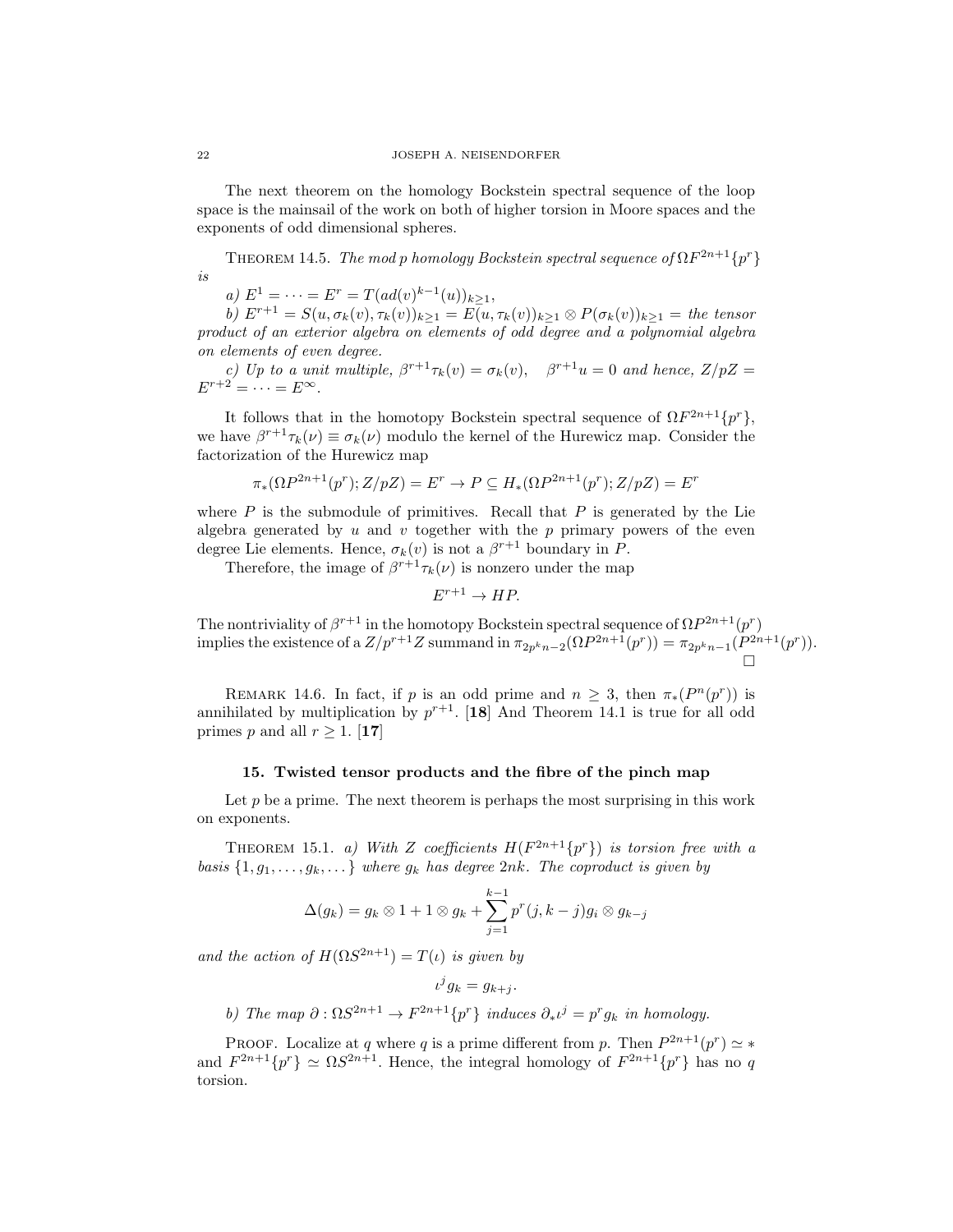Cease the localization and consider the mod  $p$  homology Serre spectral sequence of

$$
\Omega S^{2n+1} \xrightarrow{\partial} F^{2n+1} \{p^r\} \xrightarrow{\iota} P^{2n+1}(p^r).
$$

The action

$$
\mu: \Omega S^{2n+1} \times F^{2n+1}\{p^r\} \to F^{2n+1}\{p^r\}
$$

makes this spectral sequence into a right module over  $H(\Omega S^{2n+1}) = T(\iota_{2n})$ . We have

$$
E^{2} = H(\Omega S^{2n+1}) \otimes H(P^{2n+1}(p^{r})) = T(\iota_{2n}) \otimes \langle 1, u_{2n}, v_{2n+1} \rangle
$$

with differentials  $d^{2n+1}(1 \otimes v) = \iota \otimes 1$ ,  $d^{2n+1}(1 \otimes u) = 0$ . Thus

$$
d^{2n+1}(\iota^k \otimes v) = \iota^{k+1} \otimes 1, \quad d^{2n+1}(\iota^k \otimes u) = 0
$$

and  $H(F^{2n+1}\{p^r\})$  has a basis  $1\otimes 1, \iota\otimes u, \iota^2\otimes u, \ldots$ . Hence, the integral homology of  $F^{2n+1}{p^r}$  has no p torsion, hence, no torsion at all. It is free over Z.

Now consider the integral homology Serre spectral sequence of

$$
\Omega S^{2n+1} \xrightarrow{\partial} F^{2n+1} \{p^r\} \xrightarrow{\iota} P^{2n+1}(p^r).
$$

We have

$$
E^{2} = H(\Omega S^{2n+1}) \otimes H(P^{2n+1}(p^{r})) = T(\iota_{2n}) \otimes \langle 1, u_{2n} \rangle
$$

where  $u_{2n}$  has order p<sup>r</sup>. Hence,  $E^2 = E^{\infty}$  and

$$
\partial_* : \overline{H}_*(\Omega S^{2n+1}) \to \overline{H}_*(F^{2n+1}\{p^r\})
$$

is an injection with cokernel of order  $p^r$  in each nonzero dimension. If  $g_1, g_2, \ldots$  is a basis for  $\overline{H}(F^{2n+1}\{p^r\})$  then  $\partial_*\iota^k = p^r g_k$  and, since  $\partial$  is equivariant, the action is  $\iota^j g_k = g_{k+j}$ .

Via the above embedding, we can identify  $g_k = \frac{1}{p^r} t^k$ . Finally, the coproduct is

$$
\Delta(g_k) = \Delta(\frac{1}{p^r} \iota^k)
$$
  
=  $\frac{1}{p^r} \Delta(\iota^k) = \frac{1}{p^r} (\iota \otimes 1 + 1 \otimes \iota)^k$   
=  $g_k \otimes 1 + 1 \otimes g_k + \sum_{j=1}^{k-1} p^r (j, k - j) g_i \otimes g_{k-j}.$ 

Let C be the coalgebra with free Z basis  $1, u, v$  where u and v are primitive of respective degrees  $2n$  and  $2n + 1$  with differential  $dv = u$ ,  $du = 0$ ,  $d1 = 0$ . Define a differential d on the twisted tensor product  $T(\iota) \otimes_{\tau} C$  by

$$
d(\iota^k \otimes 1) = 0, \quad d(\iota^k \otimes u) = 0, \quad d(\iota^k \otimes v) = \iota^{k+1} \otimes 1 - \iota^k \otimes p^r u.
$$

Thus, d is equivariant with respect to the left action of  $T(\iota)$  and is defined on generators by

$$
d(1\otimes 1) = 0, \quad d(1\otimes u) = 0, \quad d(1\otimes v) = \iota \otimes 1 - 1 \otimes p^r u.
$$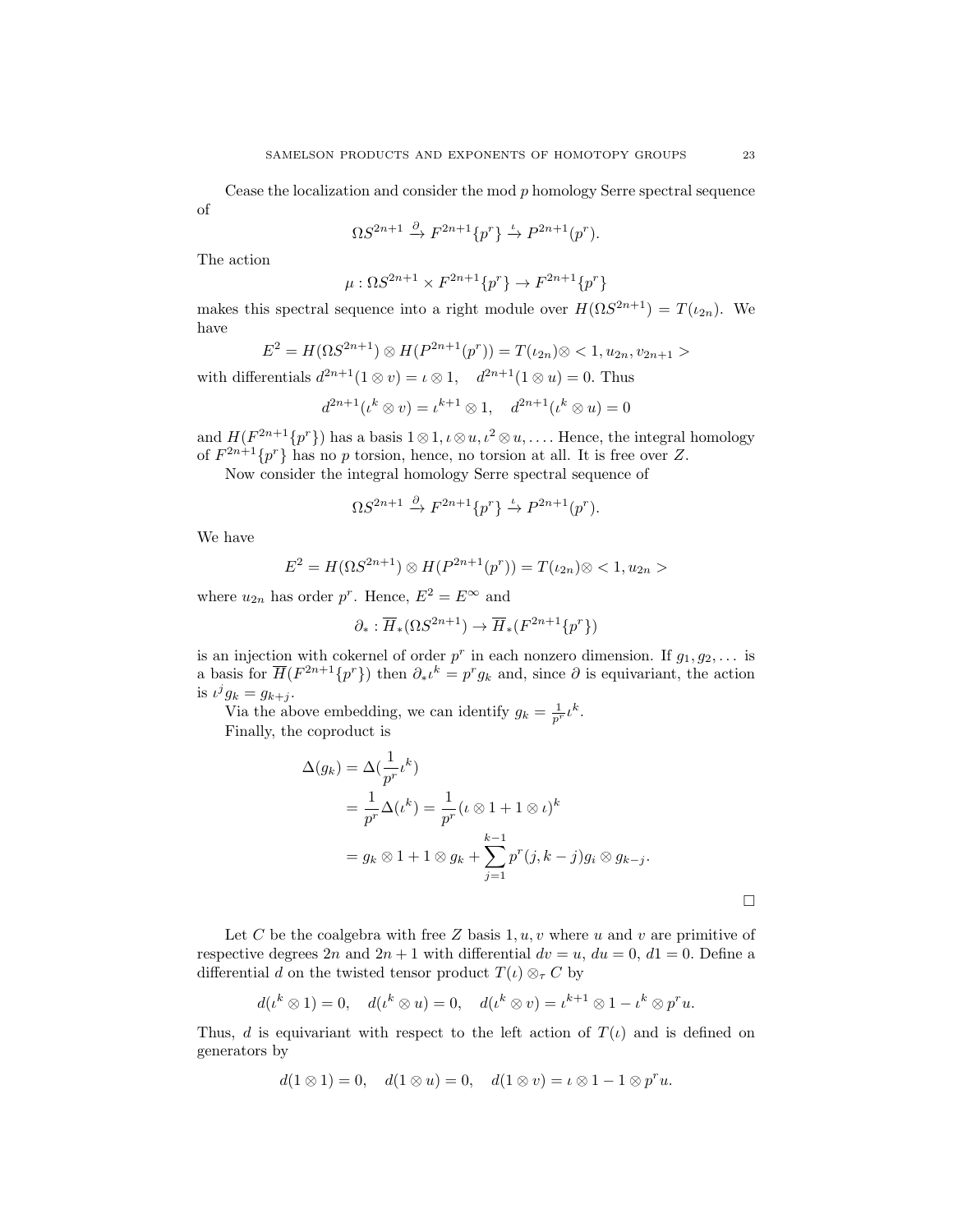Theorem 15.2. With Z coefficients there are homology isomorphisms of differential coalgebras

$$
H(\Omega S^{2n+1}) \xrightarrow{\Xi} C(\Omega S^{2n+1})
$$
  

$$
H(F^{2n+1}\{p^r\}) \xleftarrow{\Psi} T(\iota) \otimes_{\tau} C \xrightarrow{\Phi} C(F^{2n+1}\{p^r\}).
$$

PROOF. Let x be a primitive cycle which represents the generator  $\iota$  of  $H(\Omega S^{2n+1})$ . Define  $\Xi$ :  $T(\iota) = H(\Omega S^{2n+1}) \to C(\Omega S^{2n+1})$  by  $\Xi(\iota^k) = x^k$  using the fact that  $C(\Omega S^{2n+1})$  is a differential Hopf algebra. Then  $\Xi$  is a homology equivalence of differential coalgebras.

Define a map of coalgebras  $\psi : C \to H(F^{2n+1}\{p^r\})$  by  $\psi u = g_1$ ,  $\psi v = 0$ ,  $\psi 1 =$ 1. Then  $\Psi$  is the composition of coalgebra maps

$$
T(\iota)\otimes C \xrightarrow{1\otimes\psi} H(\Omega S^{2n+1})\otimes H(F^{2n+1}\{p^r\}) \xrightarrow{\mu} H(F^{2n+1}\{p^r\}).
$$

Since  $\Psi$  is equivariant and  $\Psi \cdot d = d \cdot \Psi$  on module generators, it is a map of differential coalgebras.

Let  $\star : C(\Omega S^{2n+1}) \otimes C(F^{2n+1}\{p^r\}) \rightarrow C(F^{2n+1}\{p^r\})$  denote the action on chains. Define a map of coalgebras  $\phi : C \to C(F^{2n+1}\{p^r\})$  by  $\phi u = c, \phi v = c$  $z, \phi$ 1 = 1 where c is a primitive cycle representing  $g_1, z$  is a primitive chain with  $dz = x \star 1 - p^r c$ . Then  $\Phi$  is the composition of coalgebra maps

$$
T(\iota) \otimes C \xrightarrow{\Xi \otimes \phi} C(\Omega S^{2n+1}) \otimes C(F^{2n+1}\{p^r\}) \xrightarrow{\mu} C(F^{2n+1}\{p^r\}).
$$

Since  $\Psi$  is equivariant and  $\Psi \cdot d = d \cdot \Psi$  on module generators, it is a map of differential coalgebras. It is clearly a homology isomorphism.

 $\Box$ 

### 16. Lie algebras and the loops on the fibre of the pinch map

Let  $0 \to K \to L \stackrel{q}{\to} M \to 0$  be a short exact sequence of graded Lie algebras, free as modules over a commutative ring  $R$  in which 2 is a unit. Assume the ring has the property that projective modules are free.

The next four theorems enable the computation of the homology of the fibres in certain fibration sequences which are totally non homologous to zero. Proofs can be found in [19].

THEOREM 16.1.  $UL \simeq UK \otimes UM$  as a UK module and UM comodule. (See section 8.3 in [19].)

THEOREM 16.2. Let  $\Omega F \xrightarrow{\Omega \iota} \Omega E \xrightarrow{\Omega q} \Omega B$  be a fibration sequence of loop maps and suppose that  $\Omega q$  induces the homology map  $UL \rightarrow UM$ . Then there is an isomorphism  $UK \rightarrow H(\Omega F)$ . (See section 10.24 in [19].)

These theorems imply that

 $Cotor^{UM}(UL, R) = Cotor_0^{UM}(UL, R) = UL \square_{UM} R = UK \otimes UM \square_{UM} R = UK$ with Cotor concentrated in homological degree 0. And, hence that the Eilenberg-Moore spectral sequence [6] collapses and the edge homomorphism  $H(\Omega F) \xrightarrow{\simeq} UK$ is an isomorphism.

THEOREM 16.3. Suppose that  $K$  is a subalgebra of a free Lie algebra which is a split summand as a module. Then K is a free Lie algebra. (See section 8.7 in  $\lceil 19 \rceil$ .)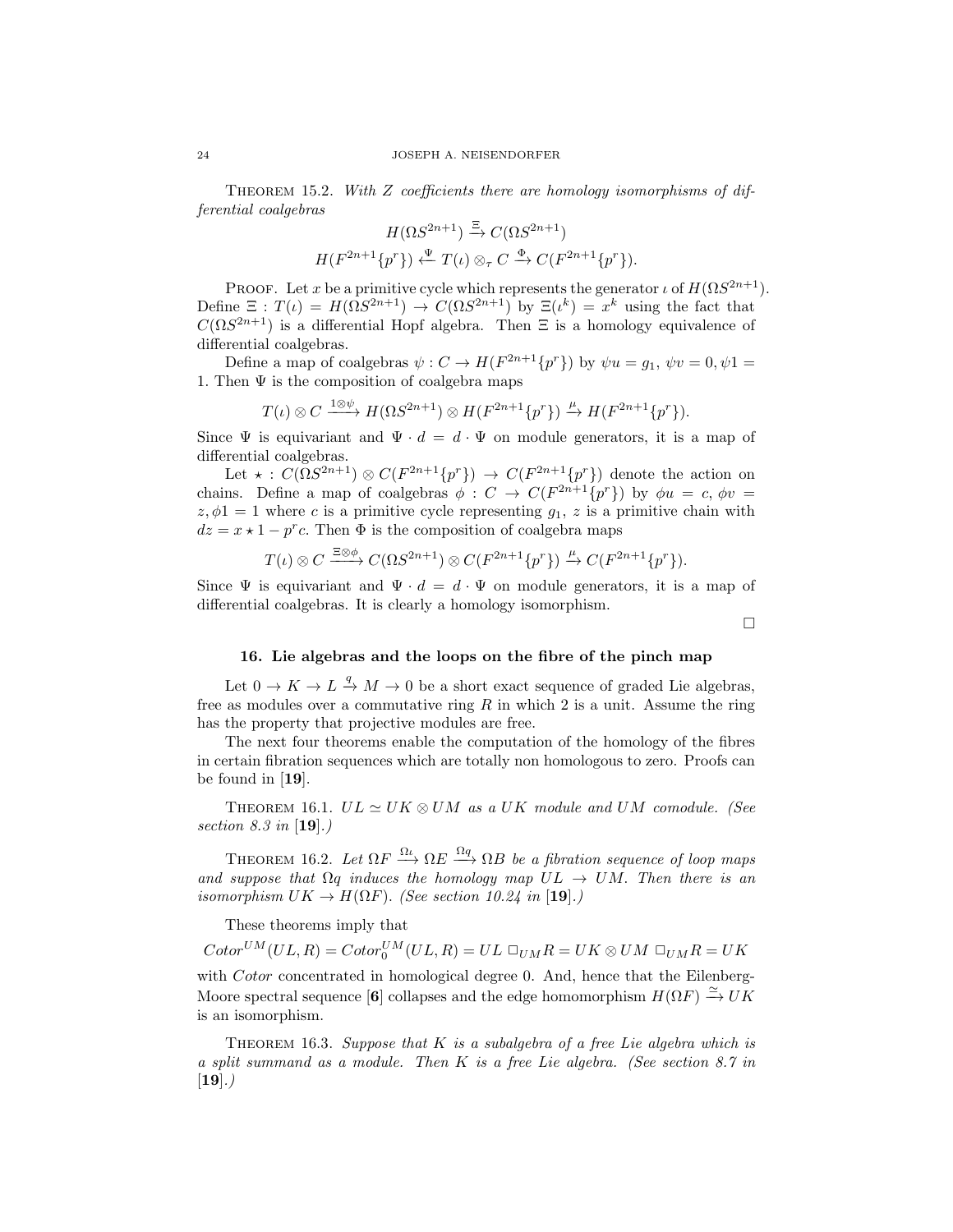Generators of such subalgebras are often determined by

THEOREM 16.4. a) The kernel of the map of free Lie algebras  $L(x, x_{\alpha}) \rightarrow$  $L(x)$ ,  $x_{\alpha} \mapsto 0$  is the free Lie algebra  $L(ad(x)^{k}(x_{\alpha}))_{k\geq 0}$ .

b) If  $x$  has odd degree, then the kernel of the map to the abelian Lie algebra  $L(x, x_{\alpha}) \rightarrow < x >$ ,  $x_{\alpha} \mapsto 0$  is the free Lie algebra  $L(x_{\alpha}, [x, x_{\alpha}], [x, x])$ .

(See section 8.7 in  $[19]$ .)

If p is a prime, then with coefficients  $Z/p^sZ$ ,  $s \leq r$  the map  $\Omega P^{2n+1}(p^r) \to$  $\Omega S^{2n+1}$  induces the map of universal enveloping algebras

$$
UL(u, v) = T(u, v) \rightarrow UL(v) = T(v)
$$

with  $deg(u) = 2n$ ,  $deg(v) = 2n + 1$ . Hence,

COROLLARY 16.5. Suppose p is an odd prime. With coefficients  $Z/p^sZ$ ,  $s \leq r$ ,

$$
H(\Omega F^{2n+1}\{p^r\}) = UL(ad(v)^{k-1}(u))_{k\geq 1} = T(ad(v)^{k-1}(v)(u))_{k\geq 1}.
$$

In the mod p homology Bockstein spectral sequence, the Bockstein differentials are given by  $\beta^r v = u$ ,  $\beta^s v = \beta^s u = 0$ ,  $s \leq r$ .

# 17. The mod  $p$  homology Bockstein spectral sequence of the loops on the fibre of the pinch map

The computation of the mod p homology of  $\Omega^2 S^{2n+1}$  is due independently to Toda [26] and Moore [15].

THEOREM 17.1. a) With any coefficients R,  $H(\Omega^2 S^{2n+1}) = Cotor^{H(\Omega S^{2n+1})}(R, R)$ .

b) With  $Z/pZ$  coefficients,  $H(\Omega^2 S^{2n+1}) = E(u, \tau_1, \tau_2, ...) \otimes P(\sigma_1, \sigma_2, ...)$ where u has degree  $2n-1$ ,  $\tau_k$  has degree  $2p^k n-1$ ,  $\sigma_k$  has degree  $2p^k n-2$ , and the Bockstein are  $\beta^1 \tau_k = \sigma_k$ ,  $\beta^s u = 0$  for all  $s \ge 1$ .

c) The p torsion in  $H(\Omega^2 S^{2n+1}; Z)$  is annihilated by p.

PROOF. Since there is a homology equivalence of differential coalgebras  $T(\iota_{2n}) \to$  $C(\Omega S^{2n+1}),$ 

$$
H(\Omega^2 S^{2n+1}) = Cotor^{C(\Omega S^{2n+1})}(R, R) = Cotor^{H(\Omega S^{2n+1})}(R, R).
$$

With  $Z/pZ$  coefficients,

 $Cotor^{H(\Omega S^{2n+1})}(Z/pZ, Z/pZ) = Cotor^{T(\iota)}(Z/pZ, Z/pZ) = E(u, \tau_1, \tau_2, \dots) \otimes P(\sigma_1, \sigma_2, \dots).$ 

In this computation the elements  $\tau_k$  are identifed as the transgressions of the powers  $u^{p^k}$ . The result on p torsion is an immediate consequence of the collapse of the homology Bockstein spectral sequence,  $E^2 = \cdots = E^{\infty} = E(u)$ .

The above result on the p torsion in the homology of  $\Omega^2 S^{2n+1}$  is applied in the following result to bound the order of the p torsion in the homology of  $\Omega F^{2n+1}{p^r}$ .

THEOREM 17.2. a) With any coefficients R,  $H(\Omega F^{2n+1}{p^r}) = Cotor^{H(F^{2n+1}{p^r})}(R, R)$ . b) The p torsion in  $H(\Omega F^{2n+1}{p^r})$  is annihilated by  $p^{r+1}$ .

PROOF. The homology equivalences of differential coalgebras

$$
H = H(F^{2n+1}\{p^r\}) \xleftarrow{\Psi} T(\iota) \otimes_{\tau} C \xrightarrow{\Phi} C(F^{2n+1}\{p^r\})
$$

show that

$$
H(\Omega F^{2n+1}\{p^r\}) = Cotor^{C(F^{2n+1}\{p^r\})}(R, R) = Cotor^H(R, R).
$$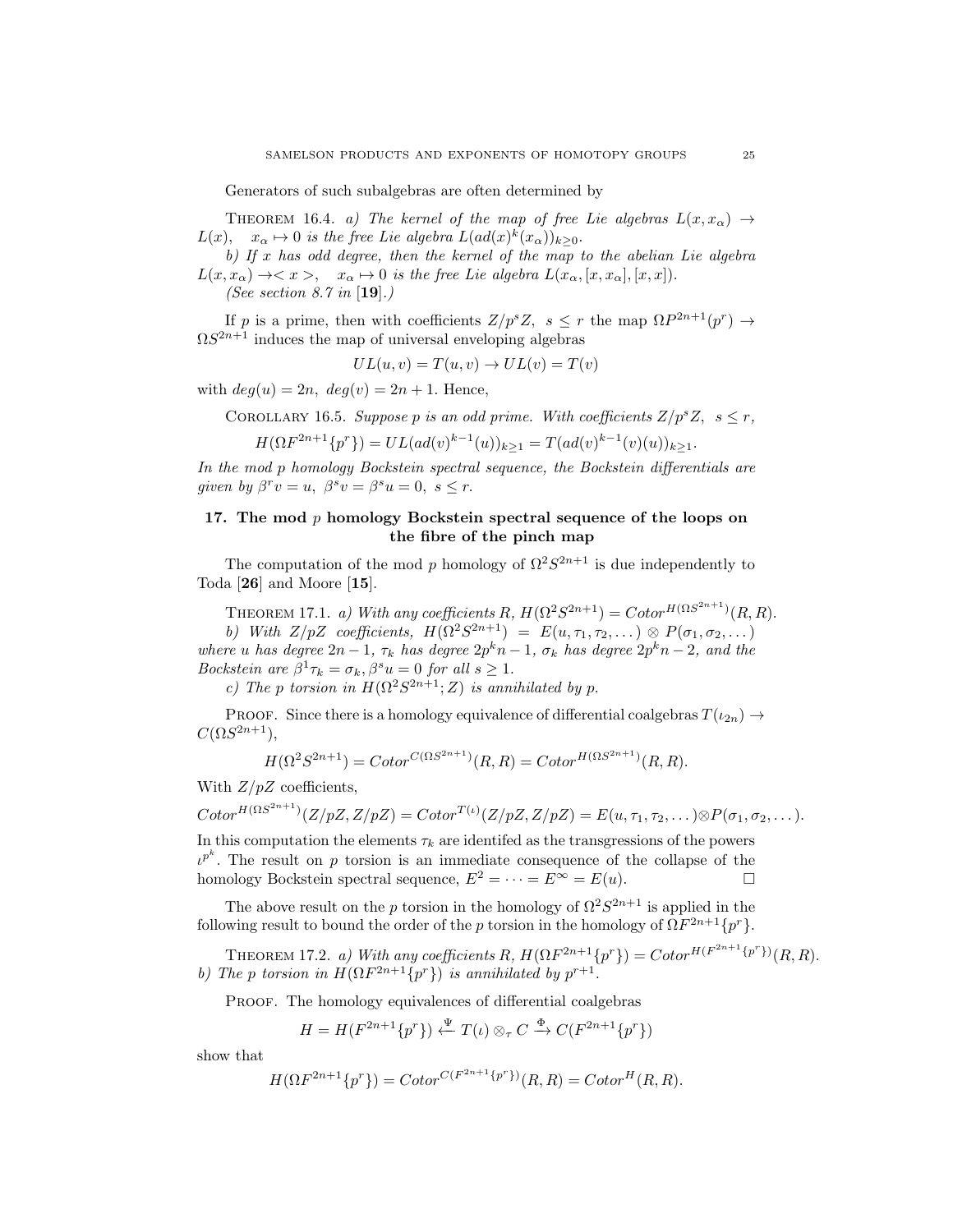Let  $T = H(\Omega S^{2n+1}; Z)$ . We have shown that there are subcoalgebras  $T \subset H \subset$  $T \otimes Q$  with augmentation ideals related by  $\overline{H} = \frac{1}{p^r}\overline{T}$ .

Consider the cobar construction

 $\Omega(H) = \oplus_{k>0} \Omega_k(H)$ 

with  $\Omega_k(H) = \otimes \overline{H}^k$  and differential  $d: \Omega_k(H) \to \Omega_{k+1}(H)$ . Let  $Z_k(H) \subseteq \Omega_k(H)$ be the cycles of tensor length k and let  $B_k(H) \subseteq \Omega_k(H)$  be the boundaries of length k. Then

$$
\Omega_k(H) = \frac{1}{p^{rk}} \Omega_k(T), \quad Z_k(H) = \frac{1}{p^{rk}} Z_k(T), \quad B_k(H) = \frac{1}{p^{r(k-1)}} Z_k(T),
$$

$$
Z_k(H)/B_k(H) = \frac{1}{p^{rk}} Z_k(T)/\frac{1}{p^{r(k-1)}} Z_k(T) \simeq Z_k(T)/p^r B_k(T).
$$

Since  $Z_k(T)/B_k(T) \subseteq H(\Omega^2 S^{2n+1})$  has p torsion annihilated by p and  $B_k(T)/p^rB_k(T)$ is torsion annihilated by  $p^r$ , this implies that  $\bigoplus_{k\geq 0} Z_k(H)/B_k(H) = H(\Omega F^{2n+1}{p^r})$ has p torsion annihilated by  $p^{r+1}$ .

 $\Box$ 

THEOREM 17.3. The homology Bockstein spectral sequence of  $\Omega F^{2n+1}{p^r}$  is:  $E^1 = E^2 = \cdots = E^r = T(ad(v)^k(u))_{k \ge 0}, \quad deg(v) = 2n, \quad deg(u) = 2n - 1.$  $E^{r+1} = H(T(ad(v)^k(u))_{k \geq 0}, \beta^r) = E(u, \tau_1(v), \tau_2(v), \dots) \otimes P(\sigma_1(v), \sigma_2(v), \dots)$ where u has degree  $2n-1$ ,  $\tau_k(v) = \tau_k = ad(v)^{p^k-1}(v)(u)$  has degree  $2p^k n - 1$ ,

 $\sigma_k(v) = \sigma_k = \frac{1}{2} \sum_{j=1}^{p^k-1} \frac{(j, p^k - j)}{p}$  $\frac{p^{k}-j}{p}[ad(v)^{j-1}(u), ad(v)^{p^{k}-j-1}(u)]$  has degree  $2p^{k}n-2$ , and the Bocksteins are, up to a unit multiplier,  $\beta^{r+1}\tau_k = \sigma_k$ ,  $\beta^s u = 0$  for all  $s \ge 1$ .  $E^{r+2} = \cdots = E^{\infty} = Z/pZ.$ 

PROOF. In the sequence  $T(ad(v)^{k-1}(u)) \to T(u,v) \to T(v)$ ,  $T(u,v)$  is acyclic and is a twisted tensor product  $T(ad(v)^{k-1}(u))_{k\geq 1}\otimes_{\tau}T(\iota)$  as a  $T(ad(v)^{k-1}(u))_{k\geq 1}$ comodule and a  $T(\iota)$  comodule. In fact, the existence of the twisting  $\tau$  is a consequence of general principles about short exact sequences of differential graded Lie algebras. That is all we need but by using results in [19] it is possible to be explicit about the differential in  $T(ad(v)^{k-1}(u))_{k\geq 1}\otimes_{\tau}T(v)$ :

$$
d(y\otimes 1) = dy\otimes 1, \quad d(y\otimes v^m) = dy\otimes v^m + (-1)^{deg(y)}y\sum_{j=0}^{m-1}(j,m-j)ad(v)^{m-j-1}(u)\otimes v^j
$$

for all y in  $T(ad(v)^{k-1}(u))_{k\geq 1}$ .

Hence, with  $Z/pZ$  coefficients,

$$
E^{r+1} = H(T(ad(v)^{k-1}(u))_{k \ge 1}, \beta^r)
$$
  
=  $Cotor^{T(v)}(Z/pZ, Z/pZ)$   
=  $E(u, \tau_1, \tau_2, \dots) \otimes P(\sigma_1, \sigma_2, \dots)$ 

where  $\tau_k$  is a primitive element of degree  $2p^k n - 1$  and  $\sigma_k$  is a primitive element of degree  $2p^kn-2$ .

The generators  $\tau_k$  are the transgressions of the powers  $v^{p^k}$ . Since  $\beta^r v^{p^k} = \tau_k(v)$ , that is,  $\beta^r(1 \otimes v^{p^k}) = ad(v)^{p^k-1}(v)(u) \otimes 1$ , it follows that  $\tau_k = \tau_k(v)$ . Note that the differential  $\beta^r$  is compatible with the trigrading consisting of total degree, the degree in v, and the degree in u. Hence, this trigrading passes to the homology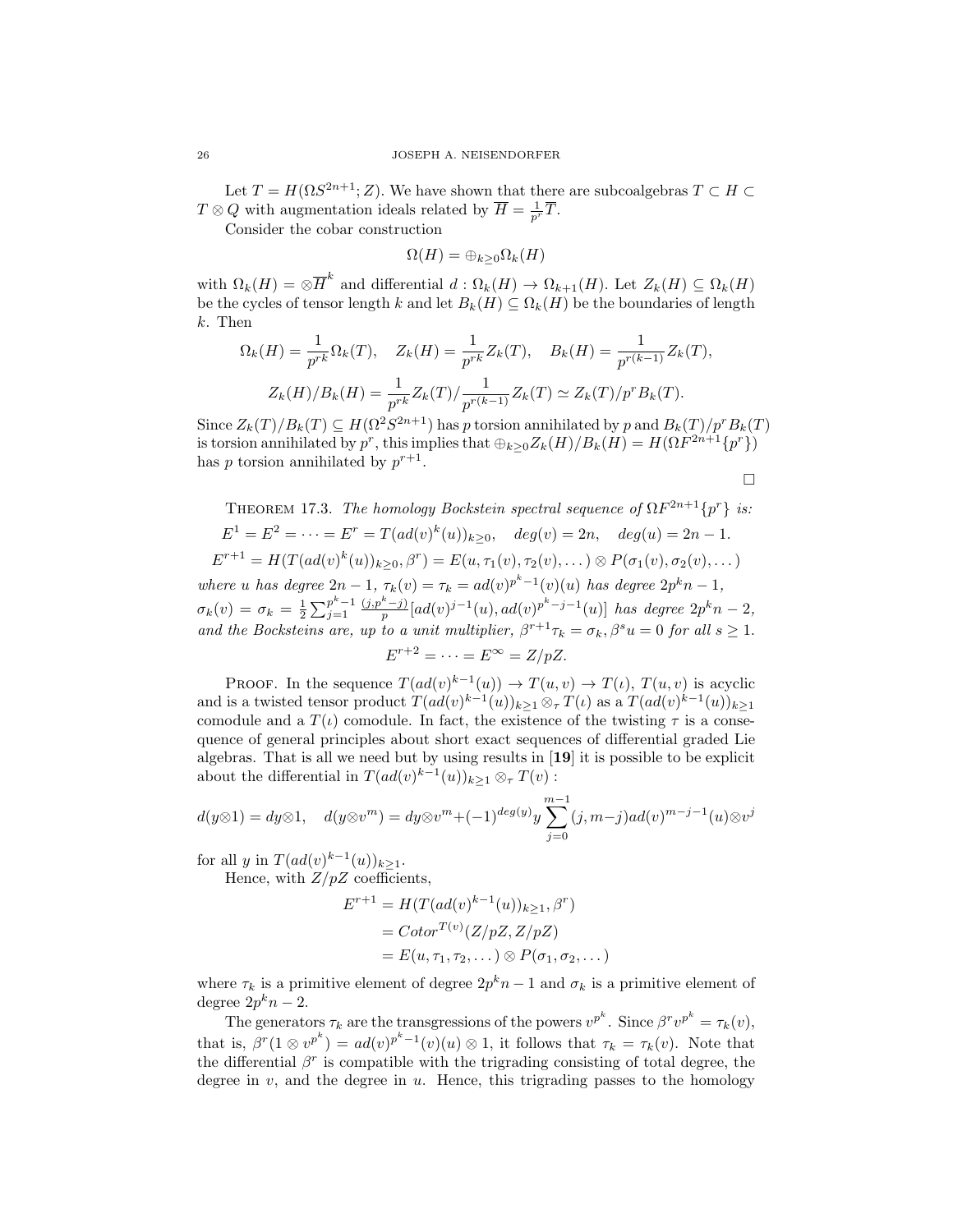$H(T(ad(v)^{k-1}(u))_{k\geq 1}, \beta^r)$ . Since  $\sigma_k(v)$  has degree 2 in u it cannot be a boundary. And inspection shows that its homology class cannot be a decomposable element. Hence, up to a unit multiple  $\sigma_k = \sigma_k(v)$ .

The previous theorem says that the p torsion in the homology of  $\Omega F^{2n+1}{p^r}$ is of order  $p^{r+1}$ . Hence, the homology Bockstein spectral sequence collapses. There is a homotopy equivalence of rationalizations,

$$
\Omega F^{2n+1}\{p^r\} \otimes Q \simeq \Omega S^{2n+1} \otimes Q,
$$

Hence,  $E^{r+2} = \cdots = E^{\infty} = Z/pZ$ . The only way this can occur is that, up to a unit multiple,  $\beta^{r+1}\tau(v) = \sigma_k(v)$ .

#### 18. A tensor product splitting of a universal enveloping algebra

The corollary at the end of this section is the algebraic form of the splitting of the loop space  $\Omega F^{2n+1}{p^r}$ . In this section the ground ring will be  $Z/pZ$ .

THEOREM 18.1. If  $L = L(ad(v)^{k-1}(u))_{k \geq 1}$ , there is a decreasing sequence of differential subalgebras

$$
L = L_0 \supset L_1 \supset L_2 \supset L_3 \supset \dots
$$

with

a) if we write  $\tau_k(v) = \tau_k, \sigma_k(v) = \sigma_k$ , there exist short exact sequences of differential graded Lie algebras

$$
0 \to L_1 \to L_0 \to 0,0 \to L_{k+1} \to L_k \to <\sigma_k, \tau_k>>0, \quad k \ge 1.
$$

(The  $\langle \sigma_k, \tau_k \rangle$  are abelian Lie algebras with 0 differential.) b)

$$
H(UL) = H(UL_0) = E(u, \tau_1, \tau_2, \dots) \otimes P(\sigma_1, \sigma_2, \dots) = S(u, \tau_j, \sigma_j)_{j \ge 1}
$$
  

$$
H(UL_k) = E(\tau_k, \tau_{k+1}, \dots) \otimes P(\sigma_k, \sigma_{k+1}, \dots) = S(\tau_j, \sigma_j)_{j \ge k}, \quad k \ge 1
$$

c) if  $L_{\infty} = \bigcap_{k \geq 0} L_k$  then  $H(UL_{\infty}) = Z/pZ$  and  $L_{\infty} = L(x_{\alpha}, \beta^r x_{\alpha})$  is a free Lie algebra on an acyclic set of generators.

We will need the following lemma which we assume here without proof [19].

LEMMA 18.2 (Algebraic Hurewicz theorem). Let A be a connected supplemented differential algebra with A isomorphic as an algebra to a tensor algebra. Suppose that the homology of the indecomposables is n connected, that is,  $H_kQ(A) = 0$  for  $k < n$ , then the natural map

$$
\overline{H}_k A \to H_k Q(A)
$$

is an isomorphism if  $k < 2n$  and an epimorphism if  $k = 2n$ .

We proceed to prove a) and b) by induction on  $k$ .

Since u is a generator of  $L = L_0 = L(u, ad(v)(u), ad(v)^2(u), \dots)$ , sending all other generators to 0 gives an epimorphism of differential graded Lie algebras  $L_0 \rightarrow < u >$ . If  $L_1 = \text{kernel } L_0 \rightarrow < u >$ , then  $L_0$  is a free Lie algebra and the exact sequence shows that

$$
UL_0 = U < u > \otimes UL_1 = E(u) \otimes UL_1
$$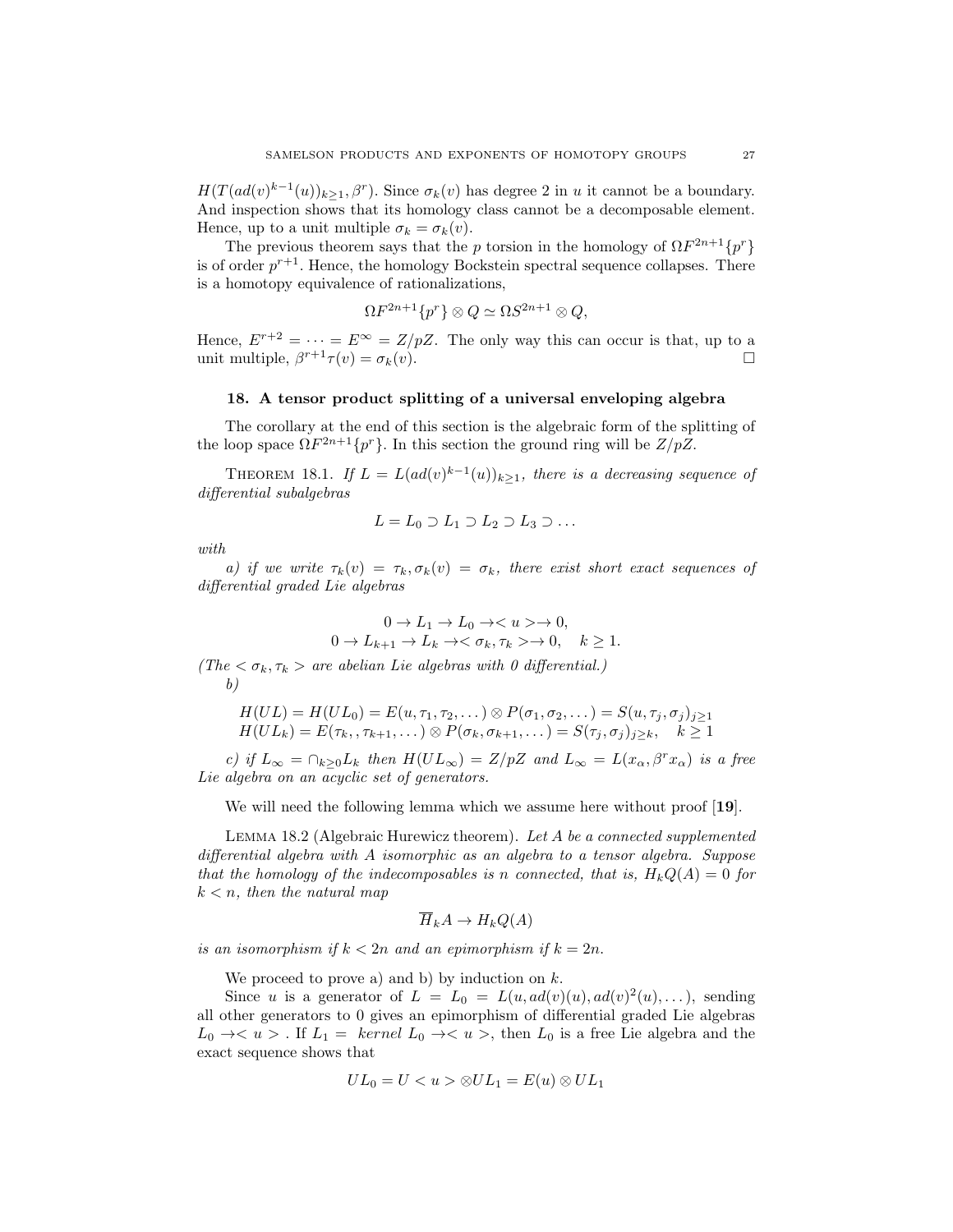as  $U < u > E(u)$  coalgebras and  $UL_1$  modules. In fact, there is an isomorphism to a twisted tensor product

$$
UL_0 = U < u > \otimes_{\tau} UL_1.
$$

Hence,

$$
HUL_1 = Cotor^{U < u>}(Z/pZ, HUL)
$$
  
=  $Z/pZ\square_{U < u>} HUL$   
=  $E(\tau_k)_{k\geq 1} \otimes P(\sigma_k)_{k\geq 1} = S(\tau_j, \sigma_j)_{j\geq 1}$ 

The inductive hypothesis is that we have constructed differential sub Lie algebras

$$
L_k \subset L_{k-1} \subset \cdots \subset L
$$

such that

$$
HUL_k = E(\tau_k, \tau_{k+1}, \dots) \otimes P(\sigma_k, \sigma_{k+1}, \dots).
$$

The algebraic Hurewicz theorem implies that  $\tau_k$  and  $\sigma_k$  are generators which represent nonzero homology classes. They are not even boundaries modulo indecomposables. Therefore there is an epimorphism of differential Lie algebras

$$
L_k \to <\sigma_k, \tau_k>
$$

where the abelian Lie algebra  $\langle \sigma_k, \tau_k \rangle$  has 0 differential.

If  $L_{k+1} = \text{kernel } L_k \to <\sigma_k, \tau_k>$ , then  $L_{k+1}$  is a free Lie algebra,

$$
UL_k = U < \sigma_k, \tau_k > \otimes UL_{k+1},
$$

and, since

$$
HUL_k=S(\sigma_k,\tau_k)\otimes S(\sigma_j,\tau_j)_{j\geq k+1}
$$

as  $S(\sigma_k, \tau_k)$  comodules,

$$
HUL_{k+1} = Cotor^{U < \sigma_k, \tau_k>} (Z/pZ, HUL_k)
$$
  
=  $Z/pZ\square_{U < \sigma_k, \tau_k>} HUL_k$   
=  $E(\tau_j)_{j \ge k+1} \otimes P(\sigma_k)_{j \ge k+1}.$ 

The filtration  $\cdots \subseteq L_k \subset L_{k-1} \subseteq \cdots \subseteq L$  is finite in each degree. Hence, if  $L_{\infty} = \bigcap_{k \geq 0} L_k$ , then  $L_{\infty}$  is a free Lie algebra with

$$
HUL_{\infty} = \bigcap_{k \geq 0} UL_k = Z/pZ.
$$

The algebraic Hurewicz theorem shows  $HQL_{\infty} = HQUL_{\infty} = 0$ . It follows that  $L_{\infty}$  is generated by an acyclic set of generators, that is,  $L = L(x_{\alpha}, \beta^{r} x_{\alpha})_{\alpha}$ .

Corollary 18.3. As a differential coalgebra

$$
UL = E(u) \otimes \bigotimes_{k \ge 1} S(\sigma_k, \tau_k) \otimes UL_{\infty}
$$
  
=  $E(u, \tau_k)_{k \ge 1} \otimes P(\sigma_k)_{k \ge 1} \otimes T(x_{\alpha}, \beta^r x_{\alpha})_{\alpha}.$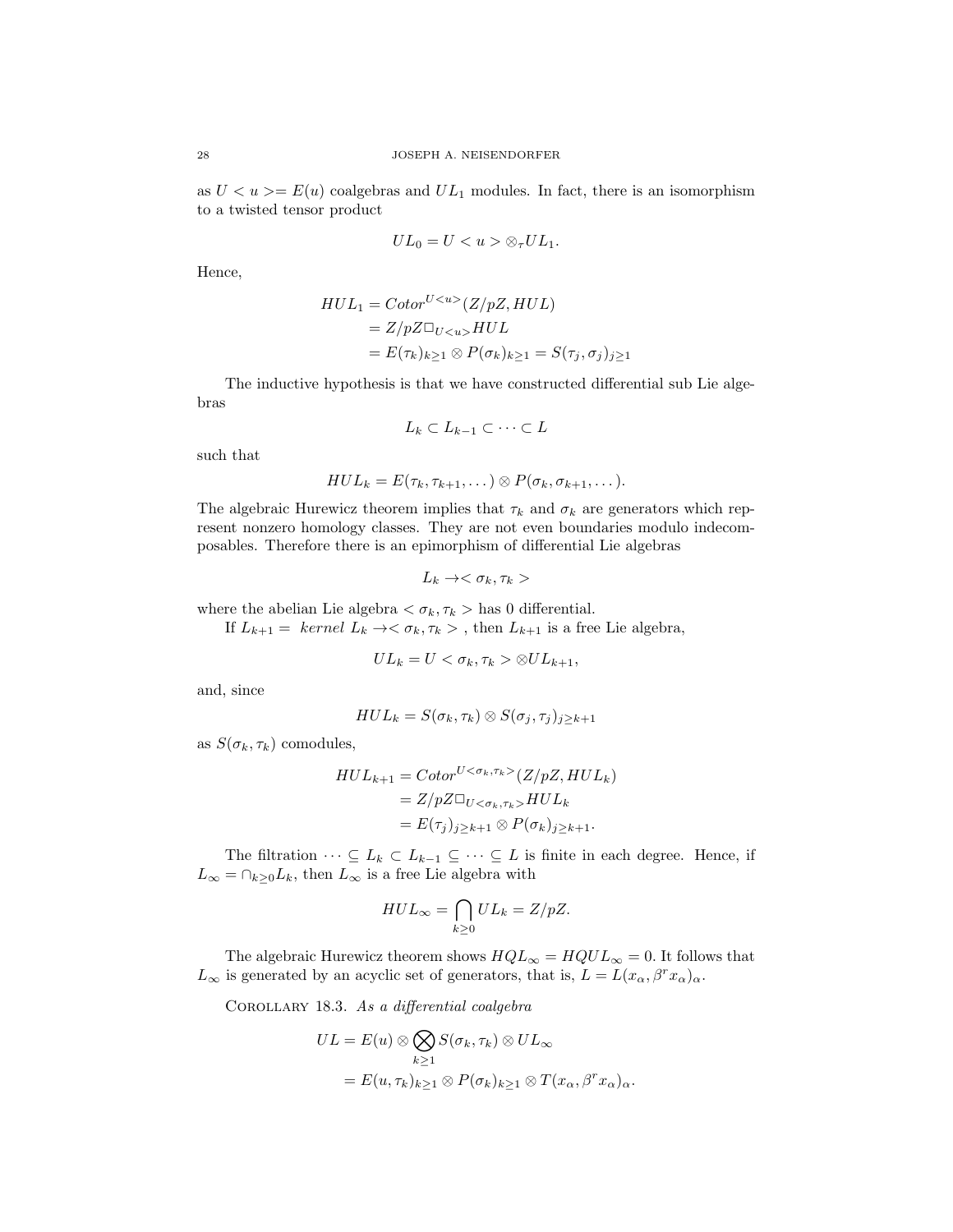#### 19. Product splitting of the loops on the fibre of the pinch map

We realize the previous tensor decomposition of homology by a geometric splitting of a loop space into an infinite product. Easier cases are presented in the exericises at the end of this section.

Let  $S^{2n+1}{p^r} \to S^{2n+1} \stackrel{p^r}{\longrightarrow} S^{2n+1}$  be a fibration sequence up to homotopy. The mod p homology Serre spectral sequence of the fibration sequence  $\Omega S^{2n+1} \to$  $S^{2n+1}\{p^r\} \to S^{2n+1}$  is a spectral sequence of left  $H(\Omega S^{2n+1}) = T(\iota)$  modules. It collapses and hence

LEMMA 19.1. With  $Z/pZ$  coefficients

$$
H(S^{2n+1}\{p^r\}) = S(u, v), \quad deg(u) = 2n, \quad deg(v) = 2n + 1
$$

as a coalgebra and left  $S(u) = P(u) = T(u)$  module. The generators are primitive and  $\beta^r v = u$ .

Consider the map of fibration sequences

$$
\begin{array}{ccc}\n\Omega S^{2n+1} & \rightarrow & S^{2n+1} \{p^r\} & \rightarrow & S^{2n+1} & \xrightarrow{p^r} & S^{2n+1} \\
\downarrow \Omega \iota & \downarrow j & \downarrow & \downarrow \iota \\
\Omega P^{2n+2} & \equiv & \Omega P^{2n+2}(p^r) & \rightarrow & \ast & \rightarrow & P^{2n+2}(p^r)\n\end{array}
$$

It follows that the map  $S^{2n+1}{p^r} \stackrel{j}{\to} \Omega P^{2n+1}(p^r)$  induces the map in mod p homology  $u^k \mapsto u^k$ ,  $u^k v \mapsto u^k v$ .

In order to avoid problems with the Jacobi identity, we will assume  $p > 3$ .

Corollary 19.2. There is a homotopy equivalence of spaces localized at an odd prime  $p > 3$ 

$$
\Psi: S^{2n-1} \times \prod_{k \geq 1} S^{2p^kn-1} \{p^{r+1}\} \times \Omega\Sigma \bigvee_{\alpha} P^{n_{\alpha}}(p^r) \xrightarrow{\simeq} \Omega F^{2n+1} \{p^r\}
$$

where the product is the weak product, that is, the direct limit of all the finite products, and  $P^{n_{\alpha}}(p^r)$  is an infinite collection of Moore spaces with only finitely many in each dimension.

PROOF. Let  $\mu : S^{2n-1} \to \Omega F^{2n+1} \{p^r\}$  represent a generator so that the Hurewicz map is  $\phi \nu = u$  is a generator of  $Z = H_{2n-1}(\Omega F^{2n+1}\{p^r\})$  In other words, the mod p homology image of  $\mu$  is the exterior algebra  $E(u) \subset H(\Omega F^{2n+1}{p^r}).$ 

Let  $\tau_k(\nu) : P^{2p^kn-1}(p^r) \to \Omega F^{2n+1}\{p^r\}$  and  $\sigma_k(\nu) : P^{2p^kn-2}(p^r) \to \Omega F^{2n+1}\{p^r\}$ be the relative Samelson products. Since the Bockstein

$$
\beta \cdot \tau_k(\nu) : P^{2p^kn-2}(p) \stackrel{\overline{\beta}}{\rightarrow} P^{2p^kn-1}(p^r) \xrightarrow{\tau_k(\nu)} \Omega F^{2n+1}\{p^r\}
$$

is null homotopic, there is a factorization

$$
\tau_k(\nu) = \overline{\tau_k(\nu)} \cdot \overline{\rho} : P^{2p^kn-1}(p^r) \xrightarrow{\overline{\rho}} P^{2p^kn-1}(p^{r+1}) \xrightarrow{\overline{\tau_k(\nu)}} \Omega F^{2n+1}\{p^r\}.
$$

The mod p Hurewicz image of  $\tau_k(\nu)$  is  $\tau_k(v)$  and the coreduction map  $\bar{\rho}$  is degree 1 on the top cell. Therefore, on the  $2p^kn-1$  dimensional generator  $e$  of the mod p homology of  $P^{2p^kn-1}(p^{r+1}), \overline{\tau_k(\nu)}_*(e) = \tau_k(v)$  in the mod p homology of  $\Omega F^{2n+1}{p^r}$ . But then, up to a unit multiple,  $\overline{\tau_k(\nu)}_*(\beta^{r+1}e) = \beta^{r+1}\tau_k(v) = \sigma_k(v)$ on the  $2p^k n - 2$  dimensional generator.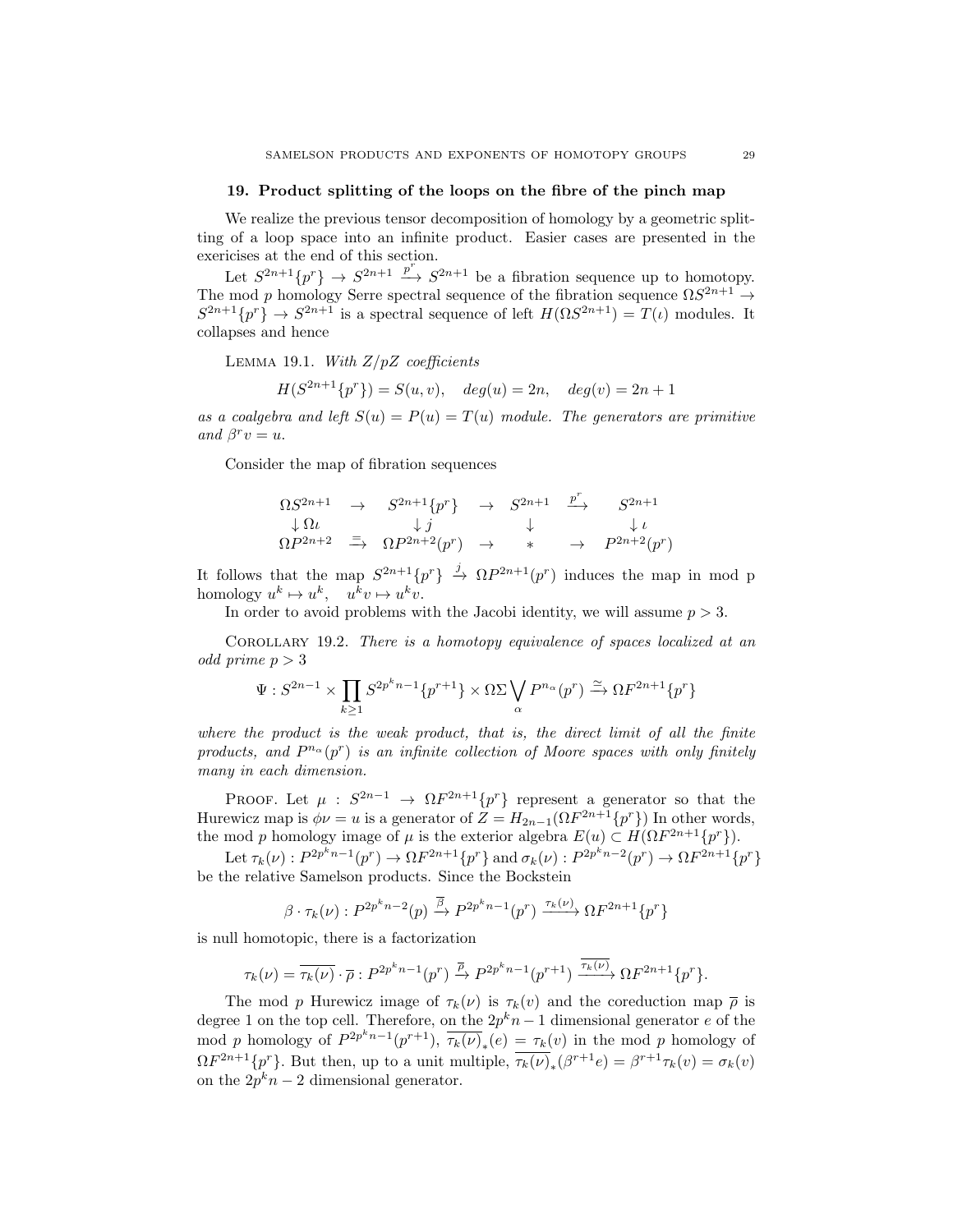Thus, the reduced mod p homology image of  $\overline{\tau_k}$  :  $P^{2p^kn-1}(p^{r+1}) \to \Omega F^{2n+1}\{p^r\}$ is  $<\tau_k(v), \sigma_k(v)>.$ 

Let  $\psi$ :  $S^{2p^kn+1}{p^{r+1}}\longrightarrow \Omega \Sigma P^{2p^kn-1}(p^{r+1}) \longrightarrow \Omega F^{2n+1}{p^{r}}$  be the composition with the multiplicative extension. In mod p homology the image of  $\psi$  is  $S(\tau_k(v), \sigma_k(v))$ .

Use the multiplication to form the map

$$
S^{2n-1} \times \prod_{k=1}^{\ell} S^{2p^k n-1} \{p^{r+1}\} \xrightarrow{\mu \times \prod \psi} \Omega F^{2n+1} \{p^r\} \times \prod \Omega F^{2n+} \{p^r\} \xrightarrow{mult} \Omega F^{2n+1} \{p^r\}.
$$

Let  $\ell$  go to infinity and extend this to the weak product

$$
S^{2n-1} \times \prod_{k=1}^{\infty} S^{2p^k n - 1} \{p^{r+1}\} \xrightarrow{\mu \times \prod \psi} \Omega F^{2n+1} \{p^r\}
$$

so that the mod p homology image is  $S(u, \tau_i(v), \sigma_i(v))_{i \geq 1}$ .

Represent the Lie brackets  $x_{\alpha}$  by relative Samelson products  $\chi_{\alpha}: P^{n_{\alpha}}(p^r) \to$  $\Omega F^{2n+1}{p^r}$ . The reduced mod p homology image of  $\chi_{\alpha}$  is  $\langle x_{\alpha}, \beta^r x_{\alpha} \rangle$ .

Form the bouquet of maps  $\bigvee_{\alpha} \chi_{\alpha} : \bigvee P^{n_{\alpha}}(p^r) \to \Omega F^{2n+1}\{p^r\}$ , and let

$$
\Upsilon : \Omega \Sigma \bigvee_{\alpha} P^{n_{\alpha}}(p^r) \to \Omega F^{2n+1}\{p^r\}
$$

be the multiplicative extension. The image of  $\Upsilon$  in mod p homology is  $T(x_\alpha, \beta^r x_\alpha)_\alpha$ .

Finally multiplying the maps produces an isomorphism of mod  $p$  homology

$$
S^{2n-1}\times \prod_{k\geq 1}S^{2p^kn-1}\{p^{r+1}\}\times \Omega\Sigma\bigvee_{\alpha}P^{n_\alpha}(p^r)\to \Omega F^{2n+1}\{p^r\}.
$$

Hence, this is an equivalence of spaces localized at an odd prime  $p > 3$ .

### Exercises

(1) Use the short exact sequence of graded Lie algebras

$$
0 \to L(x^2) \to L(x) \to \to 0, \quad deg(x) = 2n + 1
$$

to prove Serre's theorem. Localized away from 2, there is a homotopy equivalence

$$
S^{2n+1}\times \Omega S^{4n+3} \xrightarrow{\simeq} \Omega S^{2n+2}.
$$

(2) Use the short exact sequence of differential graded Lie algebras

$$
0 \to L(ad(dx)^k(x^2), ad(dx)^k[dx,x])_{k\geq 0} \to L(x,dx) \to \to 0
$$

if  $deg(x) = 2n + 1$ , to prove the product decomposition for the loops on an even dimensional Moore space. If  $p$  is an odd prime, then there is a homotopy equivalence

$$
S^{2n+1}\{p^r\} \times \Omega \vee_{k=0}^{\infty} P^{4n+2kn+3}(p^r) \xrightarrow{\simeq} \Omega P^{2n+2}(p^r).
$$

REMARK 19.3. The above results show that at odd primes the homotopy theory of Moore spaces and of spheres can be reduced to the odd dimensional cases.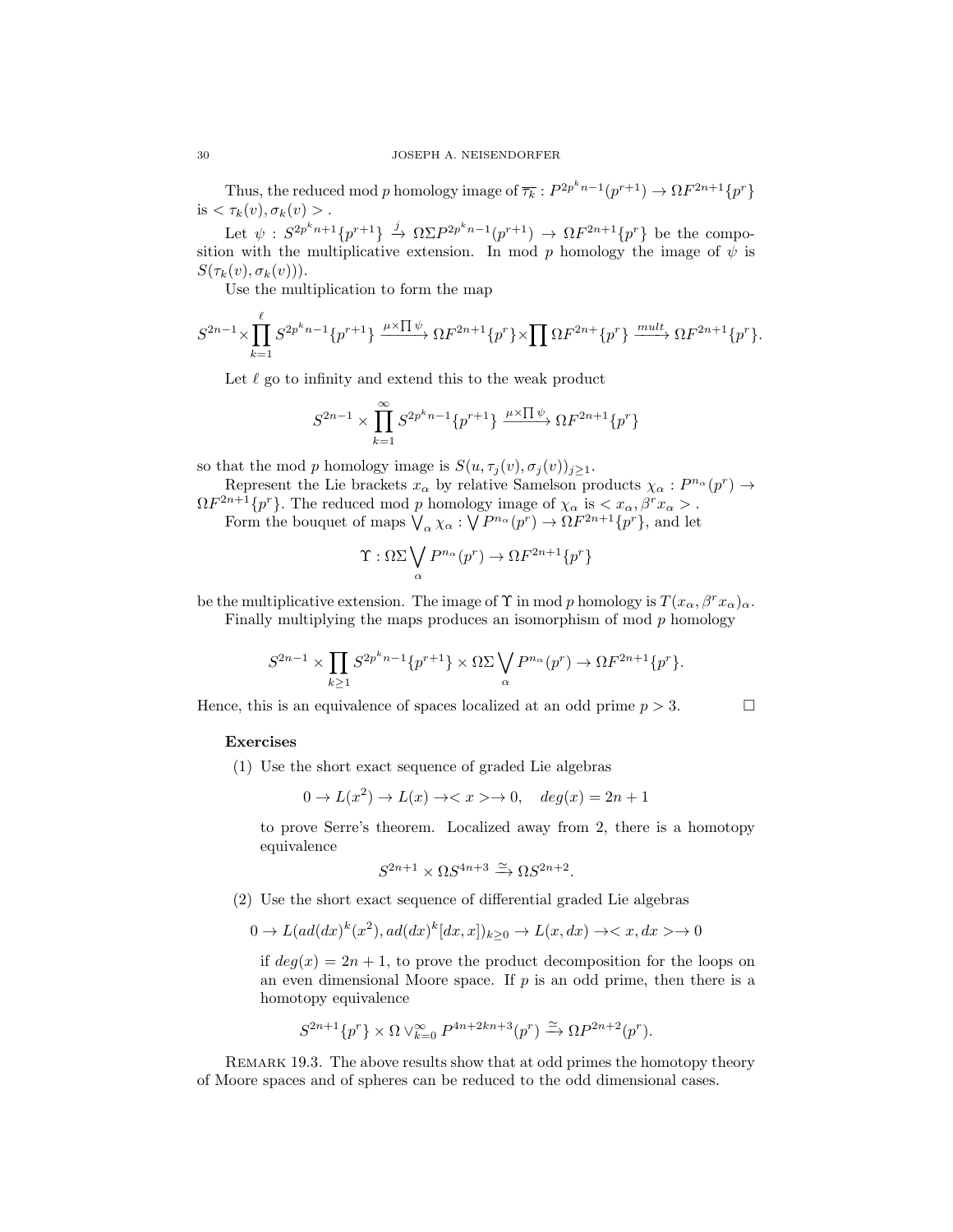### 20. Exponents of the homotopy groups of spheres

A fundamental lemma says that a homotopy commutative diagram may be expanded into a diagram where the rows and columns are fibration sequences up to homotopy [4, 19]. An example of this is:

$$
E^{2n+1}\lbrace p^r \rbrace \rightarrow P^{2n+1}(p^r) \rightarrow S^{2n+1}\lbrace p^r \rbrace
$$
  
\n
$$
\downarrow 1 \qquad \qquad \downarrow 1
$$
  
\n
$$
F^{2n+1}\lbrace p^r \rbrace \rightarrow P^{2n+1}(p^r) \stackrel{q}{\rightarrow} S^{2n+1}
$$
  
\n
$$
\downarrow \pi \qquad \qquad \downarrow \qquad \qquad \downarrow p^r
$$
  
\n
$$
\Omega S^{2n+1} \rightarrow \qquad \qquad \star \qquad \rightarrow \qquad S^{2n+1}
$$

If we loop this and extend the fibrations to the left, we get the diagram of loop maps where all the rows and columns are fibration sequences.

$$
\Omega E^{2n+1}\{p^r\} \rightarrow \Omega P^{2n+1}(p^r) \rightarrow \Omega S^{2n+1}\{p^r\} \n\downarrow \downarrow 1 \qquad \downarrow
$$
\n
$$
\Omega^2 S^{2n+1} \xrightarrow{\Omega \partial} \Omega F^{2n+1}\{p^r\} \rightarrow \Omega P^{2n+1}(p^r) \xrightarrow{\Omega q} \Omega S^{2n+1} \n\downarrow \Omega^2 p^r \qquad \downarrow \Omega \pi \qquad \downarrow \qquad \downarrow \Omega p^r \n\Omega^2 S^{2n+1} \Rightarrow \Omega^2 S^{2n+1} \rightarrow \qquad \star \qquad \to \qquad \Omega S^{2n+1}
$$

THEOREM 20.1. Localized at an odd prime p, the map  $S^{2n+1}{p^r} \to S^{2n+1}$  is an H map of homotopy commutative H spaces.  $[19]$ 

It follows that we can use H-based Samelson products in the top and middle rows. Hence, the relative Samelson products of the previous section  $\chi_{\alpha}$ , and  $\tau(\nu)$ ,  $\sigma_k(\nu)$  all lift to  $\Omega E^{2n+1}\{p^r\}$  and, if  $p > 3$ , so do the extensions  $\overline{\tau_k(\nu)}$ . It follows that the maps

$$
\prod_{k\geq 1} S^{2p^kn-1}\{p^{r+1}\}\times \Omega\Sigma \bigvee_{\alpha} P^{n_{\alpha}}(p^r) \to \Omega F^{2n+1}\{p^r\}
$$

lift to  $\Omega E^{2n+1}\{p^r\}$ . Hence, the map  $\Omega \pi$  factors as

 $\Omega \pi = \Sigma^2 \cdot \overline{\pi} : \Omega F^{2n+1} \{p^r\}$  $\simeq S^{2n-1}\times$  ∏  $k\geq 1$  $S^{2p^kn-1}\{p^{r+1}\}\times\Omega\bigvee$ α  $P^{n_{\alpha}}(p^r)$  $\stackrel{\overline{\pi}}{\longrightarrow} S^{2n_1} \stackrel{\Sigma^2}{\longrightarrow} \Omega^2 S^{2n+1}$ 

where we have identified  $\Omega F^{2n+1}{p^r}$  with its product decomposition by the homotopy equivalence,  $\bar{\pi}$  is the projection on the first factor, and  $\Sigma^2$  is the double suspension.

Set  $\pi_r = \overline{\pi} \cdot \Omega \partial : \Omega^2 S^{2n+1} \to \Omega F^{2n+1} \{p^r\} \to S^{2n-1}$ . The above diagram yields

THEOREM 20.2. If  $p > 3$ , then the map  $\pi_r : \Omega^2 S^{2n+1} \to S^{2n-1}$  is degree p<sup>r</sup> on the bottom cell and we have the factorization

$$
\Omega^2 p^r = \Sigma^2 \cdot \pi_r : \Omega^2 S^{2n+1} \xrightarrow{\pi_r} S^{2n-1} \xrightarrow{\Sigma^2} \Omega^2 S^{2n+1}.
$$

REMARK 20.3. In fact, the above theorem is true for  $p = 3$ . [17]

Since  $\Omega^2 p^r$  induces multiplication by  $p^r$  on homotopy groups, setting  $r = 1$  in the above and recalling that  $\pi_*(S^1)$  has no torsion yields